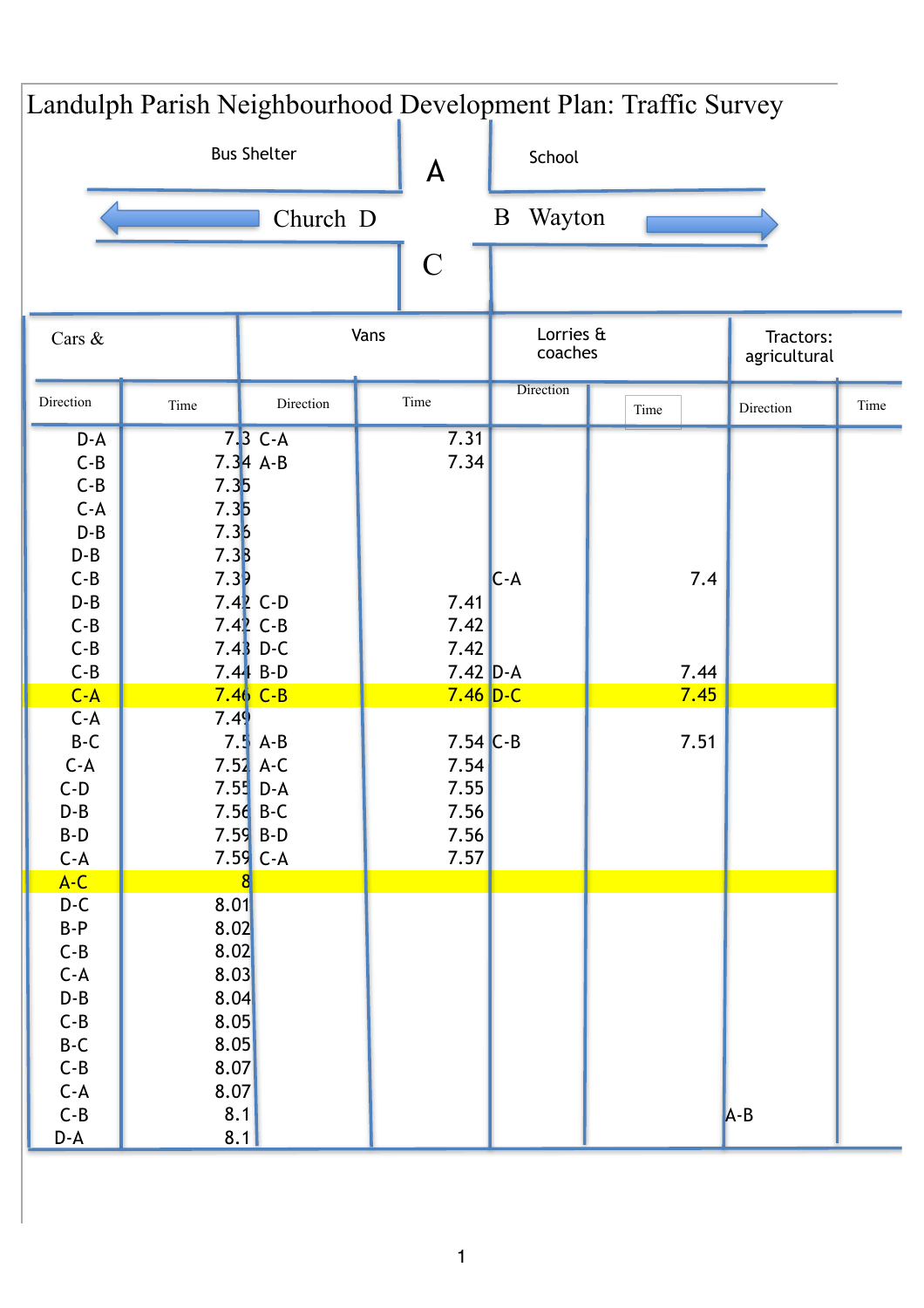|                                                                                                                                                                                                                                                                                |                                                                                                                                      |                                                                                                                                                  | Landulph Parish Neighbourhood Development Plan: Traffic Survey |                      |      |                           |      |
|--------------------------------------------------------------------------------------------------------------------------------------------------------------------------------------------------------------------------------------------------------------------------------|--------------------------------------------------------------------------------------------------------------------------------------|--------------------------------------------------------------------------------------------------------------------------------------------------|----------------------------------------------------------------|----------------------|------|---------------------------|------|
|                                                                                                                                                                                                                                                                                |                                                                                                                                      | <b>Bus Shelter</b>                                                                                                                               | A                                                              | School               |      |                           |      |
|                                                                                                                                                                                                                                                                                |                                                                                                                                      | Church D                                                                                                                                         |                                                                | Wayton<br>B          |      |                           |      |
|                                                                                                                                                                                                                                                                                |                                                                                                                                      |                                                                                                                                                  | $\mathcal{C}$                                                  |                      |      |                           |      |
| Cars &                                                                                                                                                                                                                                                                         |                                                                                                                                      |                                                                                                                                                  | Vans                                                           | Lorries &<br>coaches |      | Tractors:<br>agricultural |      |
| Direction                                                                                                                                                                                                                                                                      | Time                                                                                                                                 | Direction                                                                                                                                        | Time                                                           | Direction            | Time | Direction                 | Time |
| $B-C$<br>$B-C$<br>$C - B$<br>$C - B$<br>$C - B$<br>$B-D$<br>$C - B$<br>$B-P$<br>$C - B$<br>$B-D$<br>$A-C$<br>$B-A$<br>$C - B$<br>$C - B$<br>$C - B$<br>$C - B$<br>D-C<br>$B-C$<br>$B-A$<br>$C - B$<br>$A-C$<br>$\mathsf{A}\text{-}\mathsf{B}$<br>$C - B$<br>$C - B$<br>$C - B$ | 8.11<br>8.11<br>8.11<br>8.17<br>8.17<br>8.18<br>8.22<br>8.23<br>8.23<br>8.24<br>8.25<br>8.25<br>8.26<br>8.27<br>8.28<br>8.29<br>8.29 | $8.11 C-A$<br>$8.13 \text{ C-B}$<br>$8.15 C-A$<br>$8.16$ C-A<br>8.16 B-C<br>$8.18 B-C$<br>$\begin{array}{c c} 8 & 3 \\ \hline 8 & 3 \end{array}$ | $8.11$ C-B<br>8.12<br>8.14<br>8.16<br>8.16<br>8.2              |                      | 8.12 |                           |      |
| $C - B$<br>B-A<br>$B-A$<br>$D - B$                                                                                                                                                                                                                                             | 8.31<br>8.32<br>8.32<br>8.33                                                                                                         |                                                                                                                                                  |                                                                |                      |      |                           |      |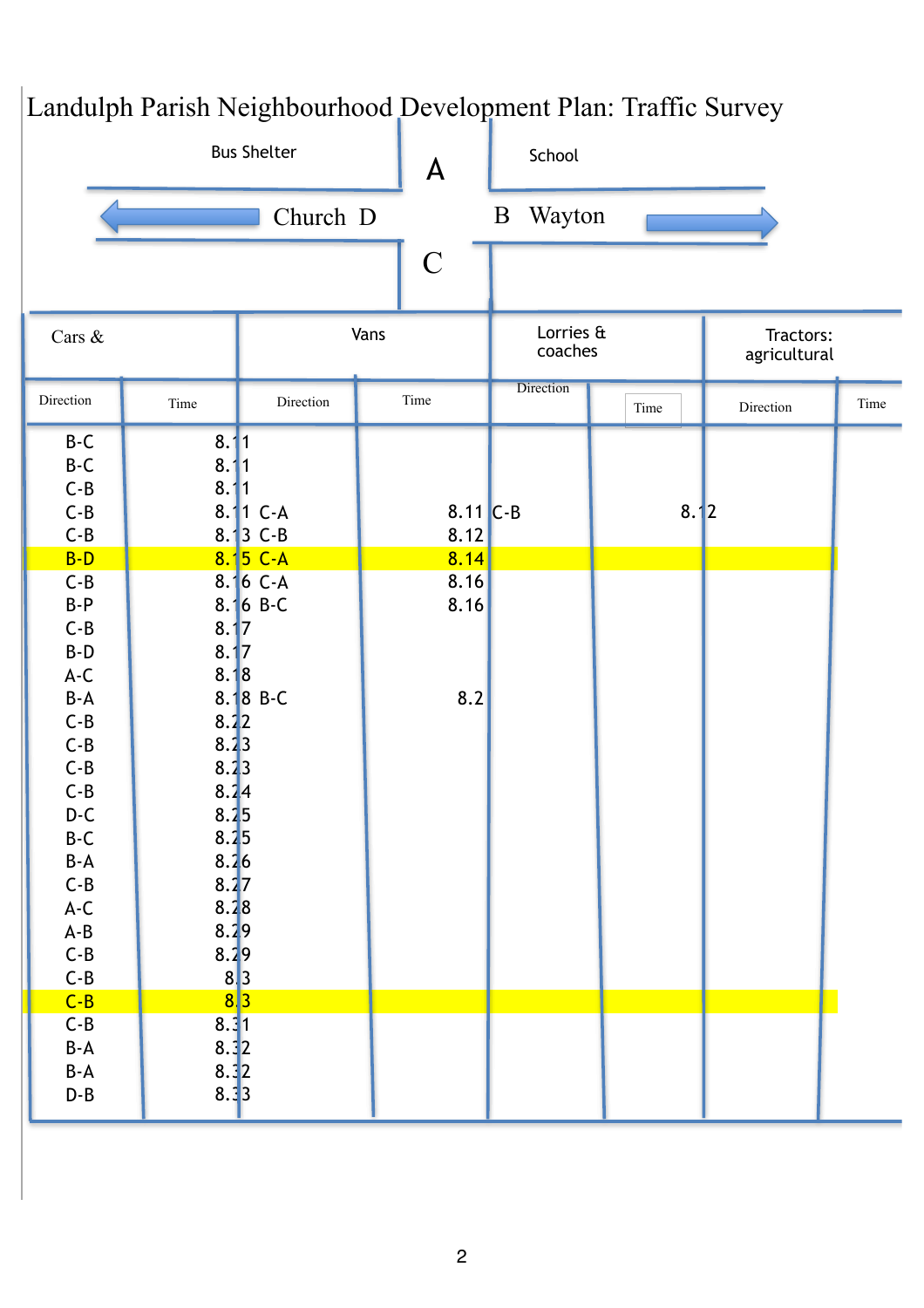|                                                                                                                                                                                                                                |                                                                                                      |                                                                                  | Landulph Parish Neighbourhood Development Plan: Traffic Survey<br>A |                      |      |                           |      |
|--------------------------------------------------------------------------------------------------------------------------------------------------------------------------------------------------------------------------------|------------------------------------------------------------------------------------------------------|----------------------------------------------------------------------------------|---------------------------------------------------------------------|----------------------|------|---------------------------|------|
|                                                                                                                                                                                                                                |                                                                                                      | Church D                                                                         |                                                                     | Wayton<br>B          |      |                           |      |
|                                                                                                                                                                                                                                |                                                                                                      |                                                                                  | $\mathcal{C}$                                                       |                      |      |                           |      |
| Cars &                                                                                                                                                                                                                         |                                                                                                      |                                                                                  | Vans                                                                | Lorries &<br>coaches |      | Tractors:<br>agricultural |      |
| Direction                                                                                                                                                                                                                      | Time                                                                                                 | Direction                                                                        | Time                                                                | Direction            | Time | Direction                 | Time |
| $C - B$<br>$B - P$<br>$B-P$<br>$B-P$<br>$C - B$<br>$C - B$<br>$A - B$<br>$C-D$<br>$D - B$<br>$B-C$<br>$C-A$                                                                                                                    | 8.41<br>8.42<br>8.43<br>8.44<br>8.45<br>8.45                                                         | $8.34 C-B$<br>8.38 C-B<br>$8.39 B-D$<br>$8$ 4 B-P<br>8.44 C-B                    | 8.34<br>8.34<br>8.35<br>8.38<br>8.44                                |                      |      | $A - B$                   |      |
| $C-P$<br>$A - B$                                                                                                                                                                                                               | 8.45<br>8.46                                                                                         |                                                                                  |                                                                     |                      |      |                           |      |
| $D - B$<br>$A - P$<br>$D - B$<br>$B-P$<br>$A - B$<br>$C - B$<br>$B-P$<br>$C-P$<br>$\mathsf{B}\text{-}\mathsf{C}$<br>$C-D$<br>$C - B$<br>$B-D$<br>$A - B$<br>$B-P$<br>$B-D$<br><del>D-C</del><br>$\mathsf{D}\text{-}\mathsf{A}$ | 8.46<br>8.46<br>8.46<br>8.47<br>8.48<br>8.49<br>8.49<br>8.49<br>8.51<br>8.51<br>8.52<br>8.52<br>8.52 | $\begin{array}{c} 8 \\ 8 \\ 5 \end{array}$<br>$8\overline{5}$<br>$8\overline{5}$ |                                                                     |                      |      |                           |      |

## $\begin{array}{c} \rule{0pt}{2.5ex} \rule{0pt}{2.5ex} \rule{0pt}{2.5ex} \rule{0pt}{2.5ex} \rule{0pt}{2.5ex} \rule{0pt}{2.5ex} \rule{0pt}{2.5ex} \rule{0pt}{2.5ex} \rule{0pt}{2.5ex} \rule{0pt}{2.5ex} \rule{0pt}{2.5ex} \rule{0pt}{2.5ex} \rule{0pt}{2.5ex} \rule{0pt}{2.5ex} \rule{0pt}{2.5ex} \rule{0pt}{2.5ex} \rule{0pt}{2.5ex} \rule{0pt}{2.5ex} \rule{0pt}{2.5ex} \rule{0$ I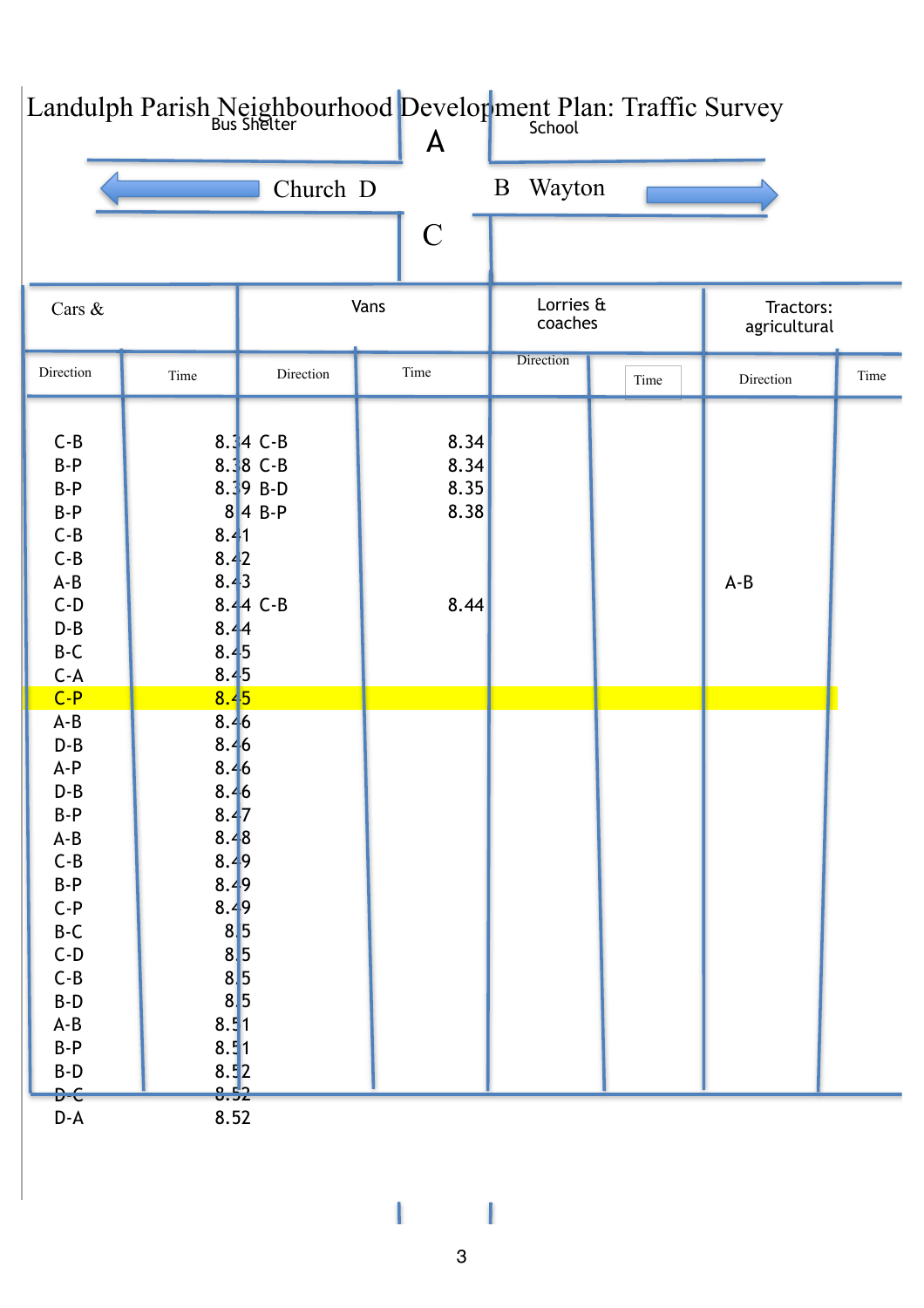|                                                                                                                                                                                                                                   |                                                                                                                                                              |                                      | Landulph Parish Neighbourhood Dexelopment Plan: Traffic Survey |                      |              |                           |      |
|-----------------------------------------------------------------------------------------------------------------------------------------------------------------------------------------------------------------------------------|--------------------------------------------------------------------------------------------------------------------------------------------------------------|--------------------------------------|----------------------------------------------------------------|----------------------|--------------|---------------------------|------|
|                                                                                                                                                                                                                                   |                                                                                                                                                              | Church D                             |                                                                | Wayton<br>B          |              |                           |      |
|                                                                                                                                                                                                                                   |                                                                                                                                                              |                                      | $\mathcal{C}$                                                  |                      |              |                           |      |
| Cars $\&$                                                                                                                                                                                                                         |                                                                                                                                                              |                                      | Vans                                                           | Lorries &<br>coaches |              | Tractors:<br>agricultural |      |
| Direction                                                                                                                                                                                                                         | Time                                                                                                                                                         | Direction                            | Time                                                           | Direction            | Time         | Direction                 | Time |
| $B-D$<br>$B-C$<br>$B - A$<br>$D - B$<br>$D-C$<br>$D - B$<br>$B-C$<br>$B - B$<br>$B-C$<br>$B-C$<br>$B - B$<br>$C - B$<br>$B-C$<br>$B-D$<br>$B - B$<br>$C - B$<br>$A - B$<br>$A - B$<br>$D - B$<br>$D - B$<br>$B-D$<br>D-C<br>$B-P$ | 8.52<br>8.52<br>8.52<br>8.52<br>8.53<br>8.53<br>8.53<br>8.55<br>8.55<br>8.55<br>8.55<br>8.56<br>8.57<br>8.57<br>8.57<br>8.58<br>8.58<br>8.58<br>8.59<br>8.59 | $8.54$ D-C<br>$8.58B-A$<br>$8.59C-D$ | 8.54<br>8.58<br>8.59                                           | $A-D$<br>$A-D$       | 8.15<br>8.55 |                           |      |
| $C - B$<br>B-C                                                                                                                                                                                                                    | 9.01                                                                                                                                                         | $\overline{9}$                       |                                                                | $B-C$                | 9.01         |                           |      |
| $C - B$<br>$D - B$                                                                                                                                                                                                                | 9.01<br>9.01                                                                                                                                                 |                                      |                                                                |                      |              |                           |      |
| $C - B$<br>$C - B$<br>$D - B$                                                                                                                                                                                                     | 9.02<br>9.02<br>9.02                                                                                                                                         |                                      |                                                                |                      |              |                           |      |
|                                                                                                                                                                                                                                   |                                                                                                                                                              | <b>Bus Shelter</b>                   | $\pmb{\lambda}$                                                | School               |              |                           |      |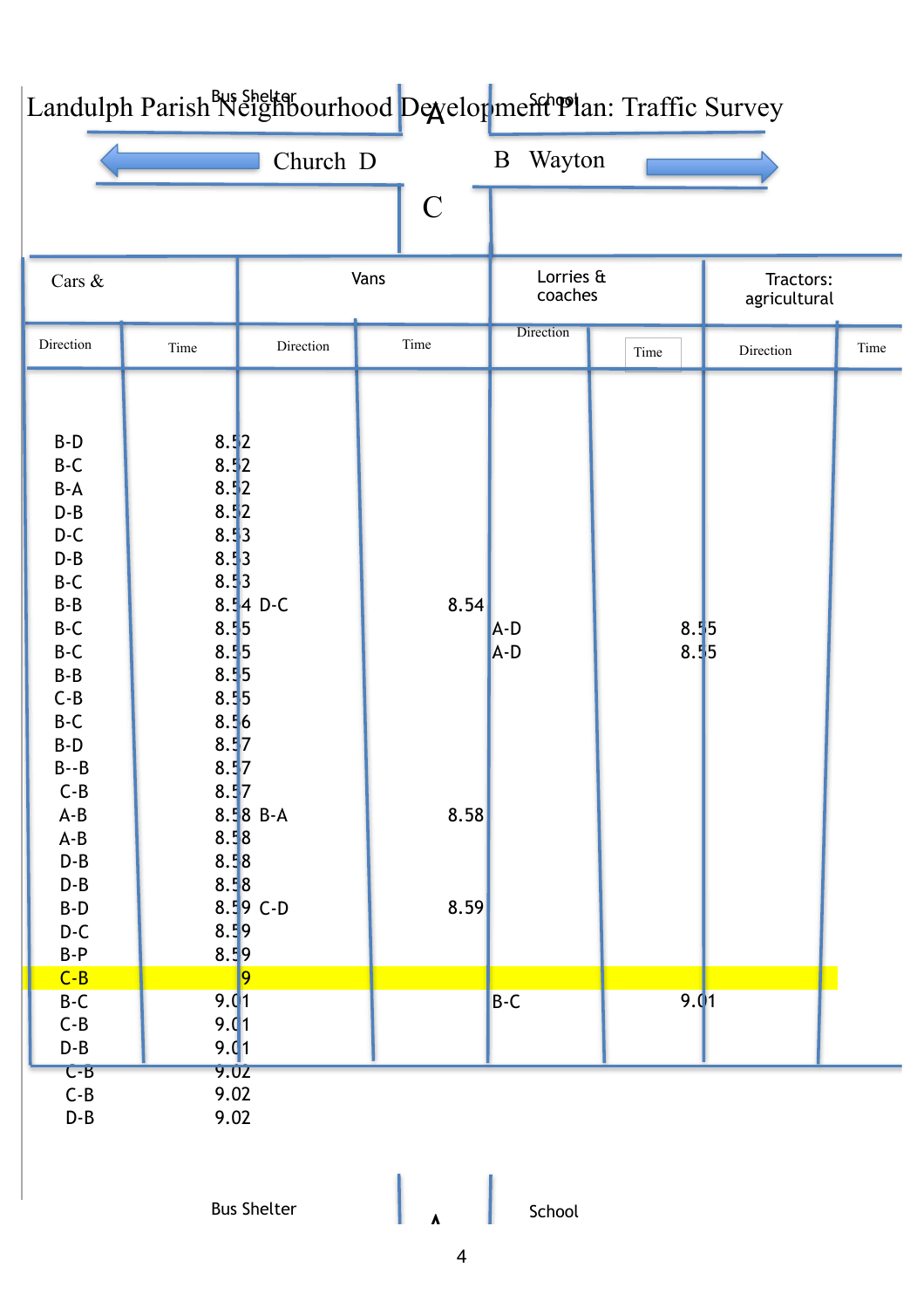|                                                                                                                                                                                                                                    |                                                                                                              | Church D                                                                                       | Landulph Parish Neighbourhood Development Plan: Traffic Survey                                                | <b>B</b> Wayton      |      |                           |      |
|------------------------------------------------------------------------------------------------------------------------------------------------------------------------------------------------------------------------------------|--------------------------------------------------------------------------------------------------------------|------------------------------------------------------------------------------------------------|---------------------------------------------------------------------------------------------------------------|----------------------|------|---------------------------|------|
|                                                                                                                                                                                                                                    |                                                                                                              |                                                                                                | $\mathsf{C}% _{M_{1},M_{2}}^{\alpha,\beta}(\varepsilon)=\mathsf{C}_{M_{1},M_{2}}^{\alpha,\beta}(\varepsilon)$ |                      |      |                           |      |
| Cars &                                                                                                                                                                                                                             |                                                                                                              |                                                                                                | Vans                                                                                                          | Lorries &<br>coaches |      | Tractors:<br>agricultural |      |
| Direction                                                                                                                                                                                                                          | Time                                                                                                         | Direction                                                                                      | Time                                                                                                          | Direction            | Time | Direction                 | Time |
| $C - B$<br>$B-C$<br>$D - B$<br>$C - B$<br>$D - B$<br>$C - B$<br>$D - B$<br>$C - B$<br>$C - B$<br>$C - B$<br>$D - B$<br>$D - B$<br>$C - B$<br>$B-D$<br>$C-A$                                                                        | 9.03<br>9.05<br>9.05<br>9.05<br>9.05<br>9.06<br>9.06<br>9.06<br>9.06<br>9.07<br>9.08<br>9.09<br>9.09<br>9.11 | $9.04 C-D$                                                                                     | 9.04                                                                                                          | $C - B$              | 9.07 |                           |      |
| $D - B$                                                                                                                                                                                                                            |                                                                                                              | $9.15 B-D$                                                                                     | 9.15                                                                                                          |                      |      |                           |      |
| $\mathsf{C}\text{-}\mathsf{B}$<br>$C - B$<br>$B-C$<br>$\mathsf{C}\text{-}\mathsf{B}$<br>$B-C$<br>$\mathsf{C}\text{-}\mathsf{B}$<br>$C - B$<br>$\mathsf{C}\text{-}\mathsf{B}$<br>$B-C$<br>$\mathsf{C}\text{-}\mathsf{B}$<br>$D - B$ | 9.23<br>9.24<br>9.25<br>9.25                                                                                 | $9.16A-D$<br>$9.17 A-C$<br>$9.17 C - B$<br>$92B-D$<br>$9.21$ D-B<br>$9.22 C - B$<br>$9.22 C-D$ | 9.15<br>9.15<br>9.17<br>9.18<br>9.19<br>9.2<br>9.21                                                           |                      |      |                           |      |
| $C-A$<br>$C - B$<br>$C-P$                                                                                                                                                                                                          | 9.25<br>9.26<br>9.27                                                                                         | <b>Bus Shelter</b>                                                                             | A                                                                                                             | School               |      |                           |      |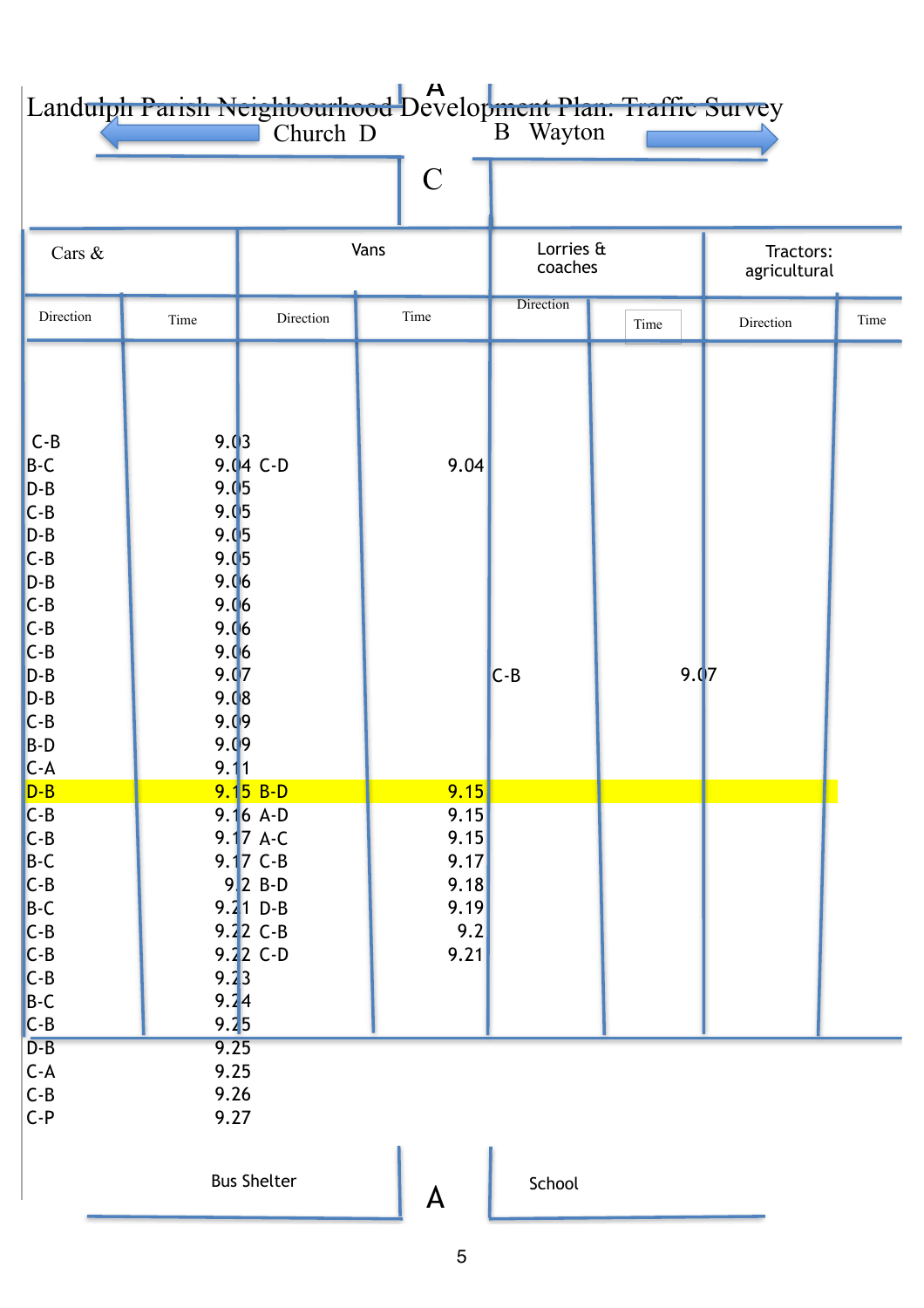|                                                                                                                      | Landuh manusculous subset of the Superior of the Superior Superior Superior Superior Superior Superior Superior Superior Superior Superior Superior Superior Superior Superior Superior Superior Superior Superior Superior Su |                                                 |                             |                      |              |                           |      |
|----------------------------------------------------------------------------------------------------------------------|--------------------------------------------------------------------------------------------------------------------------------------------------------------------------------------------------------------------------------|-------------------------------------------------|-----------------------------|----------------------|--------------|---------------------------|------|
|                                                                                                                      |                                                                                                                                                                                                                                |                                                 | $\mathsf C$                 |                      |              |                           |      |
| Cars $\&$                                                                                                            |                                                                                                                                                                                                                                |                                                 | Vans                        | Lorries &<br>coaches |              | Tractors:<br>agricultural |      |
| Direction                                                                                                            | Time                                                                                                                                                                                                                           | Direction                                       | Time                        | Direction            | Time         | Direction                 | Time |
| $C - B$                                                                                                              | 9.18                                                                                                                                                                                                                           |                                                 |                             |                      |              |                           |      |
| $C - B$<br>$A - B$<br>$B-A$<br>$C - B$<br>$B-C$<br>$A-D$                                                             | 9.17<br>9.38                                                                                                                                                                                                                   | 9 3<br>$9.15 D - B$<br>$9.36 B-A$<br>$9.37$ D-B | 9.35<br>9.36<br>9.37        |                      |              |                           |      |
| $B-D$<br>$B-C$<br>$\mathsf{C}\text{-}\mathsf{B}$<br>$B-C$<br>$B-C$<br>$\mathsf{C}\text{-}\mathsf{B}$                 | 9.38<br>9.42<br>9.42<br>9.44                                                                                                                                                                                                   | $9$ 4 A-C<br>$9.41 A-C$                         | 9.4<br>9.41                 | $B - A$              | 9.19         |                           |      |
| $B-C$<br>$\mathsf{C}\text{-}\mathsf{B}$<br>$\mathsf{C}\text{-}\mathsf{B}$<br>$B-P$<br>$\mathsf{C}\text{-}\mathsf{B}$ | 9.48<br>9.59                                                                                                                                                                                                                   | $9.45 B-C$<br>$9.53 A - B$<br>$9.58A-C$         | $9.45$ $A-B$<br>9.5<br>9.58 | $B-D$                | 9.45<br>9.47 |                           |      |
| $\mathsf{C}\text{-}\mathsf{D}$<br>$B-C$<br>$D - B$<br>$A-P$<br>$B-C$<br>BPB<br>$\mathsf{C}\text{-}\mathsf{B}$        | 10.02<br>10.05<br>10.05<br>10.06<br>10.06<br>10.07<br><u>10.09</u>                                                                                                                                                             |                                                 |                             | $D - B$              | 10.01        |                           |      |
| $C - B$<br>B-C<br>$C - B$                                                                                            | 10.12<br>10.12                                                                                                                                                                                                                 | 10.09 B-C                                       | 10.1                        |                      |              |                           |      |
| $D - B$<br>$C - B$                                                                                                   |                                                                                                                                                                                                                                | $10.15 B-A$<br>1020 C-B                         | 10.15 BPB<br>10.18          |                      | 10.15        |                           |      |
|                                                                                                                      |                                                                                                                                                                                                                                | <b>Bus Shelter</b>                              | A                           | School               |              |                           |      |
|                                                                                                                      |                                                                                                                                                                                                                                | Church D                                        |                             | Wavton<br>B          |              |                           |      |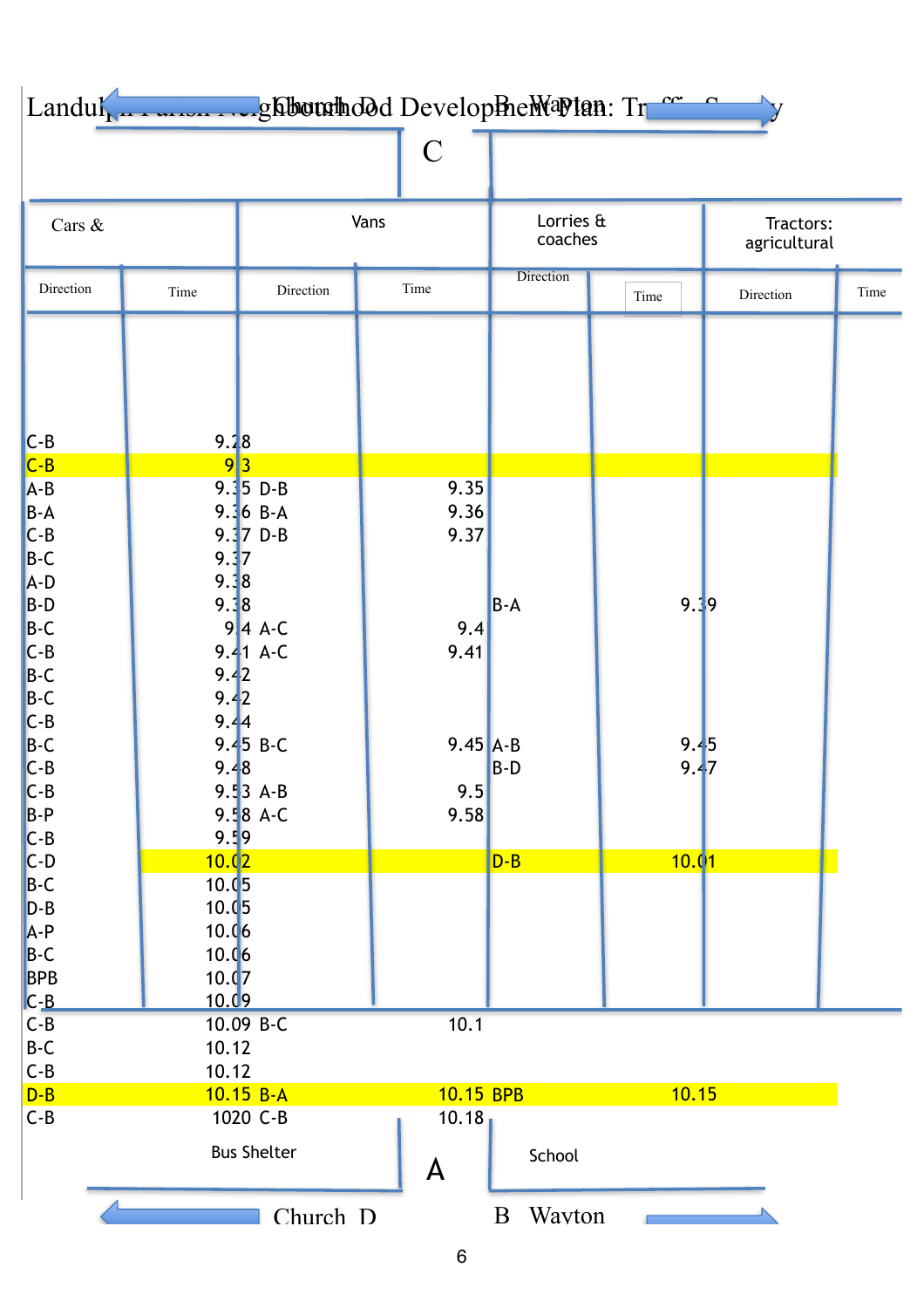## Landulph Parish Neighbourhood Development Plan: Traffic Survey Church D B Wayne  $\mathcal{C}$

| Cars $\&$                                                                                                                                                  |                                                                                                               |           | Vans           | Lorries &<br>coaches |       | Tractors:<br>agricultural |      |
|------------------------------------------------------------------------------------------------------------------------------------------------------------|---------------------------------------------------------------------------------------------------------------|-----------|----------------|----------------------|-------|---------------------------|------|
| Direction                                                                                                                                                  | Time                                                                                                          | Direction | Time           | Direction            | Time  | Direction                 | Time |
| $B-C$<br>$B-D$<br>$D-C$<br>$C-A$<br>$B-C$<br>$B-C$<br>$B-C$                                                                                                | $10.22 B-A$<br>10.22<br>10.22<br>10.24<br>10.26<br>10.27<br>10.29                                             |           | 10.18          | $B - A$              | 10.15 |                           |      |
| $C - B$                                                                                                                                                    | $10.31 B-A$                                                                                                   |           | 10.3           |                      |       |                           |      |
| $B-D$<br>$C - B$<br>$B-C$<br>$B-C$<br>A-C<br>$B-D$<br>$A-C$<br>$\mathsf{C}\text{-}\mathsf{B}$<br>$D-C$<br>$\mathsf{C}\text{-}\mathsf{B}$<br>$B-C$<br>$A-D$ | 10.31<br>10.33<br>10.34<br>10.35<br>10.35<br>10.37<br>10.37<br>10.39<br>10.4<br>10.44<br>10.44<br>$10.45 B-D$ |           | $10.48$ A-B    |                      | 10.46 | $B-A$                     |      |
| $C-A$<br>$A-D$                                                                                                                                             | 10.47 $B-C$<br>10.5 A-C                                                                                       |           | 10.48<br>10.48 |                      |       |                           |      |
| $C - B$<br>B-C                                                                                                                                             | 1050<br>10.53 C <sub>1</sub>                                                                                  |           | 10.52          |                      |       |                           |      |
| $B-C$<br>$B-D$<br>$C-A$<br>$C - B$<br>$C - B$<br>$C-D$                                                                                                     | 10.53<br>10.54<br>10.54<br>10.56<br>10.57<br>18us3helter                                                      |           | A              | School               |       | $A - B$                   |      |
|                                                                                                                                                            |                                                                                                               | Church D  |                | Wayton<br>$\bf{B}$   |       |                           |      |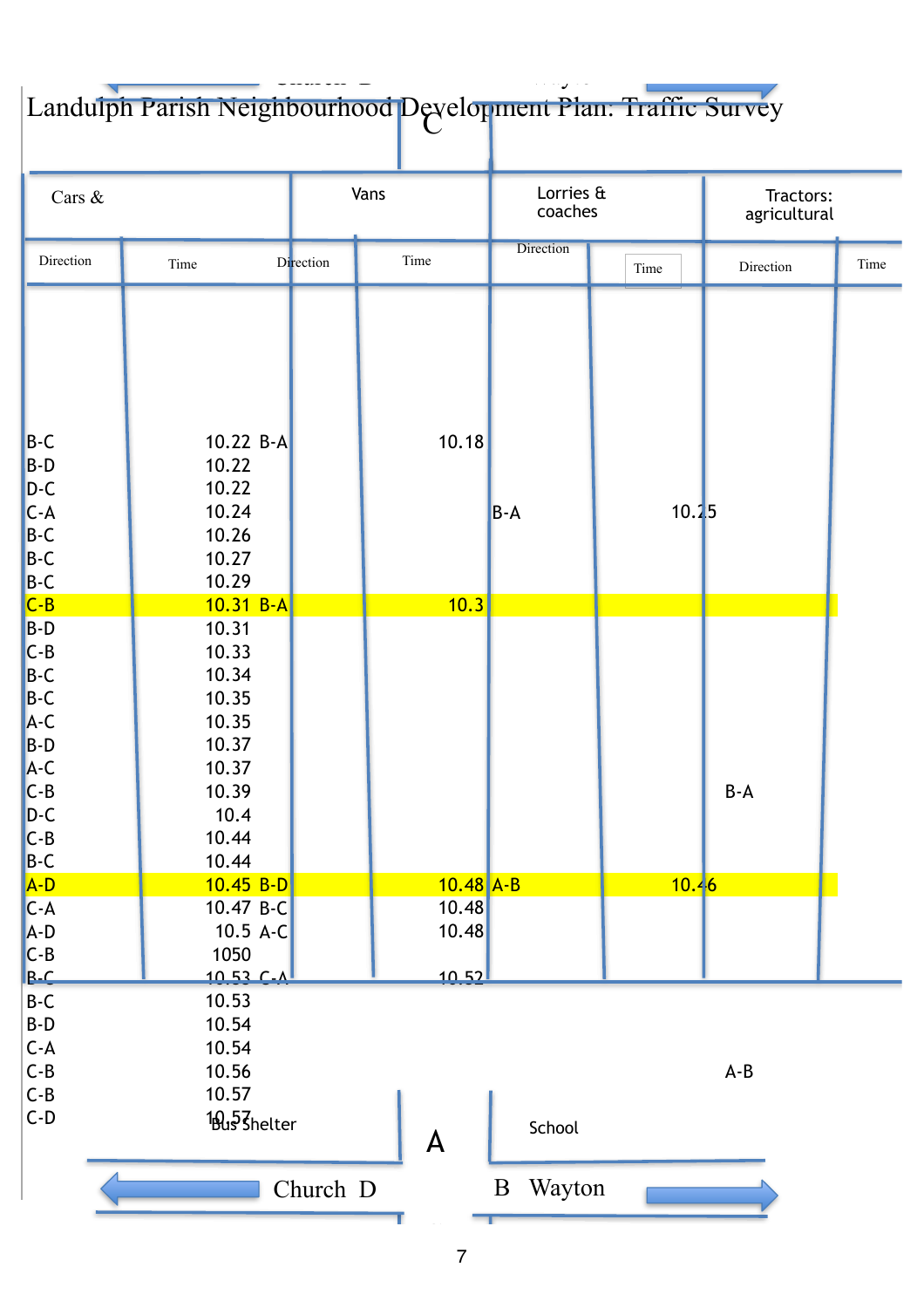## Landulph Parish Neighbourhood Development Plan: Traffic Survey

| Cars $\&$                                                                                                                                |                                                              |                            | Vans                 | Lorries &<br>coaches |        | Tractors:<br>agricultural |      |
|------------------------------------------------------------------------------------------------------------------------------------------|--------------------------------------------------------------|----------------------------|----------------------|----------------------|--------|---------------------------|------|
| Direction                                                                                                                                | Time                                                         | Direction                  | Time                 | Direction            | Time   | Direction                 | Time |
|                                                                                                                                          |                                                              |                            |                      |                      |        |                           |      |
| $B-C$                                                                                                                                    |                                                              | $11.(3) C-B$               | 11.01                |                      |        |                           |      |
| $C - B$<br>$C-A$<br>$\mathsf{C}\text{-}\mathsf{B}$<br>$B-C$<br>$B-C$<br>$D-A$<br>$D - B$<br>$D - B$                                      | 11.03<br>11.03<br>11.05<br>11.06<br>11.07<br>11.09<br>11.09  | 11.06 B-D                  | 11.06                |                      |        |                           |      |
| $\mathsf{C}\text{-}\mathsf{B}$<br>$ C-B $<br>$\mathsf{C}\text{-}\mathsf{B}$<br>$B-C$<br>$\mathsf{C}\text{-}\mathsf{B}$<br>$IC-B$         | 11.09<br>11 1<br>11.11<br>11.12<br>11.12<br>11.14            |                            |                      | $C - B$              | $11$ 1 |                           |      |
| $C - B$                                                                                                                                  |                                                              | $11.15 C - B$              | $11.15$ B-A          |                      | 11.15  |                           |      |
| $A-C$<br>$B-C$<br>$B-D$<br>$B-C$<br>$B-C$<br>$\mathsf{C}\text{-}\mathsf{B}$<br><b>B</b> A                                                | 11.16<br>11 2<br>$11$ <sub>2</sub><br>11.21<br><u> 11.21</u> | 11.15 $A-C$<br>11.16 $C-B$ | 11.21 $B-A$<br>11.22 |                      | 11.15  | $B-A$<br>$B-A$            |      |
| $\mathsf{B}\text{-}\mathsf{C}$<br>$C-B$<br>$\mathsf{B}\text{-}\mathsf{C}$<br>$A-D$<br>$\mathsf{B}\text{-}\mathsf{C}$<br>$C - B$<br>$C-B$ | 11.21<br>11.22<br>11.22<br>11.22<br>11.22                    | 1Bu25hAtter<br>11.25 PD-C  | 11.24<br>$A_{11.3}$  | School               |        |                           |      |
|                                                                                                                                          |                                                              | Church D                   | $\mathcal{C}$        | Wayton<br>B          |        |                           |      |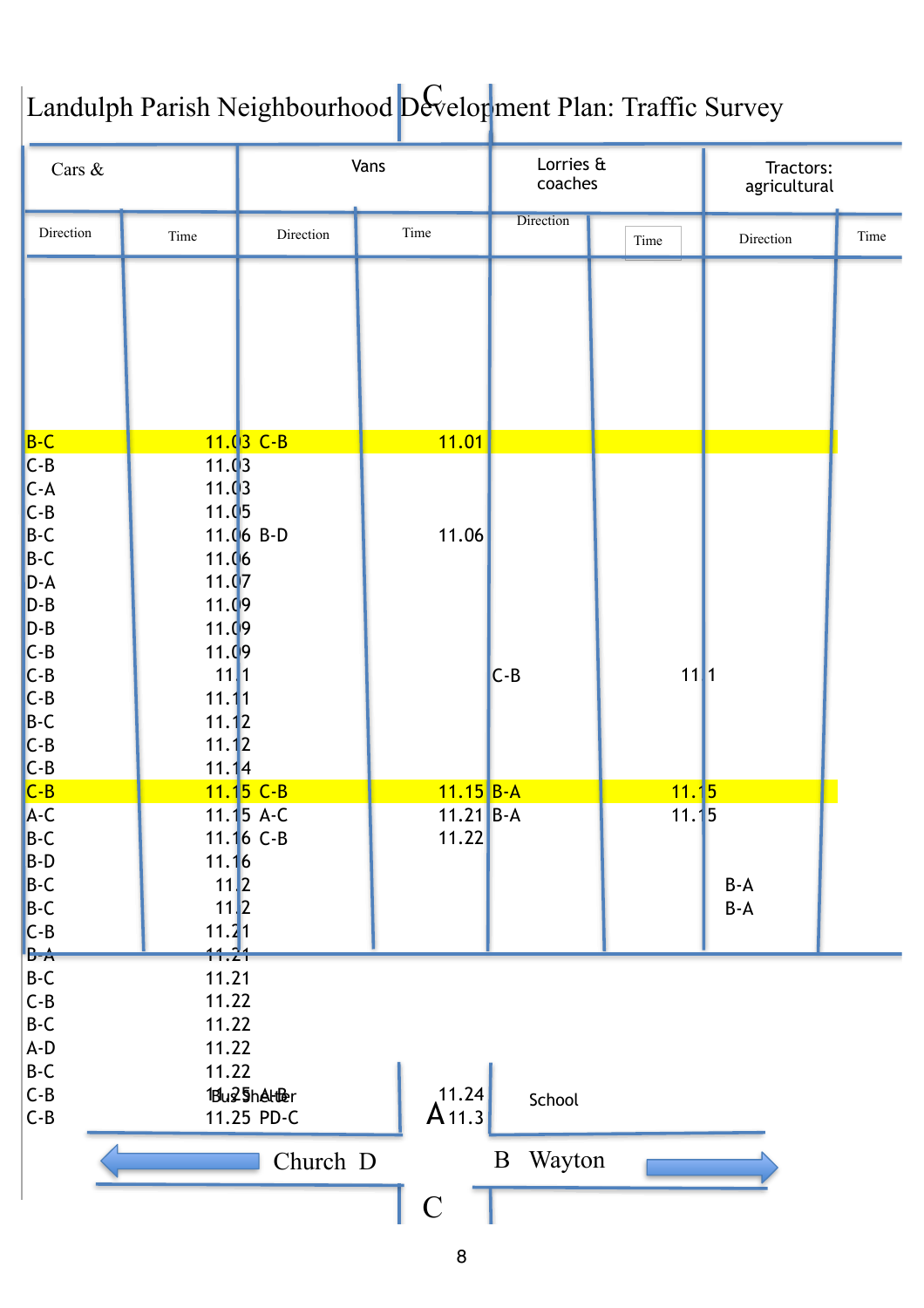| Cars &                         |       |                       | <u>Languinii Farish Neighbollinoolii Jeveloi Ineill Fiail - Hallic Sulvey</u><br>Vans | Lorries &<br>coaches |       | Tractors:<br>agricultural |      |
|--------------------------------|-------|-----------------------|---------------------------------------------------------------------------------------|----------------------|-------|---------------------------|------|
| Direction                      | Time  | Direction             | Time                                                                                  | Direction            | Time  | Direction                 | Time |
|                                |       |                       |                                                                                       |                      |       |                           |      |
| $B-D$                          | 11.11 |                       |                                                                                       |                      |       |                           |      |
| $C - B$                        | 11.31 |                       |                                                                                       |                      |       |                           |      |
| $B-P$                          | 11.34 | $C - B$               | 11.35                                                                                 | $B-D$                | 11.12 |                           |      |
| $P - B$                        | 11.36 |                       |                                                                                       |                      |       |                           |      |
| $B-C$                          | 11.36 |                       |                                                                                       |                      |       |                           |      |
| $B-C$                          | 11.37 |                       |                                                                                       |                      |       |                           |      |
| $C - B$                        | 11.38 |                       |                                                                                       |                      |       |                           |      |
| $D-A$                          | 11.39 | $A - B$               | 11.39                                                                                 |                      |       |                           |      |
| $ C-B $                        | 11 4  |                       |                                                                                       |                      |       |                           |      |
| $C-A$                          | 11.41 |                       |                                                                                       |                      |       |                           |      |
| $B-D$                          | 11.41 |                       |                                                                                       |                      |       |                           |      |
| $ C-P $                        |       | 11.44 $B-C$           | 11.44                                                                                 |                      |       |                           |      |
| $A-D$                          | 11.46 |                       |                                                                                       |                      |       |                           |      |
| $D - P$                        |       | 11.47 A-C             | 11.47                                                                                 |                      |       |                           |      |
| $B-P$                          | 11.48 |                       |                                                                                       |                      |       |                           |      |
| $\mathsf{C}\text{-}\mathsf{B}$ | 11.49 |                       |                                                                                       |                      |       |                           |      |
| $B-D$                          | 11.51 |                       |                                                                                       |                      |       |                           |      |
| $D-P$                          | 11.52 |                       |                                                                                       |                      |       |                           |      |
| $B - P$                        |       | $11.52 B-C$           | 11.52                                                                                 |                      |       |                           |      |
| $C-A$                          | 11.53 | $D - B$               | 11.54                                                                                 |                      |       |                           |      |
| $B-C$                          | 11.55 |                       |                                                                                       |                      |       |                           |      |
| $B-C$                          | 11.55 |                       |                                                                                       |                      |       |                           |      |
| $C - B$                        | 11.55 |                       |                                                                                       |                      |       |                           |      |
| $\mathsf{C}\text{-}\mathsf{B}$ |       | 1Busshelter           |                                                                                       | School               |       |                           |      |
| $B-D$                          | 11.56 |                       | A                                                                                     |                      |       |                           |      |
| $B-P$                          |       | 11.57 B-A<br>Church D | 11.57                                                                                 | Wayton<br>B          |       |                           |      |
|                                |       |                       |                                                                                       |                      |       |                           |      |
|                                |       |                       | $\mathsf{C}$                                                                          |                      |       |                           |      |

## Landulph Parish Neighbourhood Development Plan: Traffic Survey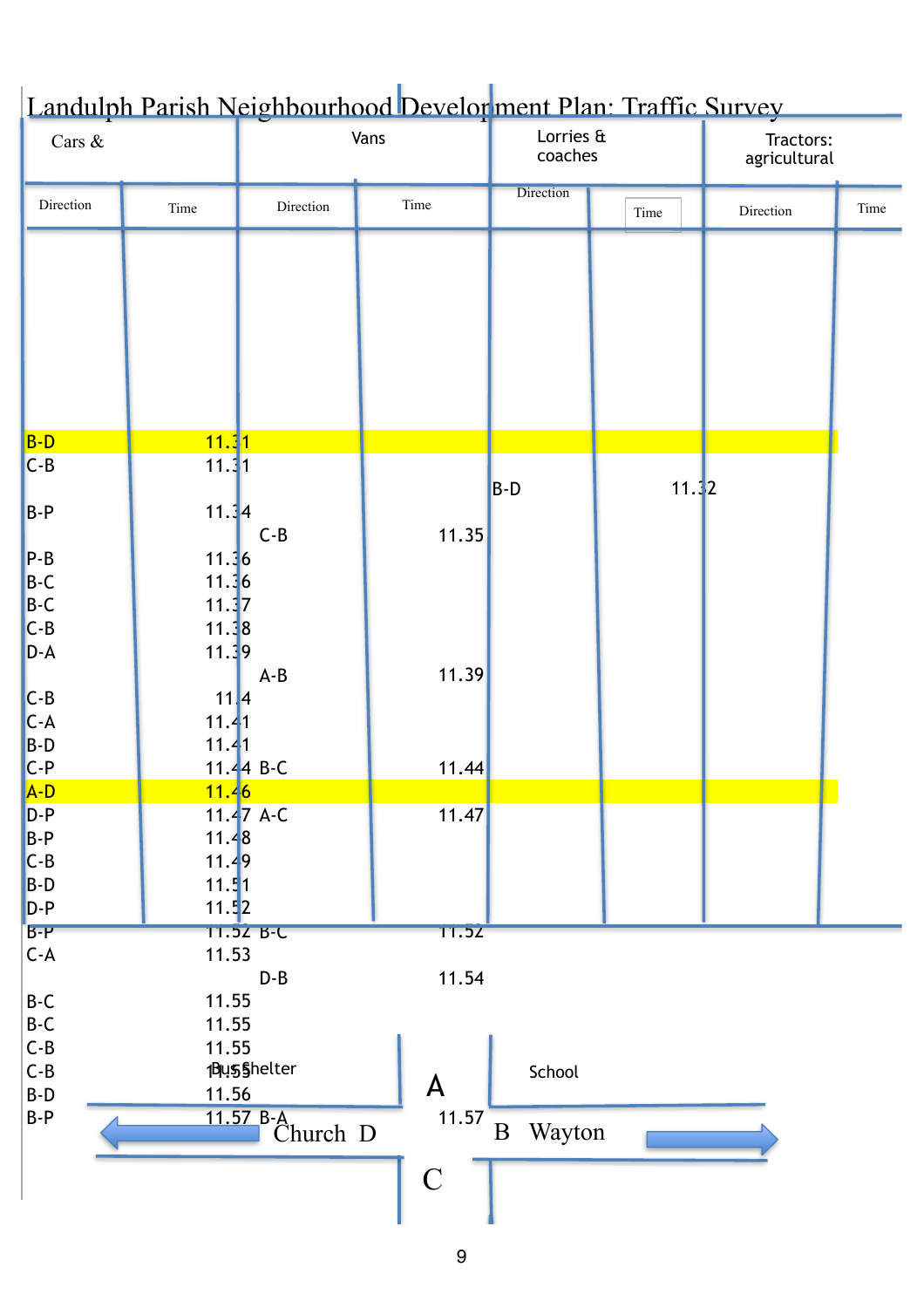|                                                                  |                                                    |                     |                  |             |      | Landulph Parish Neighbourhood Development Plean: Traffic Survey actors:<br>agricultural |      |
|------------------------------------------------------------------|----------------------------------------------------|---------------------|------------------|-------------|------|-----------------------------------------------------------------------------------------|------|
| Direction                                                        | Time                                               | Direction           | Time             | Direction   | Time | Direction                                                                               | Time |
| $B-C$<br>$B-P$                                                   | <b>Nov-59</b>                                      | $11.59A-C$          | 11.59            |             |      |                                                                                         |      |
| $PB-B$                                                           | 12.01                                              |                     |                  | $D - B$     |      | 1201                                                                                    |      |
| $PB-B$<br>$C - B$<br>$BP - B$<br>$AP-B$<br>DP-C<br>$D - B$       | 12.01<br>12.03<br>12.04<br>12.05<br>12.05<br>12.05 |                     |                  |             |      |                                                                                         |      |
| $BP-B$<br><b>DP-D</b><br>$B-D-P$<br>$\mathsf{D-B}$<br>$\beta$ -A | 12.06<br>12.06<br>12.07<br>12.08<br>12.09          | $C - B$             | 12.09            |             |      |                                                                                         |      |
| $BP-B$                                                           |                                                    | $12$ 1 B-C<br>$B-C$ | 12.1<br>12.1     |             |      |                                                                                         |      |
| $\mathsf{p}\text{-}\mathsf{B}$                                   | 12.13                                              |                     |                  |             |      |                                                                                         |      |
| $B-P$<br>$B-C$                                                   | 12.13                                              |                     |                  |             |      |                                                                                         |      |
| $B-C$                                                            | 12.14<br>12.14                                     |                     |                  |             |      |                                                                                         |      |
| $\mathsf{A}\text{-}\mathsf{B}$                                   | 12.14                                              |                     |                  |             |      |                                                                                         |      |
|                                                                  |                                                    | $D - B$<br>$D-A$    | 12.14<br>12.15   |             |      |                                                                                         |      |
| $C - B$<br>$\mathsf{C}\text{-}\mathsf{B}$<br>$B-C$<br>$D - B$    | 12.16<br>12.16<br>12.17                            | Bus Shelter         | A                | School      |      |                                                                                         |      |
| $\mathsf{B}\text{-}\mathsf{C}$<br>$D - B$                        | 1217<br>12.19                                      | Church D            | $\mathcal{C}$    | Wayton<br>B |      |                                                                                         |      |
|                                                                  |                                                    |                     |                  |             |      |                                                                                         |      |
| $\overline{\mathcal{C}}$ and $\overline{\mathcal{C}}$            |                                                    |                     | V <sub>anc</sub> | I orries &  |      | Trackarray                                                                              |      |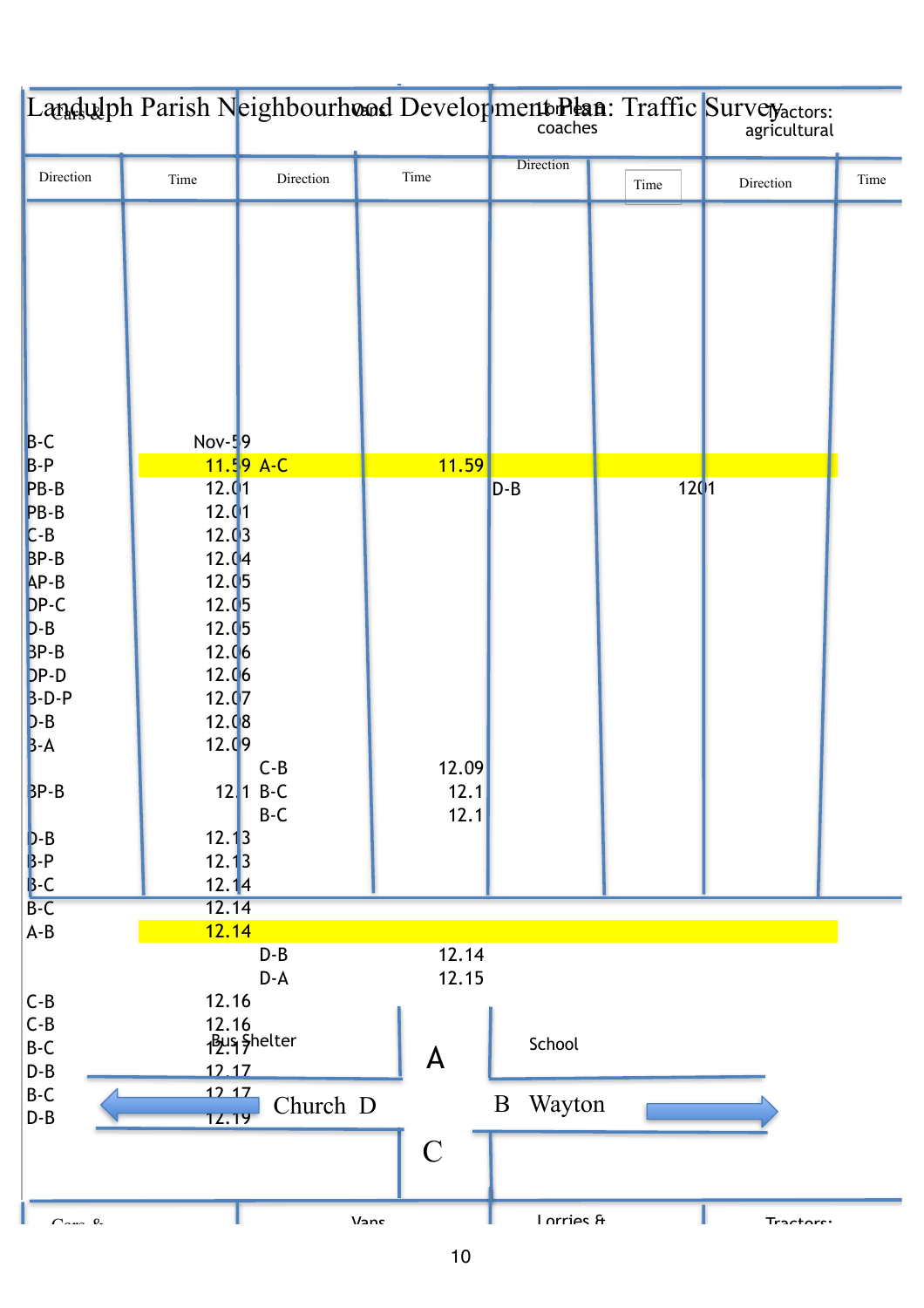| $\operatorname{cars} \alpha$                                               | Landulph Parish Neighbourhood Development Plan: Traffic Survey yultural |                           | V(113)            |                         |           |      | <b>II ALLUIS.</b> |      |
|----------------------------------------------------------------------------|-------------------------------------------------------------------------|---------------------------|-------------------|-------------------------|-----------|------|-------------------|------|
| Direction                                                                  | Time                                                                    | Direction                 | Time              |                         | Direction | Time | Direction         | Time |
| $B-C$<br>$B-P$<br>$B-A$<br>$\mathsf{C}\text{-}\mathsf{B}$<br>$B-C$<br>DP-B | $12$  2<br>$12$  2<br>12 2<br>12.22<br>12.22<br>12.23                   | $B-D$<br>$A-C$            |                   | 12.24<br>12.25          |           |      |                   |      |
| $B-D$<br>$\mathsf{C}\text{-}\mathsf{B}$                                    | 12.28<br>12.28                                                          |                           |                   |                         |           |      |                   |      |
| $A - B - A$                                                                | 12.31                                                                   |                           |                   |                         |           |      |                   |      |
| $\mathsf{C}\text{-}\mathsf{B}$<br>$\mathsf{D-B}$                           | $12.33$<br>$12.33$                                                      | $C - B$<br>$A-D$<br>$D-A$ |                   | 12.32<br>12.32<br>12.33 |           |      |                   |      |
| $ C-D $                                                                    | 12.35                                                                   | D-A                       |                   | 12.35                   |           |      |                   |      |
| <b>A-C</b>                                                                 | <u>12.36</u>                                                            |                           |                   |                         |           |      |                   |      |
| $B-C$<br>$ C-B$<br>$B-C$<br>$C-B$                                          | 12.37<br>12.38<br>12.38<br>12.38                                        | $D-C$                     |                   | 12.38                   |           |      |                   |      |
| $B-C$<br>$B-D$<br>$C - B$                                                  | 12.4<br>12.4                                                            | elter                     | ${\sf A}^{12.41}$ |                         | School    |      |                   |      |
| $BP - B$<br>$C - B$<br>$\mathsf{B}\text{-}\mathsf{C}$                      | 12.45<br>127<br>12.47                                                   | R<br>Church D             | $\mathcal{C}$     | 12.45<br>B              | Wayton    |      |                   |      |
| $C$ are $\&$                                                               |                                                                         |                           | Vans              |                         | Lorries & |      | Tractors:         |      |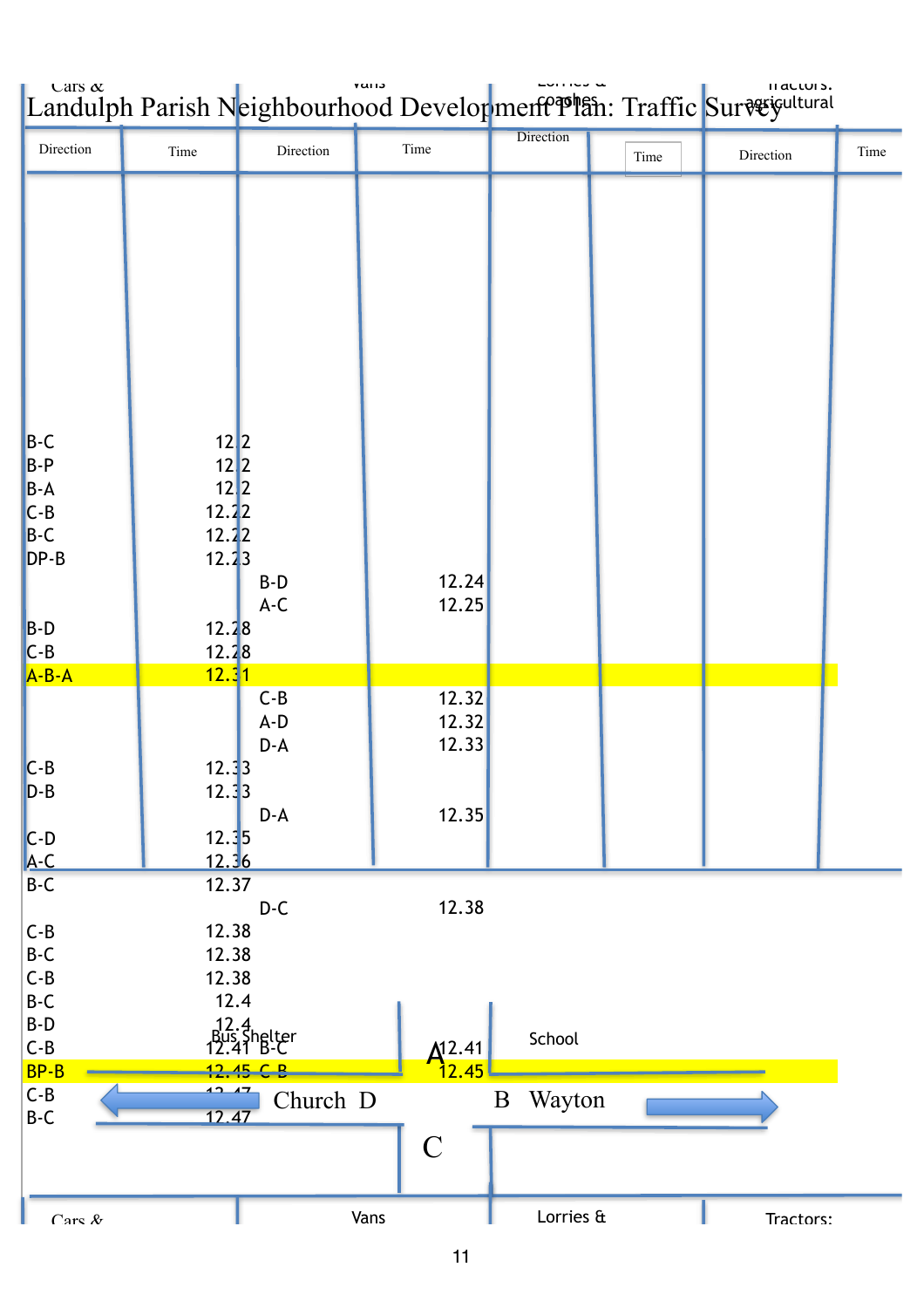|           |       |                          |              | Direction |      | Landulph Parish Neighbourhood Development Plan: Traffic Survey              |      |
|-----------|-------|--------------------------|--------------|-----------|------|-----------------------------------------------------------------------------|------|
| Direction | Time  | Direction                | Time         |           | Time | Direction                                                                   | Time |
|           |       |                          |              |           |      |                                                                             |      |
|           |       |                          |              |           |      |                                                                             |      |
|           |       |                          |              |           |      |                                                                             |      |
|           |       |                          |              |           |      |                                                                             |      |
|           |       |                          |              |           |      |                                                                             |      |
|           |       |                          |              |           |      |                                                                             |      |
|           |       |                          |              |           |      |                                                                             |      |
|           |       |                          |              |           |      |                                                                             |      |
|           |       |                          |              |           |      |                                                                             |      |
|           |       |                          |              |           |      |                                                                             |      |
|           |       |                          |              |           |      |                                                                             |      |
|           |       | $B-C$                    | 12.49        |           |      |                                                                             |      |
| $C-A$     |       | $12\overline{5}$ C-B     | 12.5         |           |      |                                                                             |      |
|           |       | $C-A$                    | 12.53        |           |      |                                                                             |      |
| $A-C$     |       | 12.5 $3 B-C$             | 12.55        |           |      |                                                                             |      |
|           |       | $C-A$                    | 12.56        |           |      |                                                                             |      |
| $B-C$     | 12.57 |                          |              |           |      |                                                                             |      |
|           |       | $B-C$                    | 12.57        |           |      |                                                                             |      |
| $D - B$   | 12.58 |                          |              |           |      |                                                                             |      |
| $C-B$     | 12.59 |                          |              |           |      |                                                                             |      |
|           |       | $A-D$                    | 13.01        |           |      |                                                                             |      |
|           |       | $B-C$                    | 13.01        |           |      |                                                                             |      |
| $D-C$     |       | $13.03$ A-D              | 13.03        |           |      |                                                                             |      |
| $B-C$     | 13.04 |                          |              |           |      |                                                                             |      |
| $B-C$     | 13.04 |                          |              |           |      |                                                                             |      |
| $B-C$     | 13.07 |                          |              |           |      |                                                                             |      |
| $B-C$     | 13.09 |                          |              |           |      |                                                                             |      |
| $B-D$     | 13.09 |                          |              |           |      |                                                                             |      |
| $B-D$     | 13.09 | R.D                      | $121$        |           |      |                                                                             |      |
| $D - B$   | 13.11 |                          |              |           |      |                                                                             |      |
| $A - B$   |       | 13.11 D-C                | 13.11        |           |      |                                                                             |      |
| DP-D      | 13.12 |                          |              |           |      |                                                                             |      |
| $C-B$     | 13.14 |                          |              |           |      |                                                                             |      |
| BP-B      |       | Bus <sup>1</sup> Shelter |              |           |      |                                                                             |      |
| B-C       | 13.15 |                          |              | School    |      |                                                                             |      |
| $A-D$     |       | <del>13.15 C-D</del>     | <b>13.15</b> |           |      |                                                                             |      |
|           |       | B Church D               | 13.15 $B$    | Wayton    |      |                                                                             |      |
| $D - B$   |       | $13.16C$ $A$             | 13.16        |           |      |                                                                             |      |
| $B-C$     | 13.17 |                          | C            |           |      |                                                                             |      |
| $C - B$   | 13.17 |                          |              |           |      |                                                                             |      |
|           |       |                          |              |           |      |                                                                             |      |
| Cars &    |       |                          | Vans         | Lorries & |      | Tractors:<br>Landulph Parish Neighbourhood Development Plan: Traffic Survey |      |
|           |       |                          |              |           |      |                                                                             |      |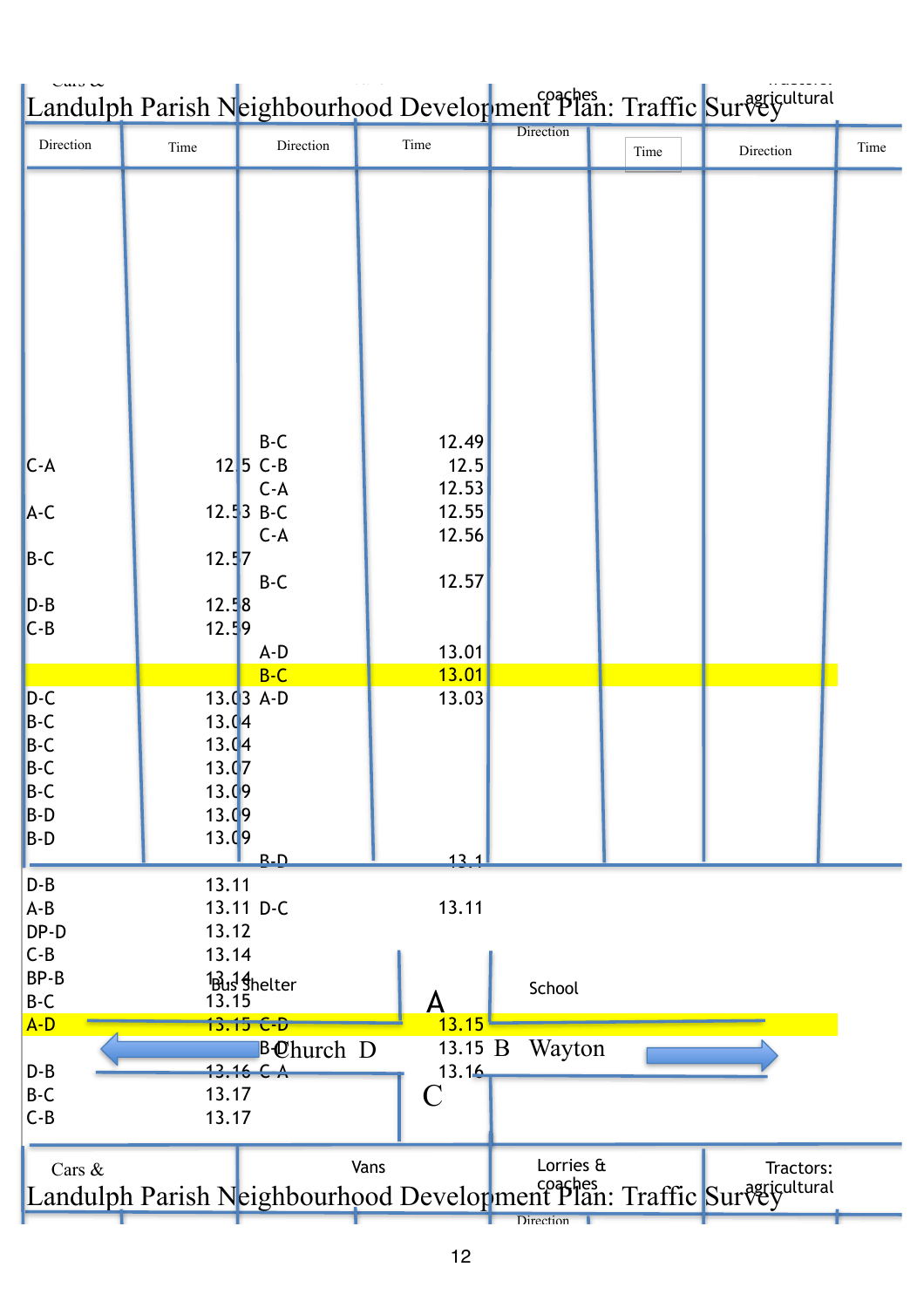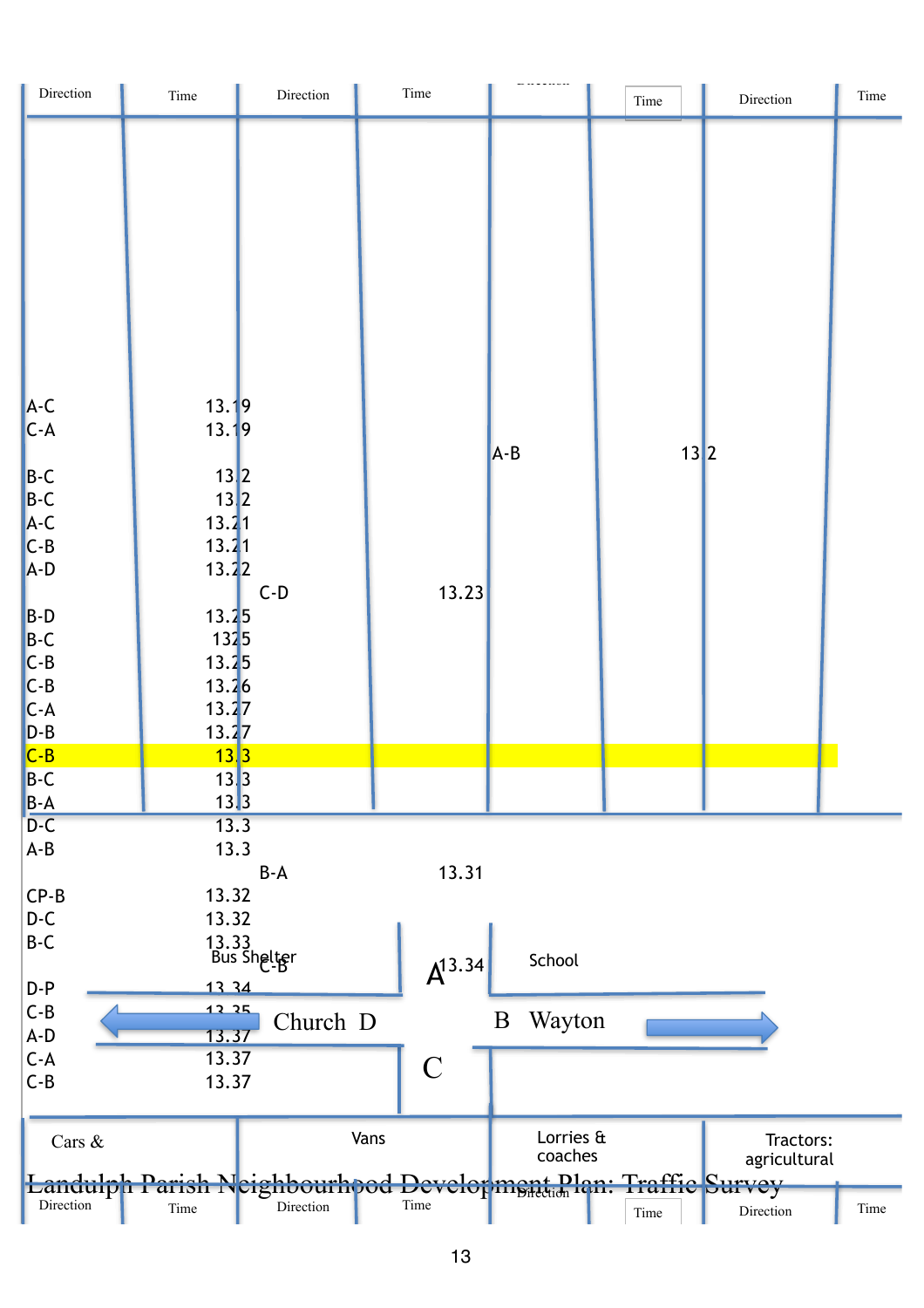| $D-A$<br>$D-A$<br>$B-C$<br>$B-C$                                      | $13 \mid 4$<br>13.42<br>13.43<br>13.43      | D-A                            | 13.39                                                         | $B-A$                | 13.38   |                           |      |
|-----------------------------------------------------------------------|---------------------------------------------|--------------------------------|---------------------------------------------------------------|----------------------|---------|---------------------------|------|
| $D - B$                                                               | 13.43                                       |                                |                                                               |                      |         |                           |      |
| $D - B$                                                               |                                             | $13.45 C - B$                  | 13.45                                                         |                      |         |                           |      |
| $CP-B$<br>$A-D$<br>$\mathsf{C}\text{-}\mathsf{B}$<br>$B-C$<br>$A - B$ | 13.45<br>13.49<br>$13\overline{5}$<br>13.51 | 13.48 D-C                      | 13.47                                                         |                      |         |                           |      |
| $C-D$<br>$B-C$<br>$B-C$<br>$B-A$                                      | 13.55<br>$13\frac{1}{2}$<br>14.02           | 13.5 B-C                       | 13.55                                                         |                      |         |                           |      |
|                                                                       |                                             | $D - B$                        | 14.05                                                         |                      | ٠       | л.                        |      |
| $B-D$<br>$B-C$<br>$A - B$                                             | 14.08<br>14.08                              | $C - B$<br>$B-A$<br>14.08 B-D  | 14.07<br>14.08<br>14.08                                       |                      |         |                           |      |
| $B-D$<br>$B-D$<br>$C - B$                                             | 1413                                        | 14, 12<br>Bus Shelter<br>14.13 | A                                                             | School               |         |                           |      |
| $B-D$                                                                 | $\sqrt{2}$                                  | Church D                       |                                                               | <b>BB</b> Wayton     | $14 19$ |                           |      |
| $B-C$<br>$D-C$<br>$C - B$                                             | 14.21<br>14.21<br>14.21                     |                                | $\mathsf{C}$                                                  |                      |         |                           |      |
| Cars &                                                                |                                             |                                | Vans                                                          | Lorries &<br>coaches |         | Tractors:<br>agricultural |      |
|                                                                       |                                             |                                | Andulph Parish Neighbourhood Development Plan. Traffic Survey |                      | Time    | Direction                 | Time |
|                                                                       |                                             |                                |                                                               |                      |         |                           |      |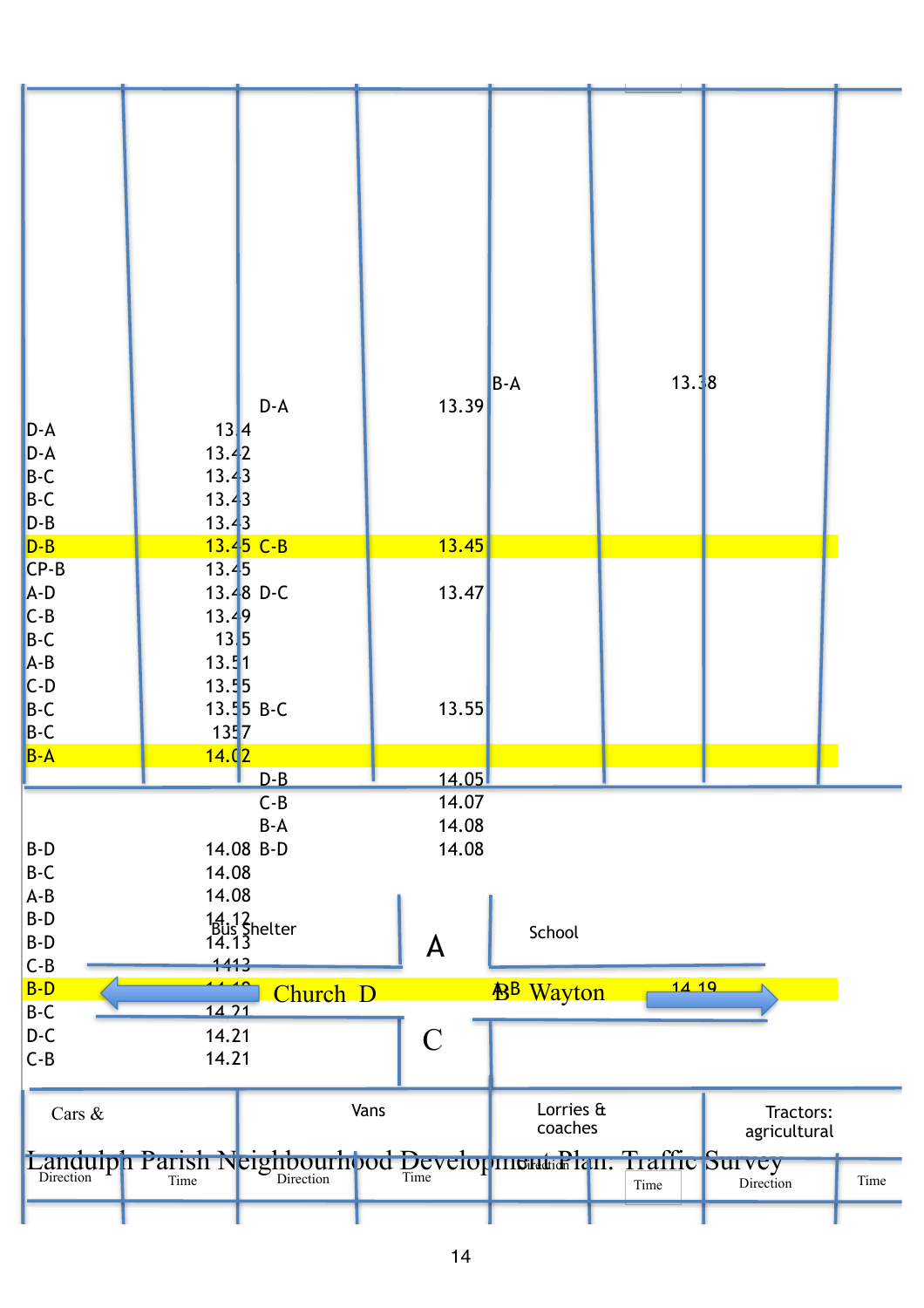| $D-A$<br>$B-C$<br>$B-C$         | 14.21<br>14.25                                                                                          | $14.24 B-A$<br>$C - B$ | 14.24<br>14.29 | $B-D$<br>$A - B$ |           | 14.27<br>14.17 |           |      |
|---------------------------------|---------------------------------------------------------------------------------------------------------|------------------------|----------------|------------------|-----------|----------------|-----------|------|
| $B-D$                           | 14.29                                                                                                   |                        |                |                  |           |                |           |      |
| $\mathsf{C}\text{-}\mathsf{D}$  | 14.32                                                                                                   | $A - B$                | 14.33          |                  |           |                |           |      |
| $B-C$                           | 14.34                                                                                                   |                        |                |                  |           |                |           |      |
| $B-C$                           | 14.35                                                                                                   | CB<br>$D - B$          | 14.37          | $14.36$ D-B      |           | 14.16          |           |      |
| $B-A$                           |                                                                                                         | $14.38$ A-B            |                | $14.38$ B-C      |           | 14.38          |           |      |
| $\mathsf{C}\text{-}\mathsf{B}$  | $14$ <sup>4</sup>                                                                                       |                        |                |                  |           |                |           |      |
| $B-C$                           | 14 <sub>2</sub>                                                                                         |                        |                |                  |           |                |           |      |
| $\mathsf{DP}\text{-}\mathsf{C}$ | 1442                                                                                                    |                        |                |                  |           |                |           |      |
| <b>IDA</b>                      | 1443                                                                                                    |                        |                |                  |           |                |           |      |
| $B-C$                           | 1443                                                                                                    |                        |                |                  |           |                |           |      |
| $D - B$                         |                                                                                                         | 14.44 B-C              | 14.44          |                  |           |                |           |      |
|                                 |                                                                                                         | $B-C$                  | 14.44          |                  |           |                |           |      |
| $B-C$                           | 14.45                                                                                                   |                        |                |                  |           |                |           |      |
| $B-A$                           | 14.45                                                                                                   |                        |                |                  |           |                |           |      |
| $A - B$                         | 14.45                                                                                                   |                        |                |                  |           |                |           |      |
| $D - B$                         | 14.46                                                                                                   |                        |                |                  |           |                |           |      |
| $\mathsf{B}\text{-}\mathsf{C}$  |                                                                                                         | 14.46 A-D              | 14.46          |                  |           |                |           |      |
| $C-B$                           |                                                                                                         | 18419 application      | A              | School           |           |                |           |      |
| $\mathsf{B}\text{-}\mathsf{C}$  | 14.47                                                                                                   |                        |                |                  |           |                |           |      |
| BP-B                            | 14.47                                                                                                   | Church D               |                | B                | Wayton    |                |           |      |
| $B-D$                           | 14.47                                                                                                   |                        |                |                  |           |                |           |      |
|                                 |                                                                                                         |                        | $\mathcal{C}$  |                  |           |                |           |      |
|                                 | Cars & Lorries & Lorries & Lorries & Landulph Parish Neighbourhood Development Pane Lorries & Tractors: |                        |                |                  | Lorries & |                |           |      |
| Direction                       | Time                                                                                                    | Direction              | Time           | Direction        |           | Time           | Direction | Time |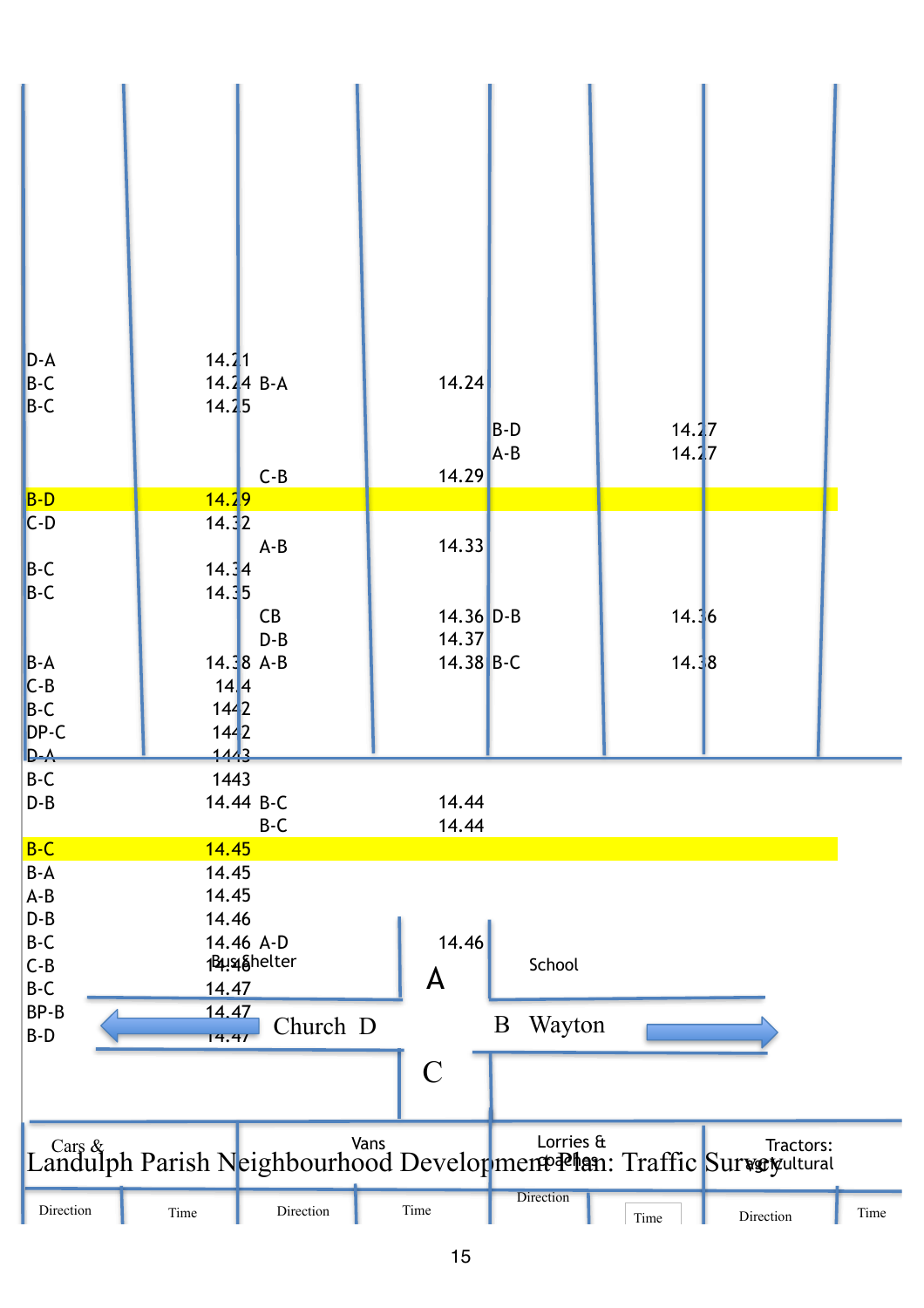| $B-C$<br>$B-C$                       | 14.51<br>14.51                                  |             |                        |       |              |      |
|--------------------------------------|-------------------------------------------------|-------------|------------------------|-------|--------------|------|
| $B-C$                                | 14.51                                           |             |                        |       |              |      |
| $B-C$                                | 14.51                                           |             |                        |       |              |      |
| <b>BP-B</b>                          | 14.52                                           |             |                        |       |              |      |
| $B-A$                                | 14.52                                           |             |                        |       |              |      |
| $C - B$                              | 14.53                                           |             |                        |       |              |      |
| $B-C$<br>$B-A$                       | 14.53<br>14.54                                  |             |                        |       |              |      |
| $B-C$                                | 14.54                                           |             |                        |       |              |      |
| $B-C$                                | 14.55                                           |             |                        |       |              |      |
| $A - B$                              | 14.56                                           |             |                        |       |              |      |
|                                      | $A-C$                                           | 14.57       |                        |       |              |      |
| $B-D$                                | 14.57                                           |             |                        |       |              |      |
| $C-B$<br>$C-A$                       | 14.57<br>14.57                                  |             |                        |       |              |      |
| $B-P$                                | 14.57                                           |             |                        |       |              |      |
| BP-C                                 | 14.58                                           |             |                        |       |              |      |
| $D-A$                                | 14.58                                           |             |                        |       |              |      |
| BP-B                                 | 14.59                                           |             |                        |       |              |      |
| $C-B$                                | $1500 A - B$<br>B-8hBBE                         | 15.01       | School                 |       |              |      |
| $B-D$                                |                                                 | $A^{15.01}$ | DP-R                   | 1502  |              |      |
|                                      |                                                 |             | B <sup>-B</sup> Wayton | 15.02 |              |      |
| BP-A                                 | Church D<br>15.03                               |             |                        |       |              |      |
| BP-B                                 | 15.03 BP-B                                      | $C^{15.03}$ |                        |       |              |      |
| BP-B                                 | 15.03                                           |             |                        |       |              |      |
| $A-D$                                | 15.04<br>15.04                                  |             |                        |       |              |      |
| $C-B$<br>$C-D$ <sup>Cars &amp;</sup> | Vans<br>15.04                                   |             | Lorries &<br>coaches   |       | Tractors:    |      |
|                                      |                                                 |             |                        |       | agricultural |      |
|                                      | Landulph Parish Neighbourhood Development Plan: |             |                        | Time  | C Sunwey     | Time |
|                                      |                                                 |             |                        |       |              |      |
|                                      |                                                 |             |                        |       |              |      |
|                                      |                                                 |             |                        |       |              |      |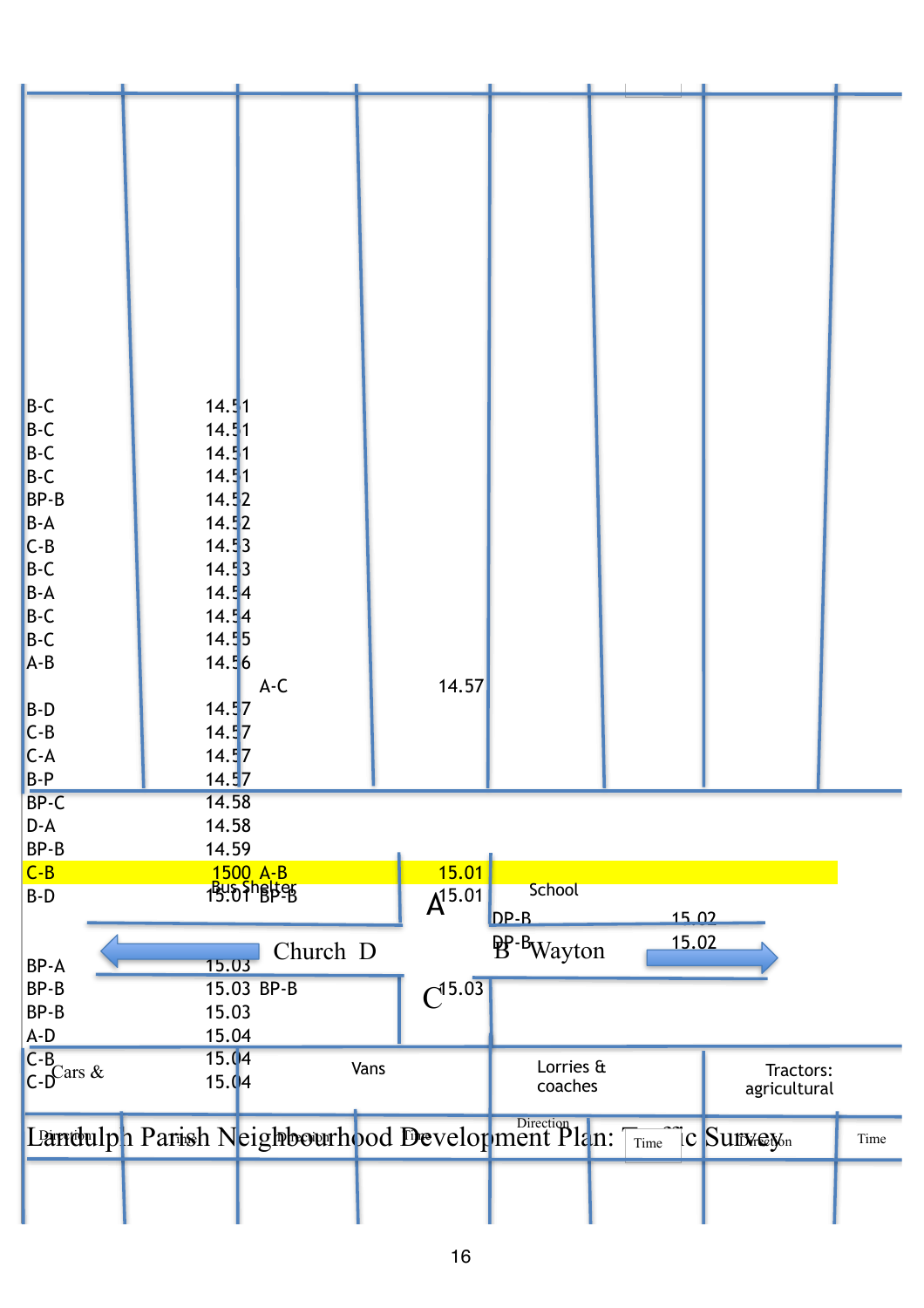| $\mathsf{C}\text{-}\mathsf{D}$<br>$C-B$<br>$\mathsf{C}\text{-}\mathsf{B}$<br><b>BP-B</b><br>$D-A$<br>$\mathsf{C}\text{-}\mathsf{A}$<br>$\mathsf{C}\text{-}\mathsf{B}$<br>$BP-B$<br>$BP-B$<br>$AP-A$<br>$A-C$<br>$AP - A$<br>$\mathsf{D-B}$<br>$BP-B$<br>$AP-A$ | 15.04<br>15.04<br>15.05<br>15.06<br>15.06<br>15.07<br>15.07<br>15.08<br>15.08<br>15.09<br>15.09<br>$15$ <sub>1</sub><br>$\begin{array}{c} 15 \\ 15 \\ 1 \end{array}$<br>$15-Nc$ | D-A                                              |      | 15.05       |                      |      |                                      |      |
|----------------------------------------------------------------------------------------------------------------------------------------------------------------------------------------------------------------------------------------------------------------|---------------------------------------------------------------------------------------------------------------------------------------------------------------------------------|--------------------------------------------------|------|-------------|----------------------|------|--------------------------------------|------|
| AP-A<br>B-C<br>$DP-B$                                                                                                                                                                                                                                          | <u>15.11</u><br>15.12<br>15.13                                                                                                                                                  |                                                  |      |             |                      |      |                                      |      |
| bp-d<br>$c-b$                                                                                                                                                                                                                                                  | 15.14<br>15.14                                                                                                                                                                  |                                                  |      |             | $B-D$                |      | 15.14 Note: could n<br>through due t |      |
| $C - B$                                                                                                                                                                                                                                                        | 15.14                                                                                                                                                                           |                                                  |      |             |                      |      | parked on bot                        |      |
| $A - B$<br>$\mathsf{A}\text{-}\mathsf{D}$<br>$B-C$                                                                                                                                                                                                             |                                                                                                                                                                                 | 15, 16<br>Bus Shelter<br>15, 19<br>15.19 AP-C    |      | $A_{15.19}$ | School               |      |                                      |      |
| $B-C$                                                                                                                                                                                                                                                          |                                                                                                                                                                                 | Church D                                         |      |             | Wayton<br>B          |      |                                      |      |
| $D - B$<br>BP-B                                                                                                                                                                                                                                                | 15 <sub>2</sub><br>15.21                                                                                                                                                        |                                                  |      |             |                      |      |                                      |      |
| $C-B$                                                                                                                                                                                                                                                          |                                                                                                                                                                                 | 15.21 B-C                                        |      | C<br>15.21  |                      |      |                                      |      |
|                                                                                                                                                                                                                                                                |                                                                                                                                                                                 | $B-C$                                            |      | 15.21       |                      |      |                                      |      |
| Cars $\&$                                                                                                                                                                                                                                                      |                                                                                                                                                                                 |                                                  | Vans |             | Lorries &<br>coaches |      | Tractors:<br>agricultural            |      |
|                                                                                                                                                                                                                                                                |                                                                                                                                                                                 | L'andulph Parish Neighbourhood Development Plan: |      |             | Direction            | Time | C Surveyon                           | Time |
|                                                                                                                                                                                                                                                                |                                                                                                                                                                                 |                                                  |      |             |                      |      |                                      |      |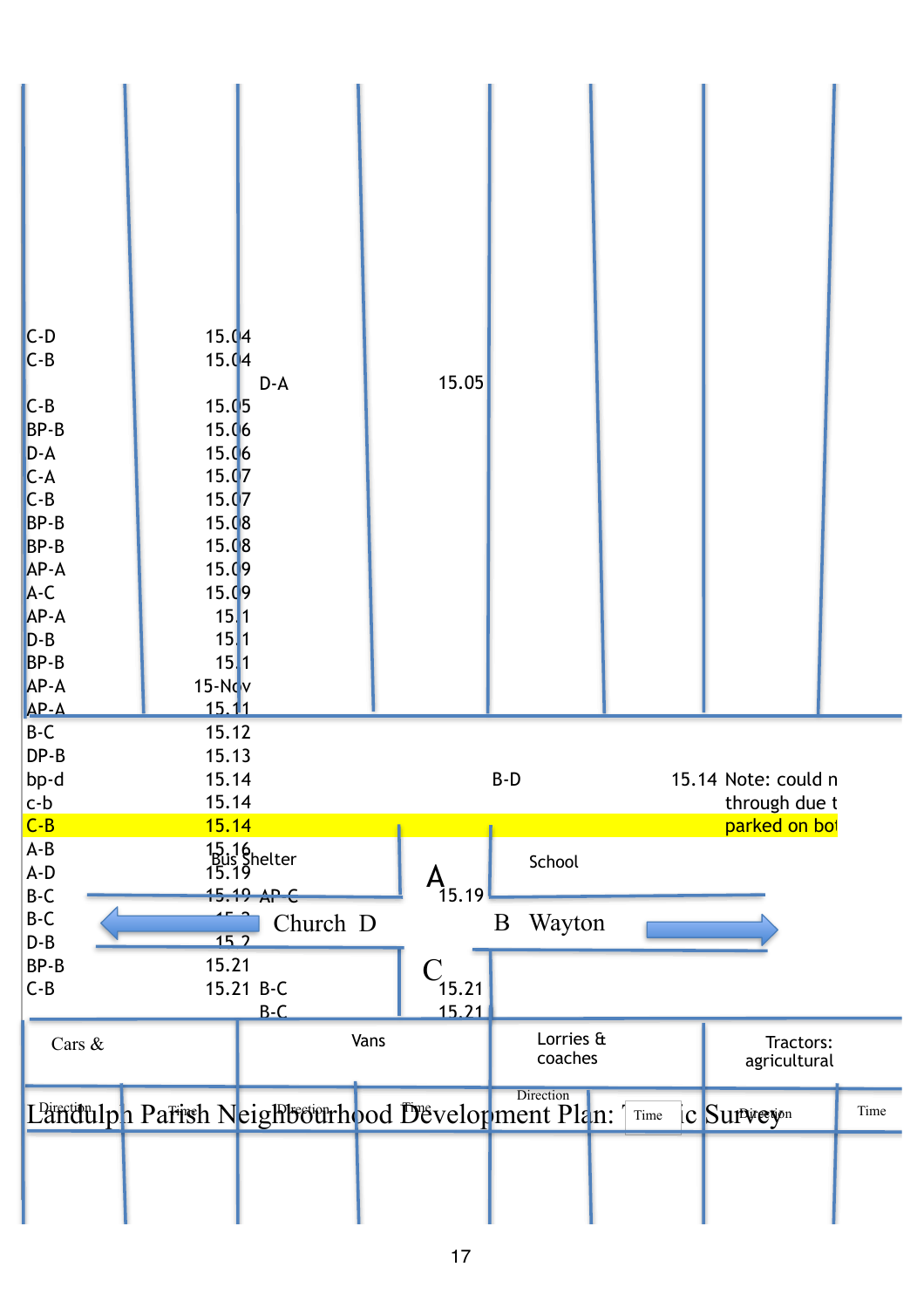| $\mathsf{C}\text{-}\mathsf{D}$<br>$A - B$<br>$BP-B$ | 15.21<br>$B-C$<br>$\mathsf{B}\text{-}\mathsf{C}$<br>$C - B$<br>$B-D$<br>15.28 CP-A<br>15.28 | 15.25<br>15.25<br>15.26<br>15.27<br>15.27 |                      |                |                           |      |
|-----------------------------------------------------|---------------------------------------------------------------------------------------------|-------------------------------------------|----------------------|----------------|---------------------------|------|
| $DP-D$                                              | 15 3                                                                                        |                                           |                      |                |                           |      |
| $\mathsf{C}\text{-}\mathsf{D}$<br>$B-C$             | $15\overline{3}$<br>$15\overline{3}$<br>$B-C$                                               | $15.33$ B-C                               | $A - B$              | 15.11<br>15.14 |                           |      |
| $\mathsf{C}\text{-}\mathsf{B}$                      | 15.34                                                                                       |                                           |                      |                |                           |      |
| $\mathsf{D-B}$                                      | $15.34$ C-B                                                                                 | 15.34                                     |                      |                |                           |      |
| $C-A$                                               | 15.34<br>15.34                                                                              |                                           |                      |                |                           |      |
| $C-A$                                               | 15.35                                                                                       |                                           |                      |                | $A$ <sub>-R</sub>         |      |
| $B-A$                                               | 15.36                                                                                       |                                           |                      |                |                           |      |
| $C - B$                                             | 15.37                                                                                       |                                           |                      |                |                           |      |
| $A - B$                                             | 15.37                                                                                       |                                           |                      |                |                           |      |
| $B-D$                                               | 15.38                                                                                       |                                           |                      |                |                           |      |
| $B-D$                                               | 15u39helter                                                                                 |                                           | School               |                |                           |      |
| $C - B$                                             | 15.39                                                                                       | A                                         |                      |                |                           |      |
| $A - B$<br>$B-D$                                    | 15.39<br>Church D                                                                           |                                           | Wayton<br>B          |                |                           |      |
| $B-D$                                               | 15.42                                                                                       |                                           |                      |                |                           |      |
| $C-A$                                               | 15.43                                                                                       | $\mathsf{C}$                              |                      |                |                           |      |
| $\mathsf{B}\text{-}\mathsf{C}$                      | 15.44                                                                                       |                                           |                      |                |                           |      |
| B-C                                                 | 15.44                                                                                       |                                           |                      |                |                           |      |
| $C$ - $B_{Cars}$ &                                  | 15.45                                                                                       | <b>Vans</b>                               | Lorries &<br>coaches |                | Tractors:<br>agricultural |      |
| Direction                                           | Direction<br>Time                                                                           | Time                                      | Direction            | Time           | Direction                 | Time |
|                                                     | Landulph Parish Neighbourhood Development Plan: Traffic Survey                              |                                           |                      |                |                           |      |
|                                                     |                                                                                             |                                           |                      |                |                           |      |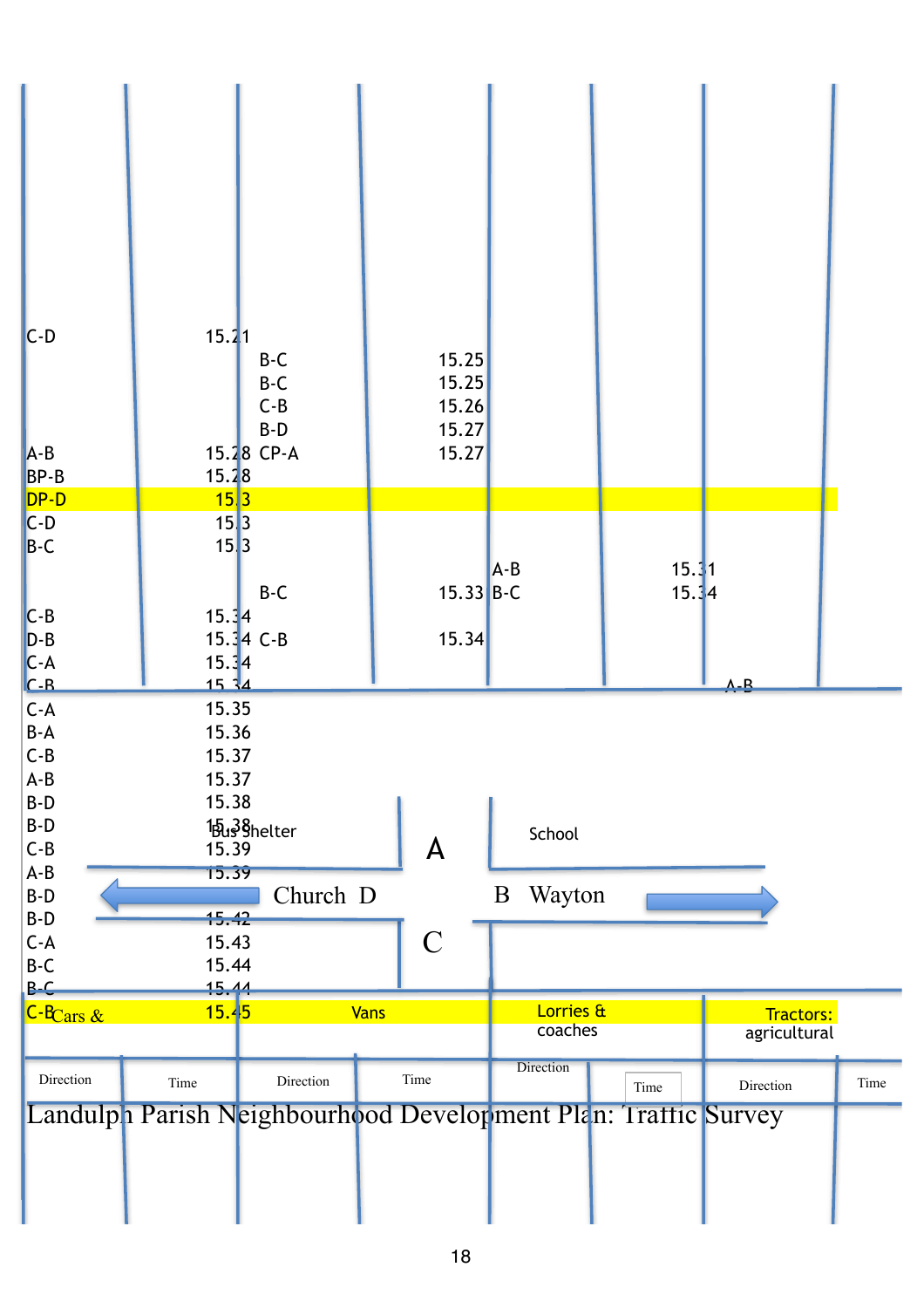| $B-D$<br>$D - B$<br>$A-D$<br>$A - B$<br>$\mathsf{D-B}$<br>$B-C$<br>$\mathsf{D-B}$<br>$B-C$<br>$B-D$<br>$\mathsf{D}\text{-}\mathsf{B}$ | 15.45<br>15.46<br>15.47<br>15.49<br>$15\overline{5}$<br>15.53<br>15.55<br>15.55<br>15.55 | $15.47$ D-B<br>$D - B$   |      | 15.47<br>15.47 | $A-D$                | 15.46 |                           |      |
|---------------------------------------------------------------------------------------------------------------------------------------|------------------------------------------------------------------------------------------|--------------------------|------|----------------|----------------------|-------|---------------------------|------|
| $B-C$                                                                                                                                 | 15.57                                                                                    |                          |      |                |                      |       |                           |      |
| $B-C$                                                                                                                                 |                                                                                          | $\vert\vert$ 6           |      |                | $B - D$              |       | $\overline{6}$            |      |
| $B - D$<br>$D - B$<br>$B-C$<br>$A-C$<br>$B-C$                                                                                         | <u>16.01</u><br>16.03<br>16.06<br>16.06                                                  | 16.05 A-C                |      | 16.05          |                      |       |                           |      |
| B-C<br>$C-B$<br>$B-D$<br>$\mathsf{B}\text{-}\mathsf{C}$                                                                               | 16.07<br>16.1                                                                            | 16 OShelter<br>16.09 C-A |      | $A_{6.09}$     | School               |       |                           |      |
| $\mathsf{A}\text{-}\mathsf{C}$                                                                                                        |                                                                                          | Church D                 |      |                | Wayton<br>B          |       |                           |      |
| $\mathsf{B}\text{-}\mathsf{C}$<br>$C - B$                                                                                             | 10.11<br>16.12                                                                           |                          |      | $\mathcal{C}$  |                      |       |                           |      |
| $B-C$                                                                                                                                 | 16.16                                                                                    |                          |      |                |                      |       |                           |      |
| $b - c$<br>$A-BCars \&$                                                                                                               | 10.19<br>16.11                                                                           |                          | Vans |                | Lorries &<br>coaches |       | Tractors:<br>agricultural |      |
|                                                                                                                                       |                                                                                          | $C - B$                  |      | 16.22          |                      |       |                           |      |
| Direction                                                                                                                             | Time                                                                                     | Direction                |      | Time           | Direction            | Time  | Direction                 | Time |
|                                                                                                                                       | Landulph Parish Neighbourhood Development Plan: Traffic Survey                           |                          |      |                |                      |       |                           |      |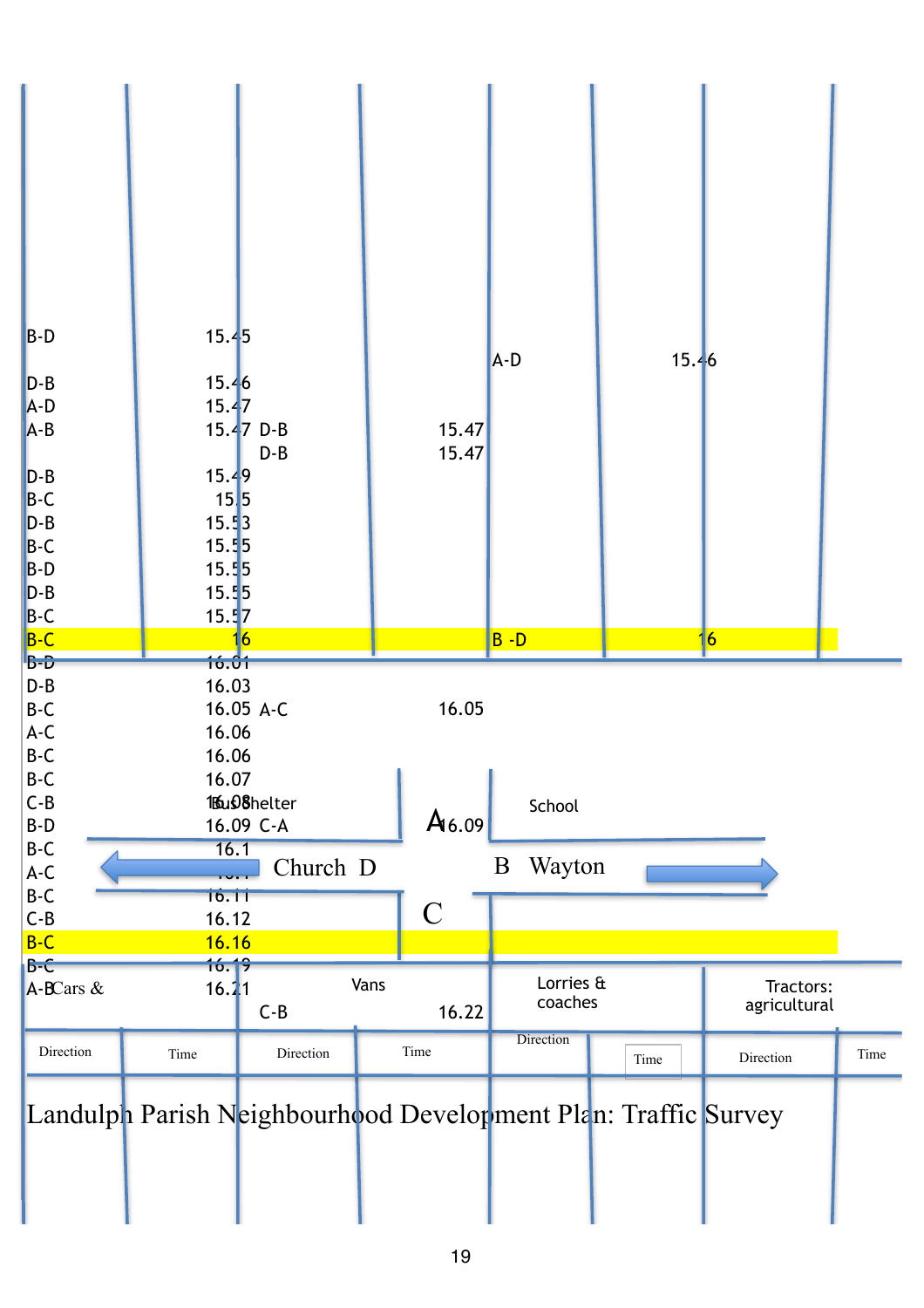| AC                                        | 16.22<br>16.23   |                                |                                                                |                                |       |                                |      |
|-------------------------------------------|------------------|--------------------------------|----------------------------------------------------------------|--------------------------------|-------|--------------------------------|------|
| $AC$<br>$C - B$                           | 16.25            |                                |                                                                |                                |       |                                |      |
| $\mathsf{C}\text{-}\mathsf{A}$            | 16.25            |                                |                                                                |                                |       |                                |      |
| $D - B$                                   | 16.26            |                                |                                                                |                                |       |                                |      |
| $\mathbf{D} - \mathbf{B}$<br>$B-C$        | 16.27<br>16.29   |                                |                                                                |                                |       |                                |      |
|                                           | $16\overline{3}$ |                                |                                                                |                                |       |                                |      |
| $AC - D$                                  | 16.31            |                                |                                                                |                                |       |                                |      |
| $\mathsf{C}\text{-}\mathsf{B}$            | 16.31            |                                |                                                                |                                |       |                                |      |
| $B-C$                                     | 16.34            |                                |                                                                |                                |       |                                |      |
| $\mathsf{C}\text{-}\mathsf{B}$            | 16.35            |                                |                                                                |                                |       |                                |      |
| $B-C$<br>$B-A$                            | 16.35<br>16.35   |                                |                                                                |                                |       |                                |      |
| $\mathsf{C}\text{-}\mathsf{B}$            | 16.35            |                                |                                                                |                                |       | $\mathsf{B}\text{-}\mathsf{A}$ |      |
|                                           |                  |                                |                                                                | $\mathsf{B}\text{-}\mathsf{C}$ | 16.36 |                                |      |
|                                           |                  | $\mathsf{C}\text{-}\mathsf{B}$ | 16.37                                                          |                                |       |                                |      |
| $\mathsf{B}\text{-}\mathsf{D}$            | 16.39            |                                |                                                                |                                |       |                                |      |
| $A-C$                                     | 16.4             | 18 ya Shelter                  |                                                                | School                         |       |                                |      |
| $C-B$<br>$\mathsf{C}\text{-}\mathsf{B}$   | 16.43            |                                | A                                                              |                                |       |                                |      |
| $\mathsf{B}\text{-}\mathsf{D}$            | 16.43            |                                |                                                                |                                |       |                                |      |
| $C-B$                                     | <b>10.43</b>     | Church D                       |                                                                | <b>Wayton</b><br>$\bf{B}$      |       |                                |      |
| $C - B$                                   | 16.46            |                                | $\mathcal{C}$                                                  |                                |       |                                |      |
| $\mathsf{B}\text{-}\mathsf{C}$            | 16.47<br>16.47   |                                |                                                                | $C-A$                          | 16.47 |                                |      |
| $\mathsf{C}\text{-}\mathsf{A}$<br>$C - B$ | 16 5             |                                |                                                                |                                |       |                                |      |
| $B$ - $D$ <sup>Cars &amp;</sup>           | 16.51            |                                | Vans                                                           | Lorries &<br>coaches           |       | Tractors:                      |      |
| $A-C$                                     | 16.51            |                                |                                                                |                                |       | agricultural                   |      |
| Direction                                 | Time             | $B-C$<br>Direction             | 16.52<br>Time                                                  | Direction                      | Time  | Direction                      | Time |
|                                           |                  |                                | Landulph Parish Neighbourhood Development Plan: Traffic Survey |                                |       |                                |      |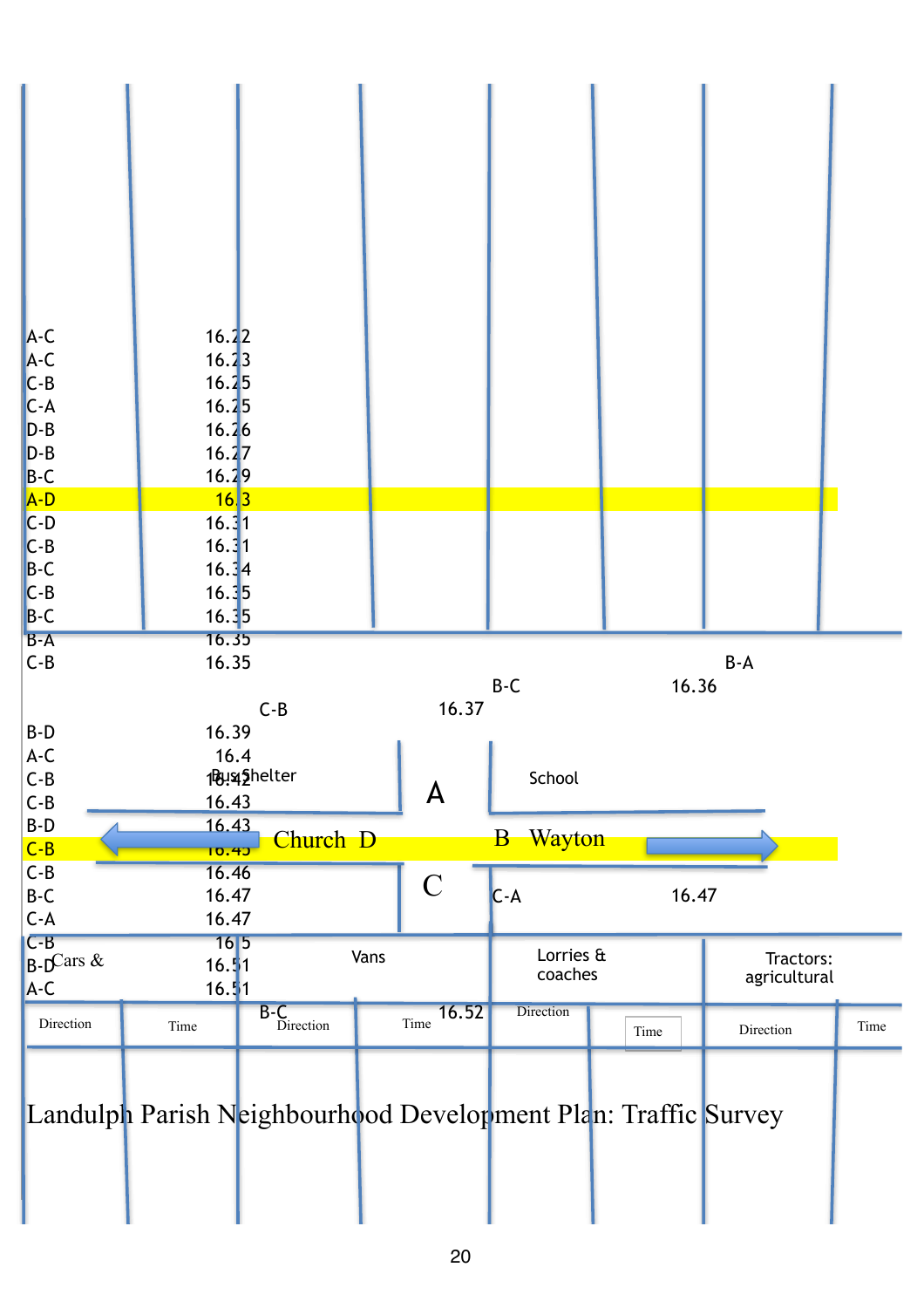| $B-C$<br>$A-D$<br>$C-D$<br>$A - B$<br>$B-C$<br>$\mathsf{C}\text{-}\mathsf{B}$<br>$A-C$<br>$B-C$ | 16.53<br>16.53<br>$16.54 C-B$<br>16.55<br>16.55<br>16.57<br>16.59      | 16.55             |                      |      |                           |      |
|-------------------------------------------------------------------------------------------------|------------------------------------------------------------------------|-------------------|----------------------|------|---------------------------|------|
| $B-C$<br>$B-C$<br>$\mathsf{C}\text{-}\mathsf{B}$<br>$A-B$<br>$B-C$                              | 17.01<br>17.05                                                         |                   |                      |      |                           |      |
| $B-A$<br>$A-D$<br>$B-D$<br>$B-C$<br>$B-C$<br>$\mathsf{B}\text{-}\mathsf{C}$                     | 17.07 B-C<br>17.08<br>17.12<br>17.12<br>17.12<br>17.13<br>1845 Shelter | 17.07             | School               |      |                           |      |
| $B-C$<br>$C - B$<br>$C - B$                                                                     | 17 14 R-C<br>1718<br>Church D<br>17.18                                 | $A_{7.14}$        | Wayton<br>B          |      |                           |      |
| $\mathsf{B}\text{-}\mathsf{C}$<br>$B-C$                                                         | $B-C$<br>17.22 A-C<br>17.24                                            | $-17.22$<br>17.22 |                      |      |                           |      |
| $C - B$<br>$DP-0$ $\alpha$<br>$A - B$                                                           | 17.14<br>17.15<br><u>17.15</u>                                         | Vans              | Lorries &<br>coaches |      | Tractors:<br>agricultural |      |
| $B_{\text{L}}$<br>$A - B$                                                                       | 17.26<br>Direction<br><b>Time</b><br>17 <sup>2</sup>                   | <b>Time</b>       | Direction            | Time | Direction                 | Time |
|                                                                                                 | Landulph Parish Neighbourhood Development Plan: Traffic Survey         |                   |                      |      |                           |      |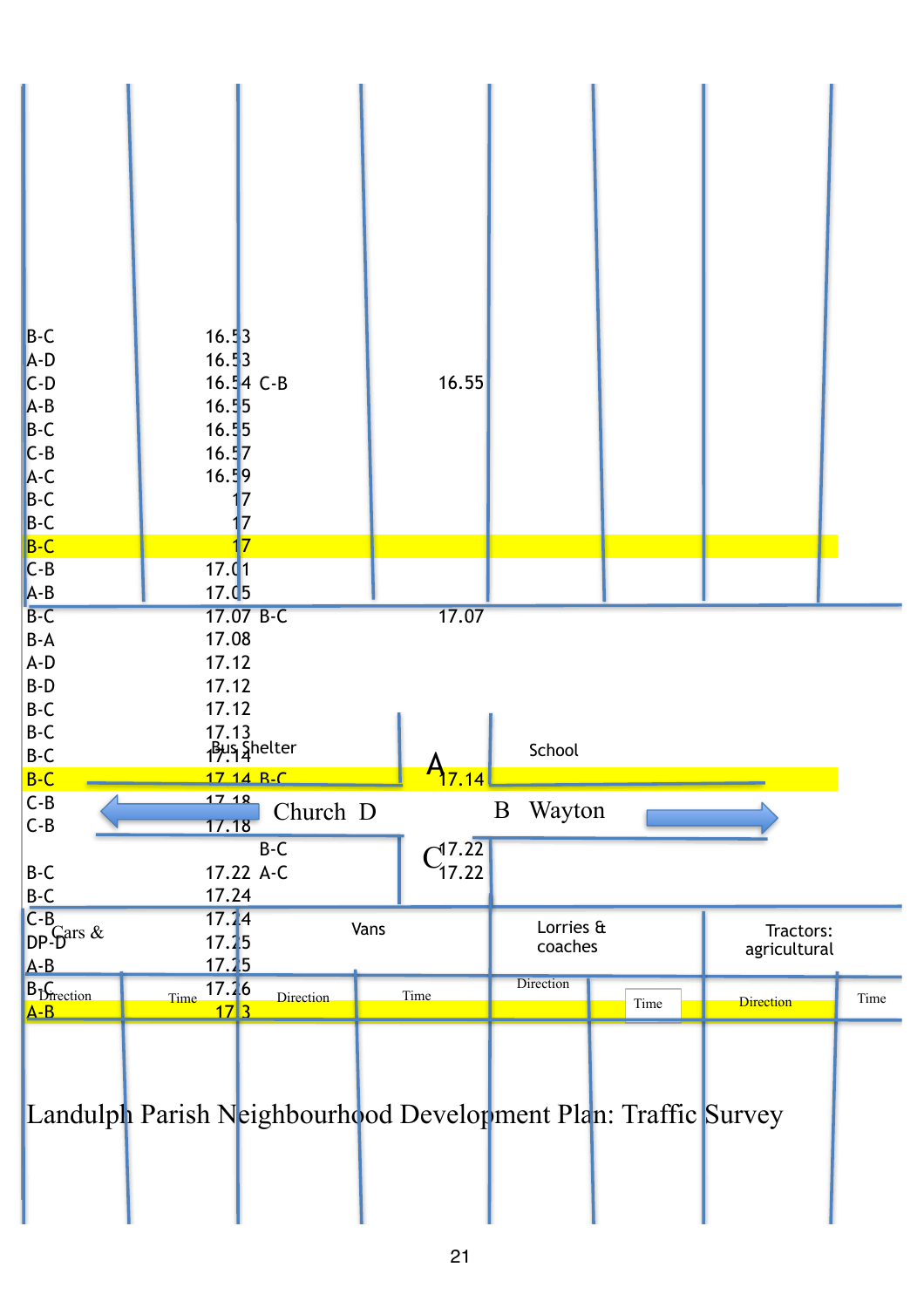| $B-C$<br>$\mathsf{C}\text{-}\mathsf{B}$<br>$B-C$<br>$B-D$<br>$\n  D-A\n$<br>$A-C$<br>$B-C$<br>$A-C$<br>$\mathsf{C}\text{-}\mathsf{D}$<br>$B-A$<br>$B-C$ | 17.31<br>1732<br>17.32<br>17.33<br>17.34<br>17.35<br>17.36<br>17.37<br>17.38<br>17.38<br><u>17.39</u> |           |                  |                        |       |              |      |
|---------------------------------------------------------------------------------------------------------------------------------------------------------|-------------------------------------------------------------------------------------------------------|-----------|------------------|------------------------|-------|--------------|------|
|                                                                                                                                                         |                                                                                                       | B-C       | 17.4             |                        |       |              |      |
|                                                                                                                                                         |                                                                                                       | $D - B$   | 17.41            |                        |       |              |      |
| $B-C$<br>$\mathsf{C}\text{-}\mathsf{B}$                                                                                                                 | 17.42<br>17.43 C-A                                                                                    |           | 17.43            |                        |       |              |      |
| $B-C$                                                                                                                                                   | 17.44                                                                                                 |           |                  |                        |       |              |      |
| $B-D$                                                                                                                                                   |                                                                                                       |           |                  |                        |       |              |      |
| $D - B$                                                                                                                                                 | 17.44<br><mark>-Bus Shelter</mark><br>17.45                                                           |           | $\blacktriangle$ | School                 |       |              |      |
| $D - B$                                                                                                                                                 | <u>17.46</u>                                                                                          |           |                  |                        |       |              |      |
| $B-D$                                                                                                                                                   |                                                                                                       | Church D  |                  | $\, {\bf B}$<br>Wayton |       |              |      |
| $B-D$                                                                                                                                                   | $17 \t17$                                                                                             |           |                  |                        |       |              |      |
| $D-A$                                                                                                                                                   | 17.47                                                                                                 |           |                  |                        |       |              |      |
| $\mathsf{A}\text{-}\mathsf{C}$                                                                                                                          | 17.47 A-B                                                                                             |           | $17.49$ C-B      |                        | 17.49 |              |      |
| $A-C$                                                                                                                                                   | $17.5 B-D$                                                                                            |           | 17.5             |                        |       |              |      |
| $B-C$ Cars &                                                                                                                                            | 17.51                                                                                                 | Vans      |                  | Lorries &              |       | Tractors:    |      |
|                                                                                                                                                         | 17.51                                                                                                 | $R-C$     | 17 58            | coaches                |       | agricultural |      |
| <b>C</b> <sub>t</sub> Brection                                                                                                                          | Time 17.59                                                                                            |           | Time             | Direction              |       |              |      |
| B-C-                                                                                                                                                    | 17.10                                                                                                 | Direction |                  |                        | Time  | Direction    | Time |
| $B-C$                                                                                                                                                   | 8                                                                                                     |           |                  |                        |       |              |      |
|                                                                                                                                                         | Landulph Parish Neighbourhood Development Plan: Traffic Survey                                        |           |                  |                        |       |              |      |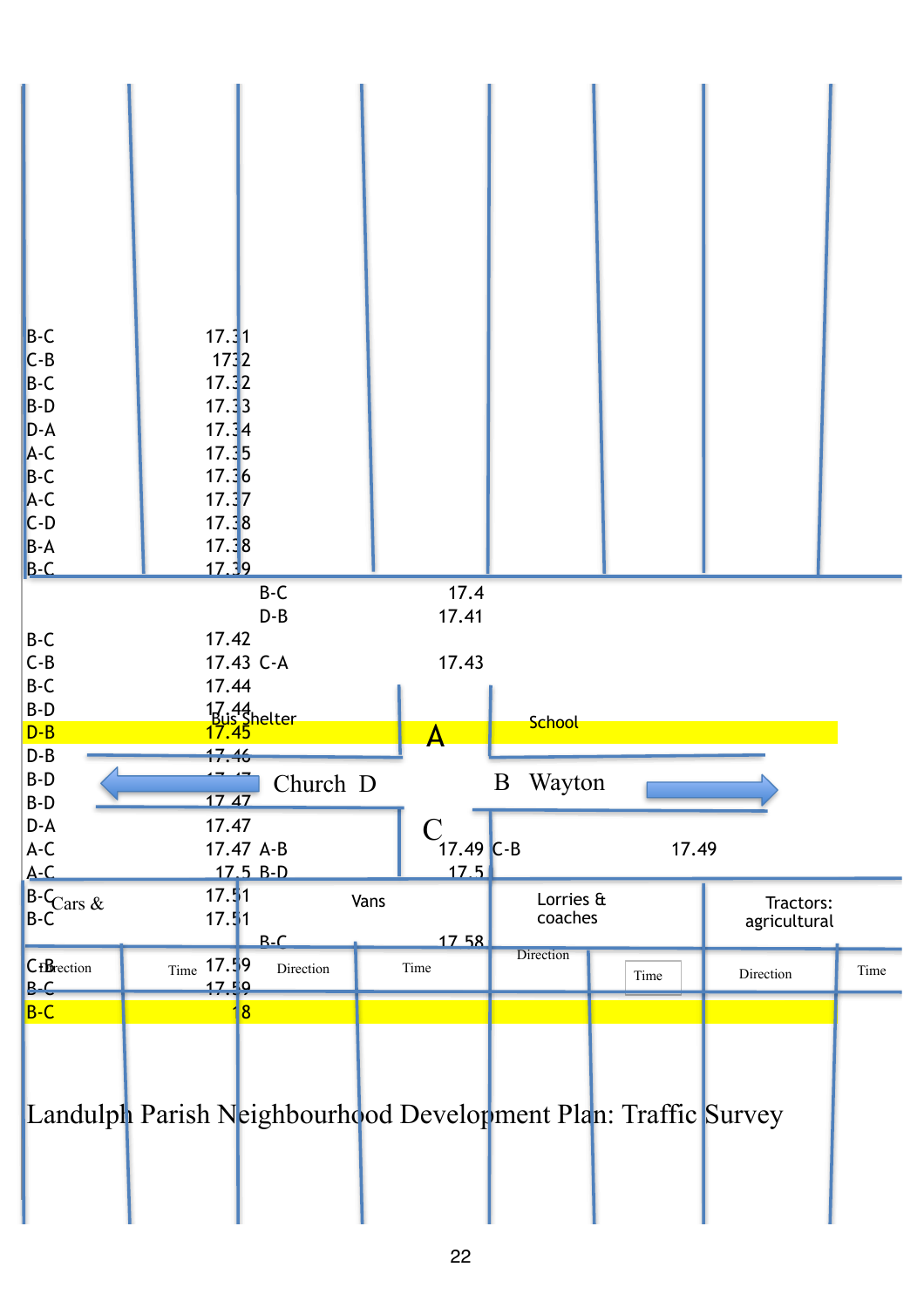| $B-C$<br>$B-C$<br>$B-D$                     | 18.01<br>18.01<br>18.02                                                 |                     |      |                         |                  |           |      |              |      |
|---------------------------------------------|-------------------------------------------------------------------------|---------------------|------|-------------------------|------------------|-----------|------|--------------|------|
| $D - B$<br>$D-A$                            | 18.02<br>18.02                                                          |                     |      |                         |                  |           |      |              |      |
| $B-C$                                       | 18.03                                                                   |                     |      |                         |                  |           |      |              |      |
| $D-A$<br>$B-C$                              | $18.03$ D-B<br>18.04                                                    |                     |      | 18.04                   |                  |           |      |              |      |
| $A - B$                                     | 18.04                                                                   |                     |      |                         |                  |           |      |              |      |
| <b>BA</b>                                   | 18.05 B C                                                               |                     |      | 18.05                   |                  |           |      |              |      |
| $A-D$                                       | 18.06                                                                   |                     |      |                         |                  |           |      |              |      |
| $C - B$<br>$B-D$                            | 18.06<br>18.07                                                          |                     |      |                         |                  |           |      |              |      |
| $D-A$                                       | 18.07                                                                   |                     |      |                         |                  |           |      |              |      |
| $B-C$                                       | 18.08                                                                   |                     |      |                         |                  |           |      |              |      |
| $B-D$                                       |                                                                         | 1Bu98hBtter         |      | 18.08                   |                  |           |      |              |      |
| $A-D$                                       | 18.09                                                                   |                     |      | A                       |                  | School    |      |              |      |
| $B-C$                                       | 18.09                                                                   |                     |      |                         |                  |           |      |              |      |
| $\mathsf{B}\text{-}\mathsf{C}$              |                                                                         | Church D            |      |                         | $\boldsymbol{B}$ | Wayton    |      |              |      |
| $B-D$                                       | <u> 18.15</u>                                                           |                     |      |                         |                  |           |      |              |      |
| $A-D$                                       | 18.16                                                                   |                     |      | $\overline{\mathsf{C}}$ |                  |           |      |              |      |
| $\mathsf{B}\text{-}\mathsf{C}$<br><b>BC</b> | 18.16<br>18.17                                                          |                     |      |                         |                  |           |      |              |      |
| $B-Cars &$                                  | 18.17                                                                   |                     | Vans |                         |                  | Lorries & |      | Tractors:    |      |
| $A-D$                                       | 18.18                                                                   |                     |      |                         |                  | coaches   |      | agricultural |      |
| <del>8-D</del>                              | 18.19                                                                   |                     |      |                         |                  | Direction |      |              |      |
| Direction                                   | Time                                                                    | A- <i>Qirection</i> |      | Time 18.25              |                  |           | Time | Direction    | Time |
| C-A                                         | 10.76                                                                   |                     |      |                         |                  |           |      |              |      |
| $D-A$                                       | 18 3                                                                    |                     |      |                         |                  |           |      |              |      |
| $B-D$                                       | 18.12<br>Landulph Parish Neighbourhood Development Plan: Traffic Survey |                     |      |                         |                  |           |      |              |      |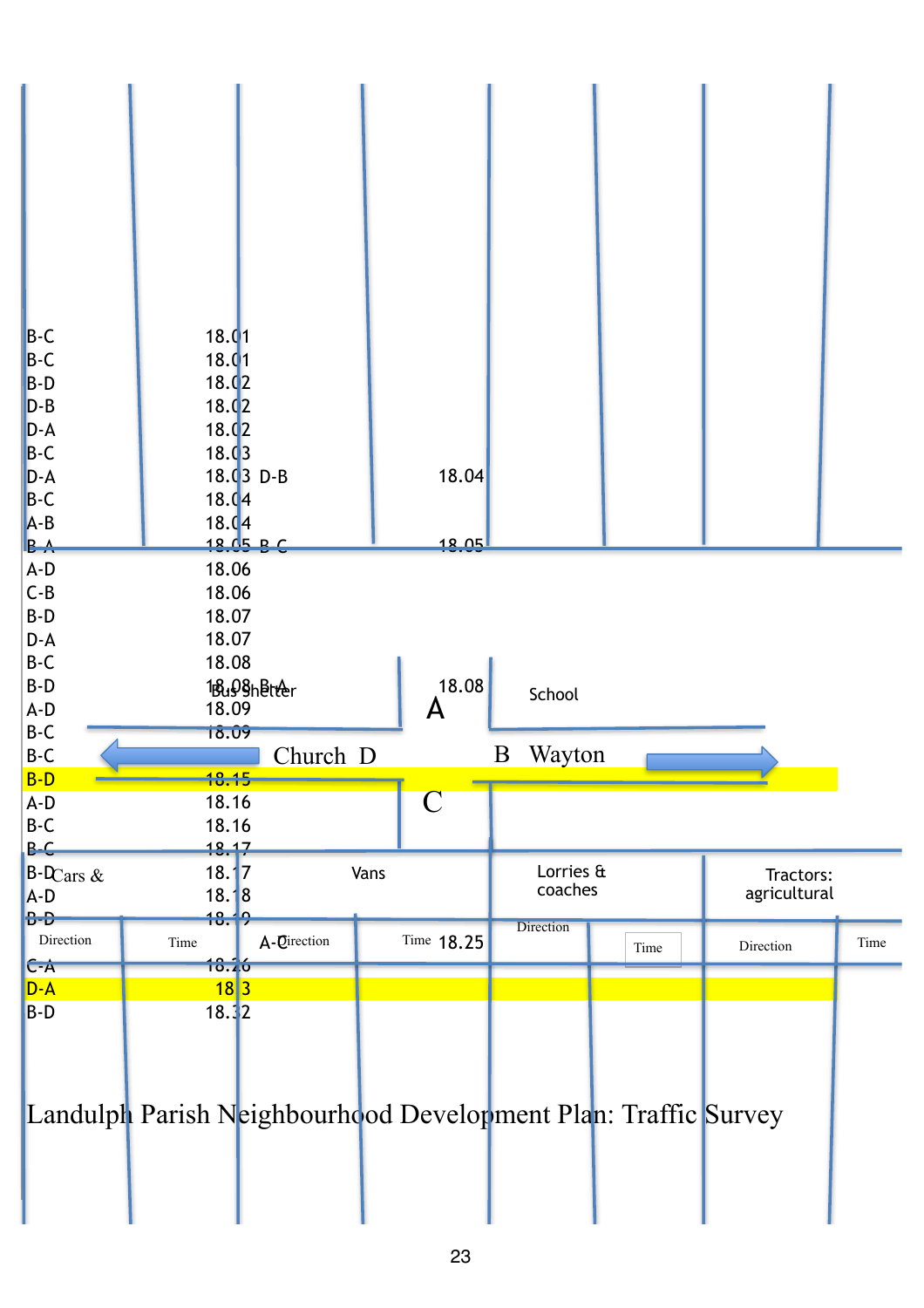| $C-A$<br>$D - B$<br>$\mathsf{C}\text{-}\mathsf{B}$ | 18.33<br>18.35<br>18.36                                        |      |                          |                      |      |                           |      |
|----------------------------------------------------|----------------------------------------------------------------|------|--------------------------|----------------------|------|---------------------------|------|
| $B-C$<br>$A-C$                                     | $18\vert 4$<br>18.41 B-C                                       |      | 18.42                    |                      |      | $A - B$                   |      |
| $\mathsf{C}\text{-}\mathsf{B}$<br>$B-C$            | 18.42<br>18.44                                                 |      |                          |                      |      |                           |      |
| $B-C$                                              | 18.45                                                          |      |                          |                      |      |                           |      |
| $b - c$                                            | 10.45                                                          |      |                          |                      |      |                           |      |
| $D - B$                                            | 18.47                                                          |      |                          |                      |      |                           |      |
| $D - B$                                            | 18.47                                                          |      |                          |                      |      |                           |      |
| $D - B$                                            | 18.48                                                          |      |                          |                      |      |                           |      |
| $B-C$                                              | 18.49 D-B                                                      |      | 18.5                     |                      |      |                           |      |
| $D-C$                                              | 18.5                                                           |      |                          |                      |      |                           |      |
| $C - B$                                            | 1Bu55helter                                                    |      |                          | School               |      |                           |      |
| $C-B$                                              | 18.57                                                          |      | $\mathsf{A}$             |                      |      |                           |      |
| $D - B$                                            | 18.59                                                          |      |                          |                      |      |                           |      |
| $A-D$                                              | Church D                                                       |      |                          | Wayton<br>B          |      |                           |      |
| $B-D$                                              | <u>19</u>                                                      |      | $\overline{\mathcal{C}}$ |                      |      |                           |      |
| $A-C$                                              | 19.01                                                          |      |                          |                      |      |                           |      |
| $B-D$                                              | 19.03 B-C                                                      |      | 19.03                    |                      |      |                           |      |
| $A - B$                                            | 19.Q3                                                          |      |                          |                      |      |                           |      |
| $B-Ccars &$                                        | 19.06                                                          | Vans |                          | Lorries &<br>coaches |      | Tractors:<br>agricultural |      |
| $B-C$                                              | $19.07$ A-D                                                    |      | 19.07                    |                      |      |                           |      |
| $C - B$<br>$C^{\text{Brection}}$                   | 19.07<br>Direction<br>Time 19.08                               |      | Time                     | Direction            | Time | Direction                 | Time |
| $C - A$                                            | 19.09                                                          |      |                          |                      |      |                           |      |
| $D-A$                                              | $19$  1                                                        |      |                          |                      |      |                           |      |
| $B-C$                                              | $19$ <sup>1</sup>                                              |      |                          |                      |      |                           |      |
| $P - B$                                            | 19.11                                                          |      |                          |                      |      |                           |      |
|                                                    | Landulph Parish Neighbourhood Development Plan: Traffic Survey |      |                          |                      |      |                           |      |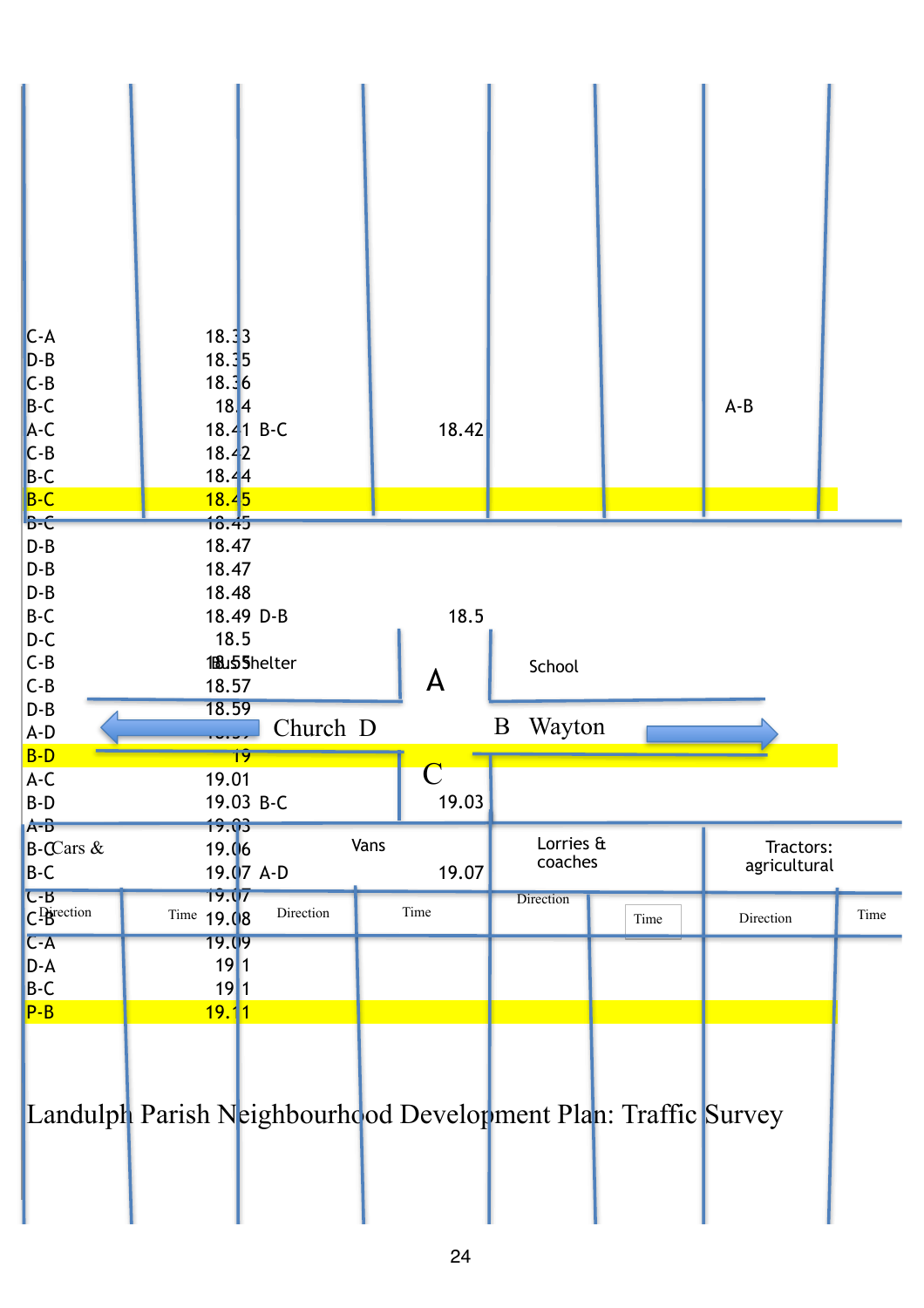| D-B<br>C-B<br>C-B<br>C-A<br>D-A<br>-C<br>B-C<br>B-C | $19$  2<br>19.21 |       | $B-A$ |
|-----------------------------------------------------|------------------|-------|-------|
|                                                     | 19.23<br>19.24   |       |       |
|                                                     | 19.25            |       |       |
|                                                     | 19.26 A-C        | 19.26 |       |
|                                                     | 19.27            |       |       |
| $B-C$                                               | 19.29 C-A        | 19.29 |       |
| $C - B$                                             | $19.3 B-D$       | 19.3  |       |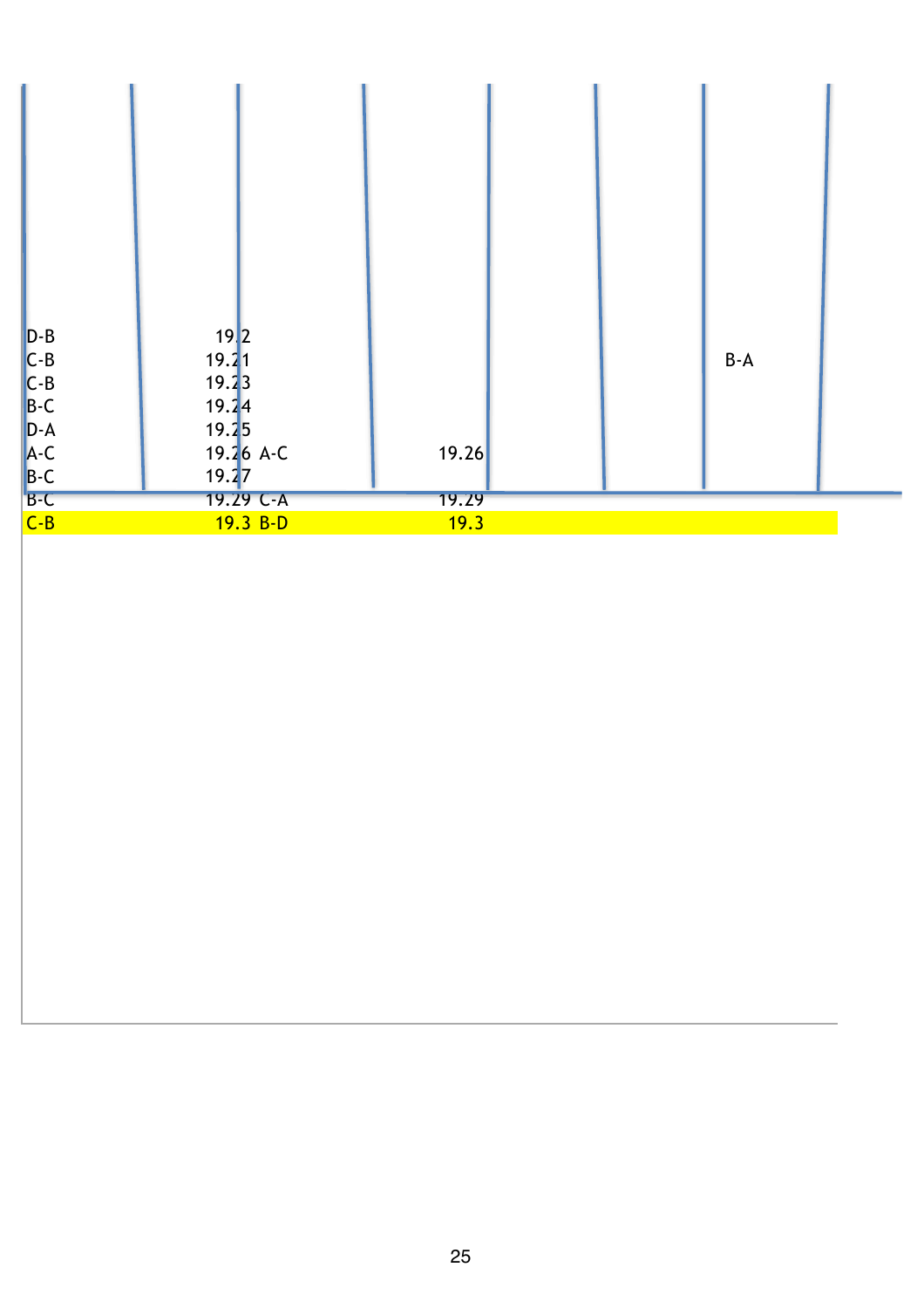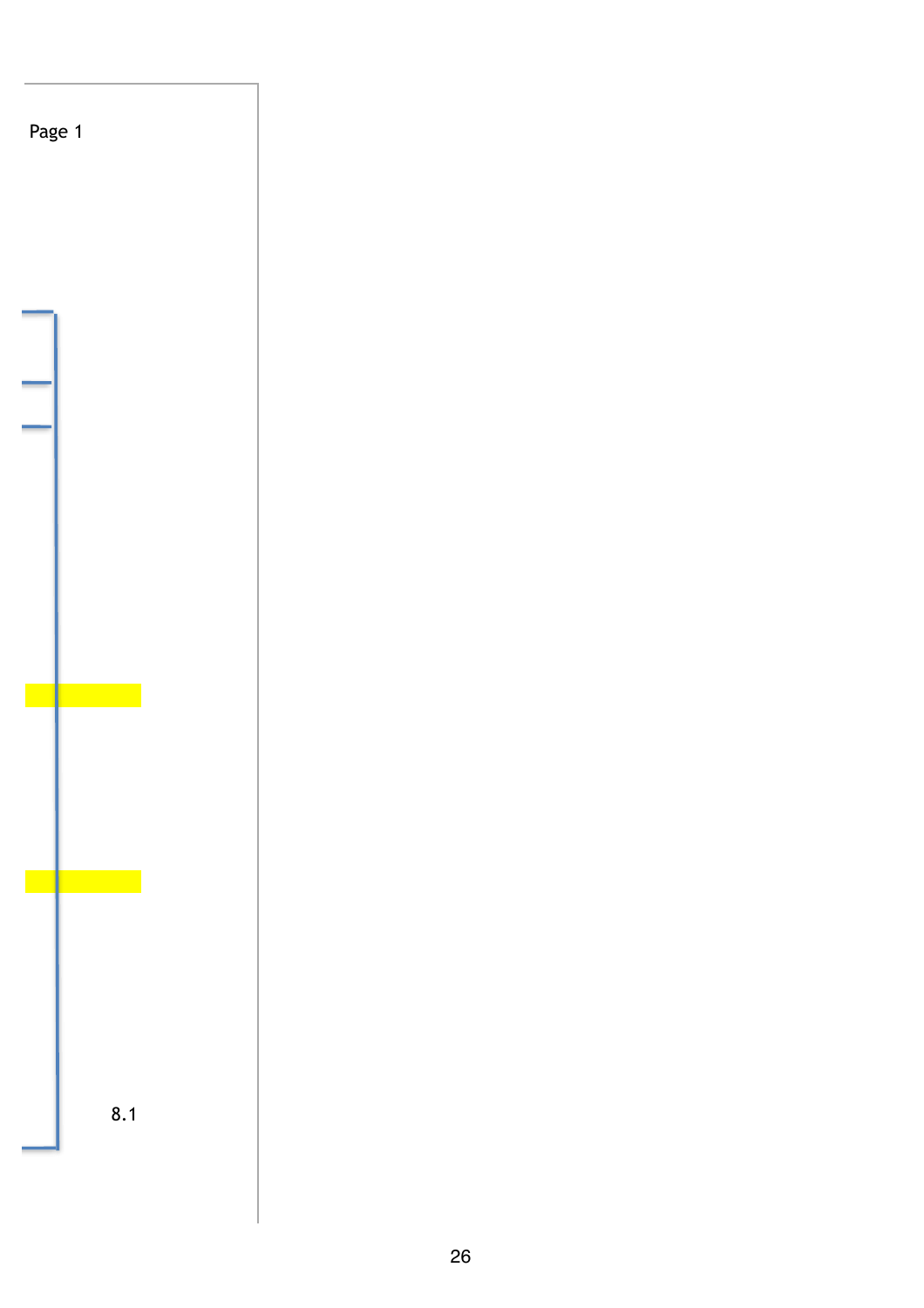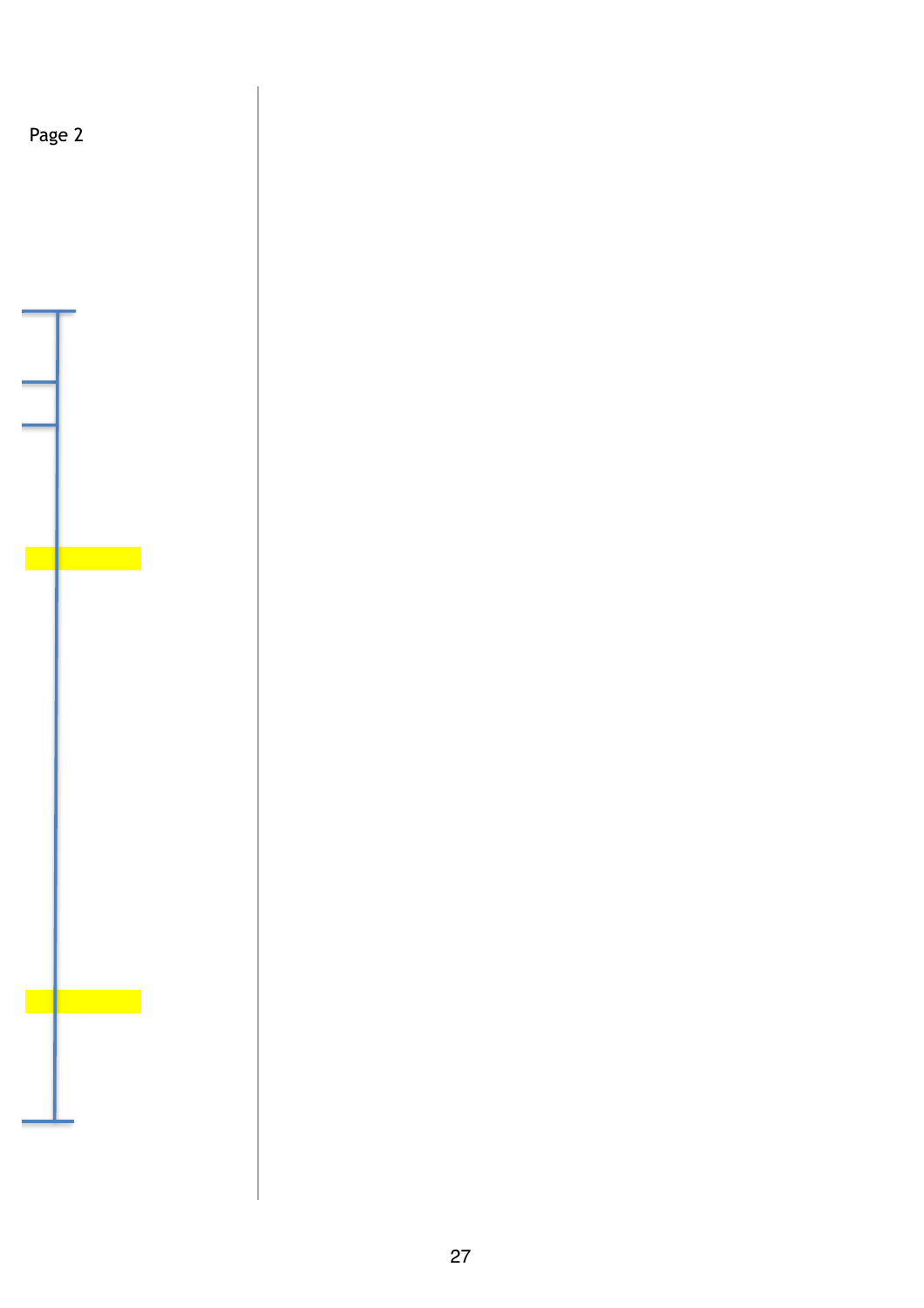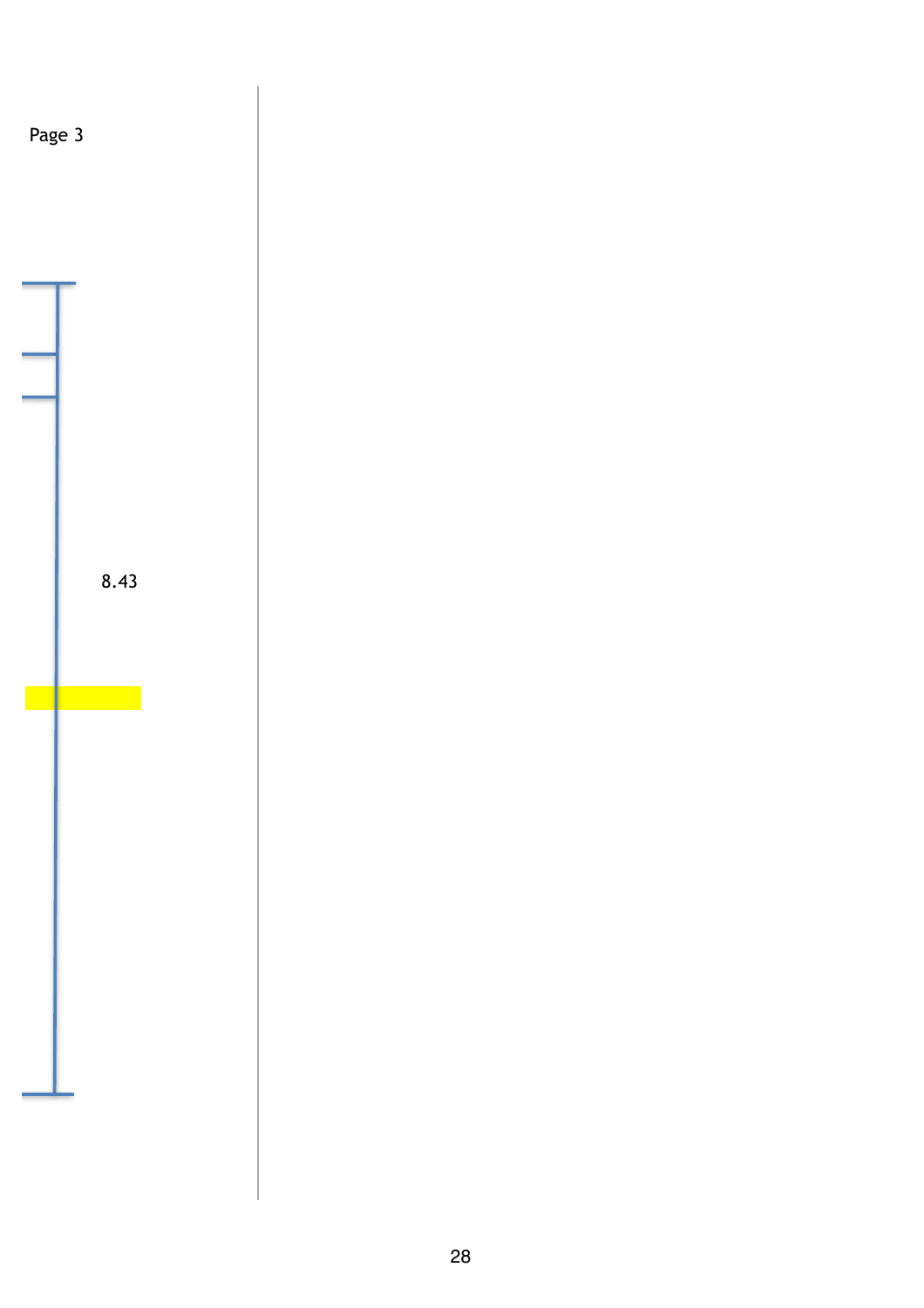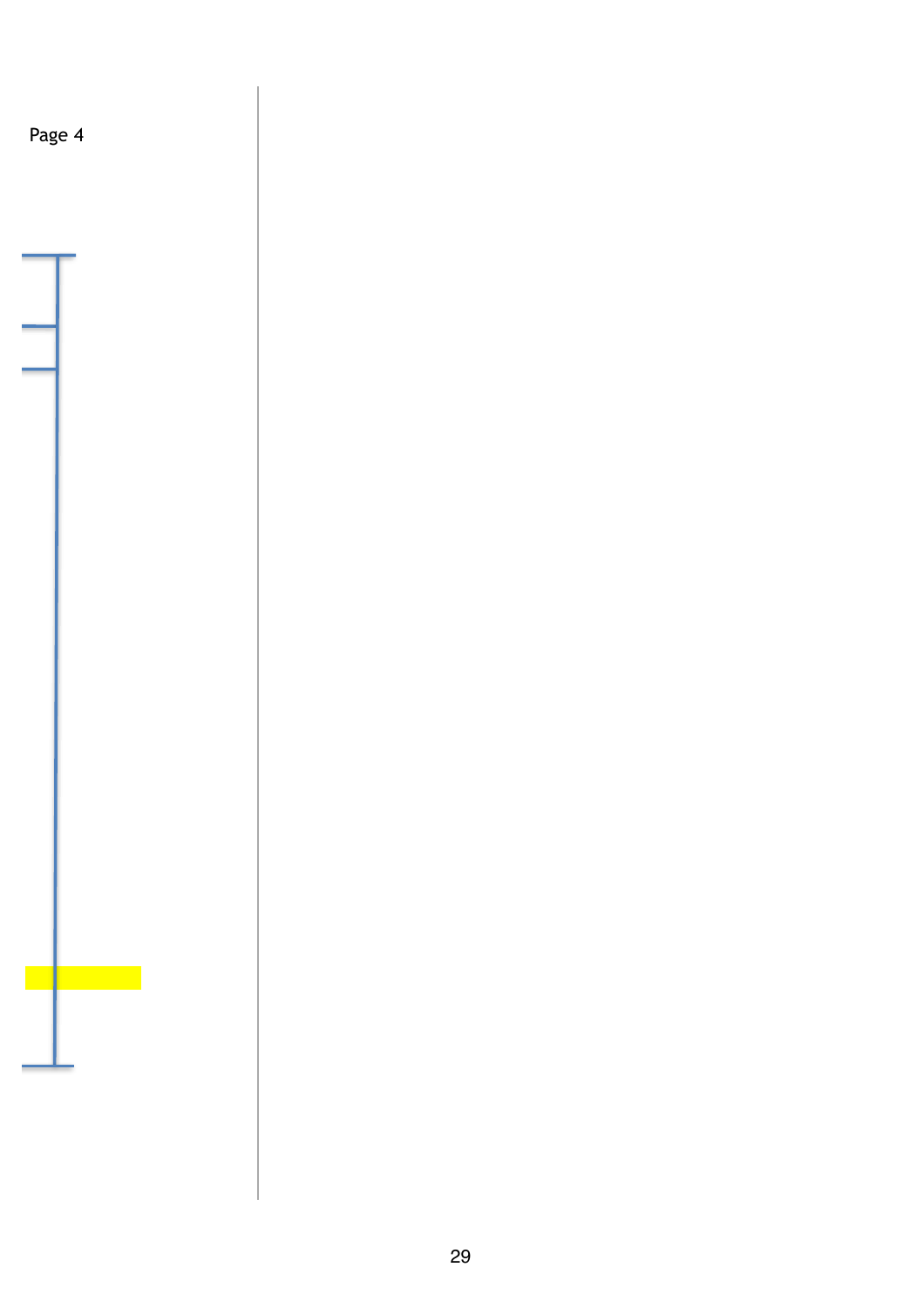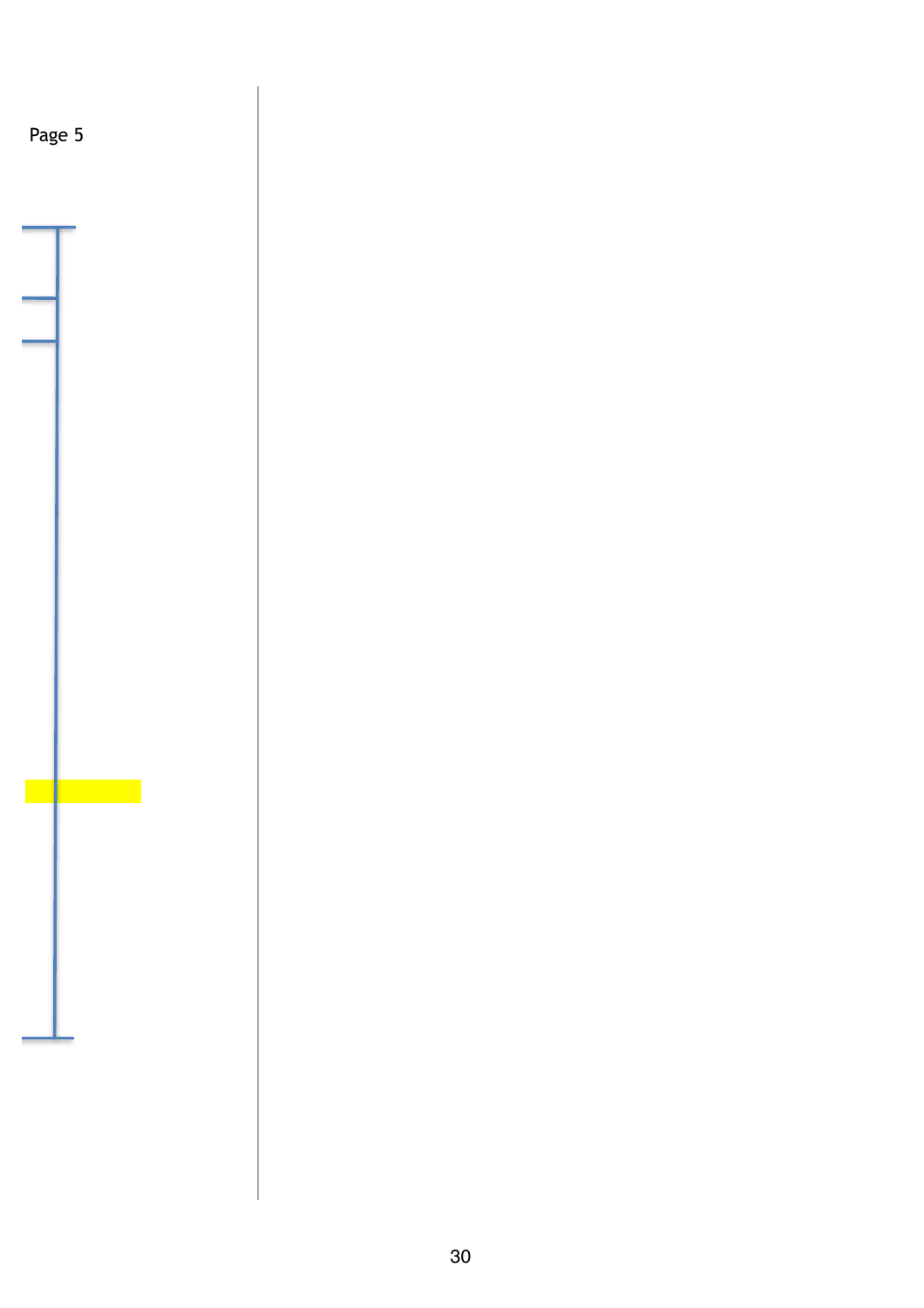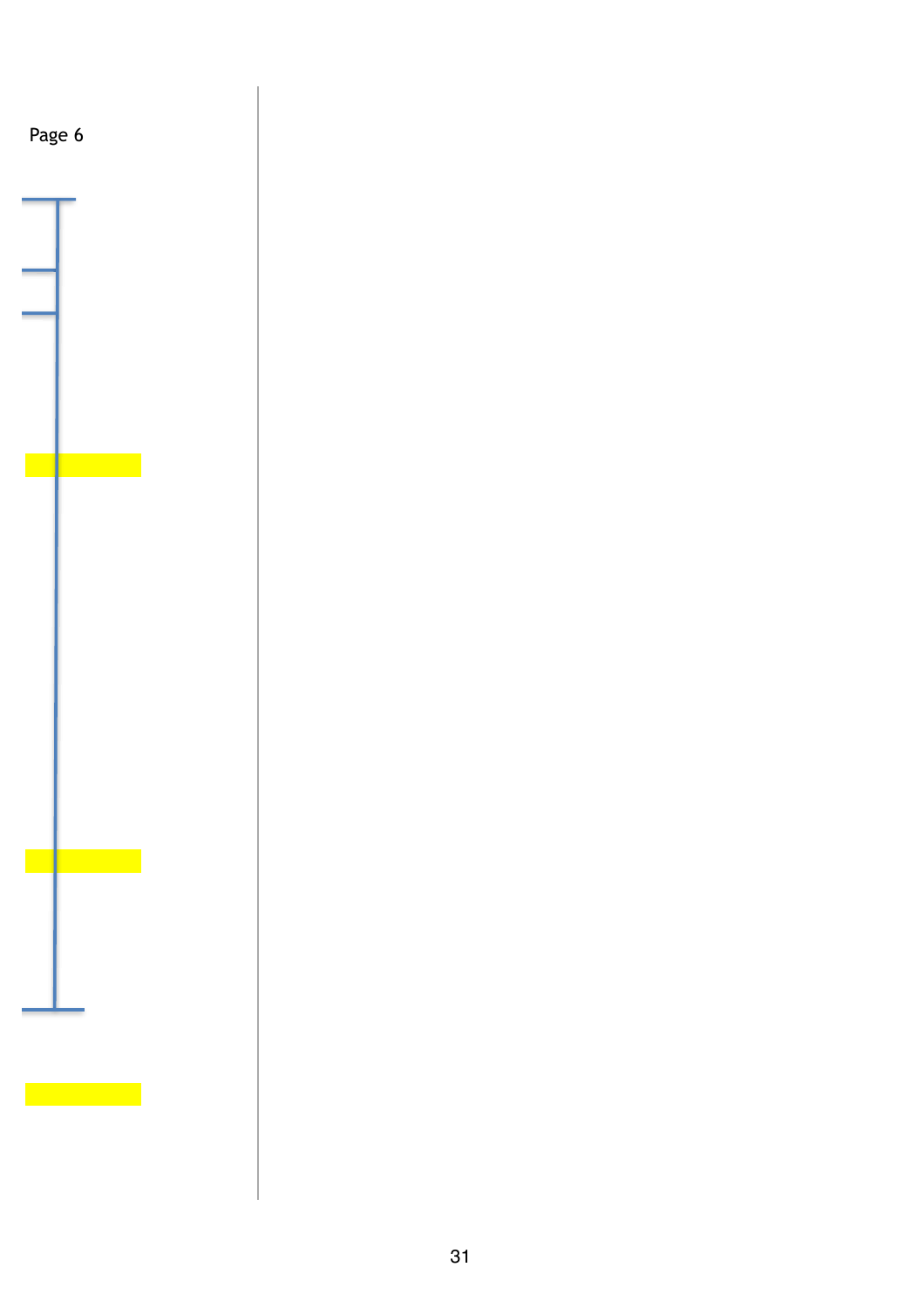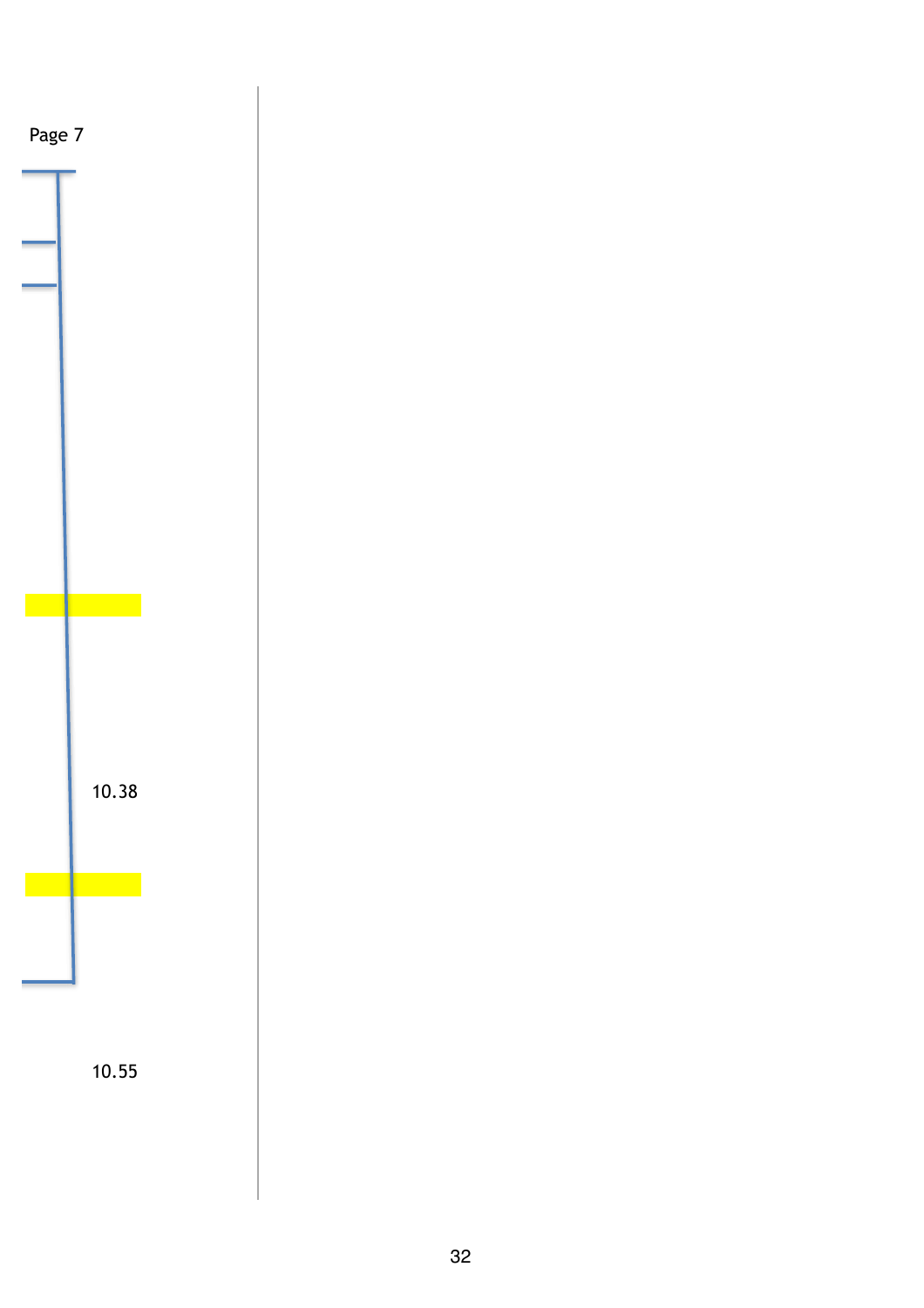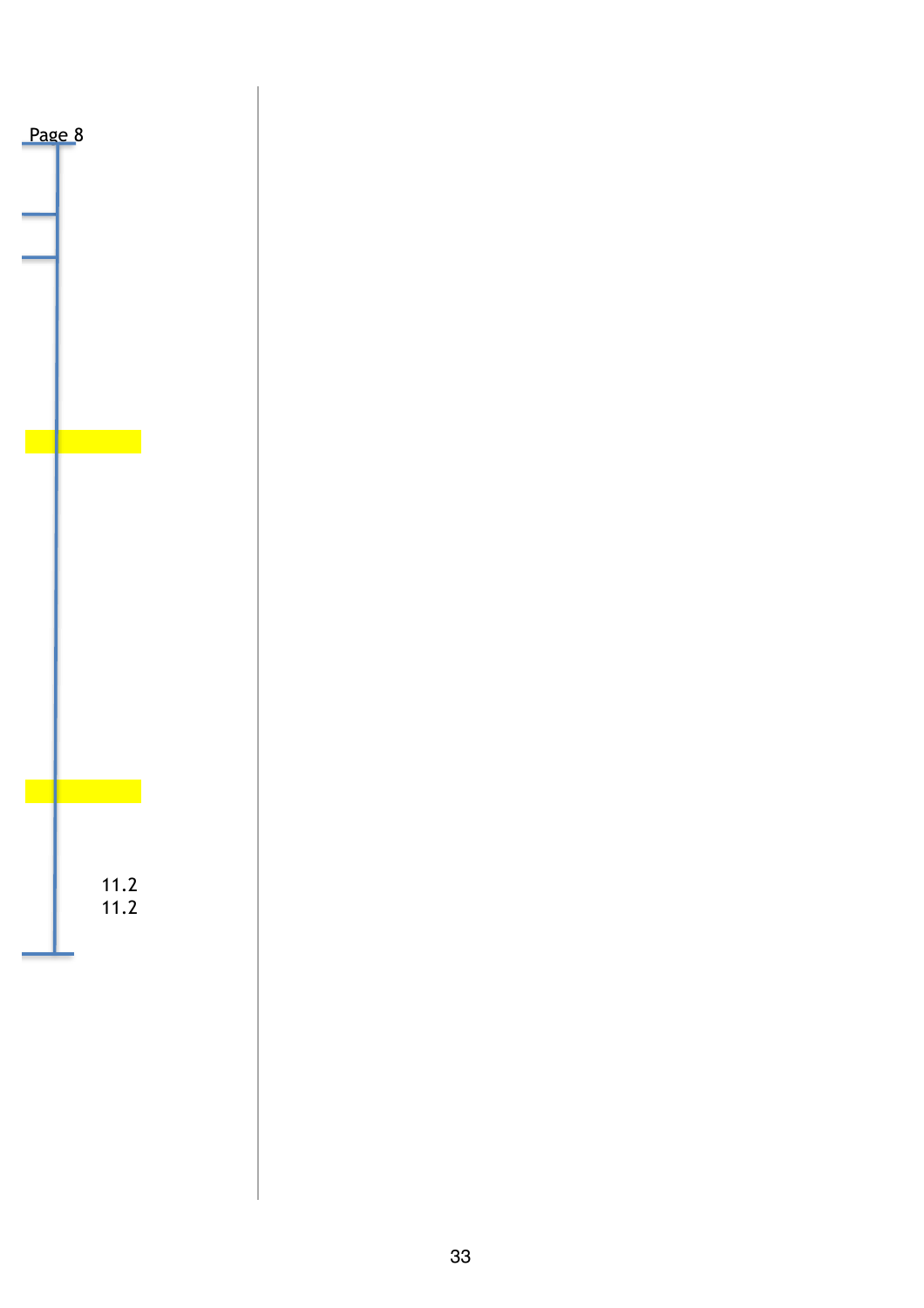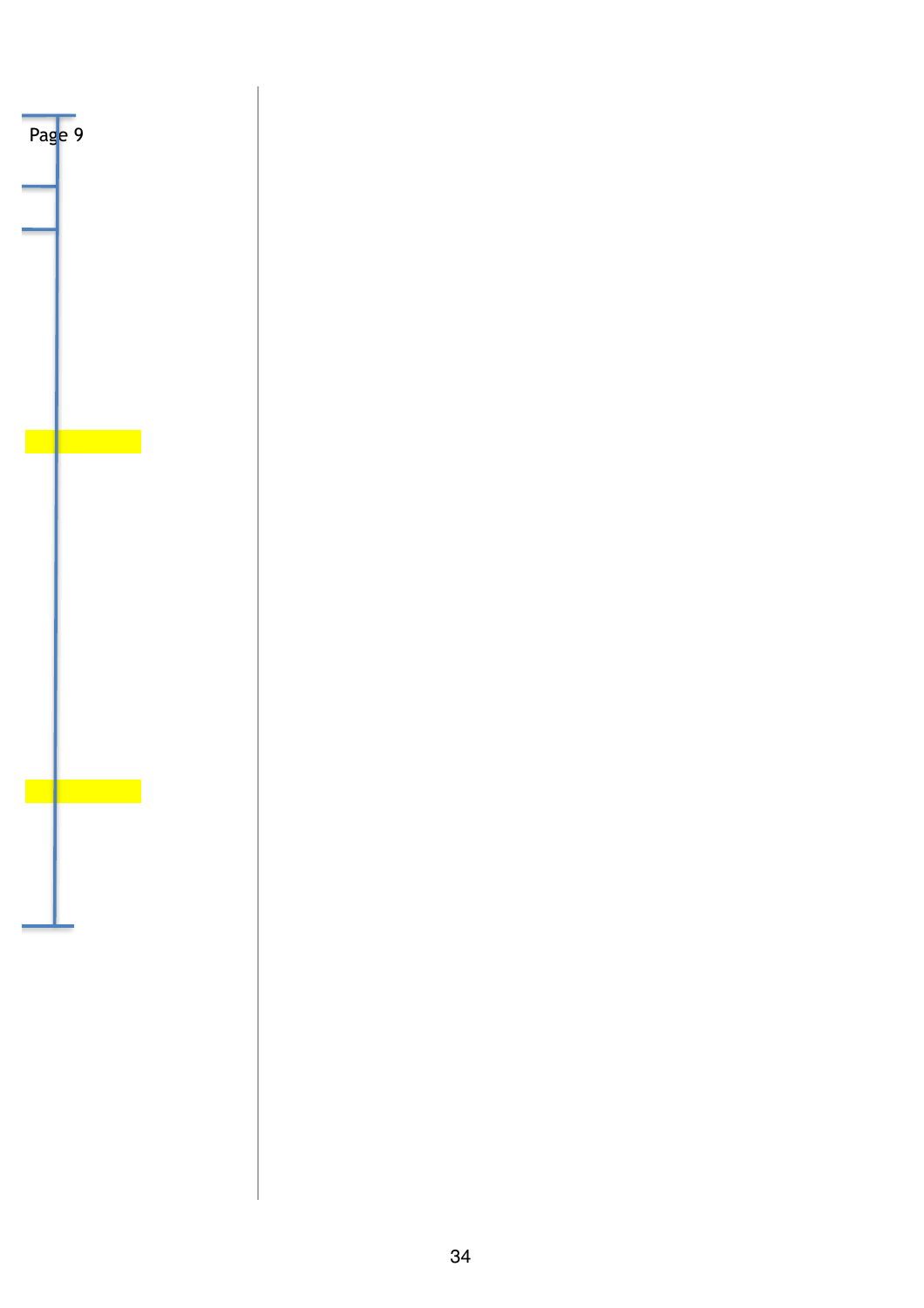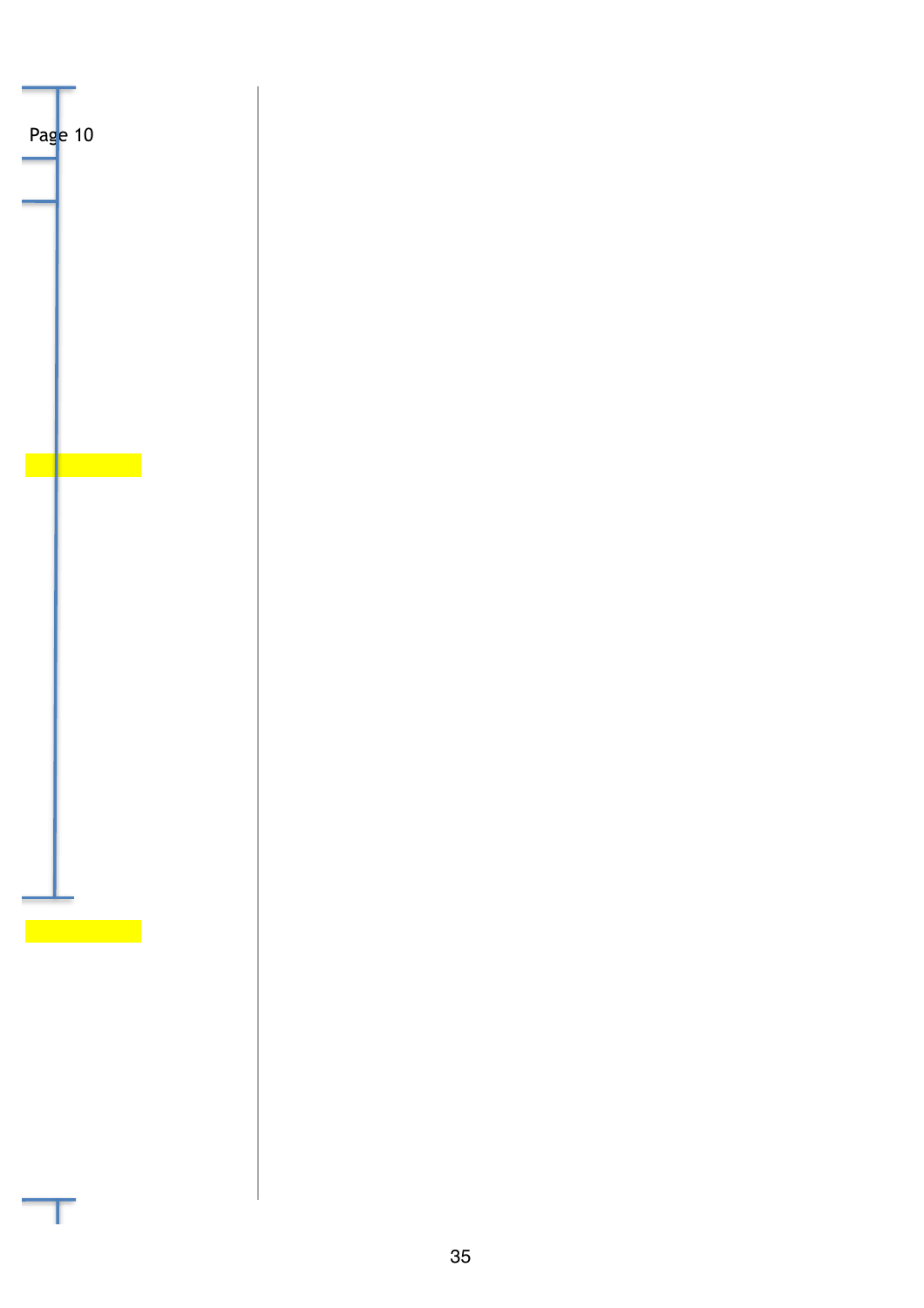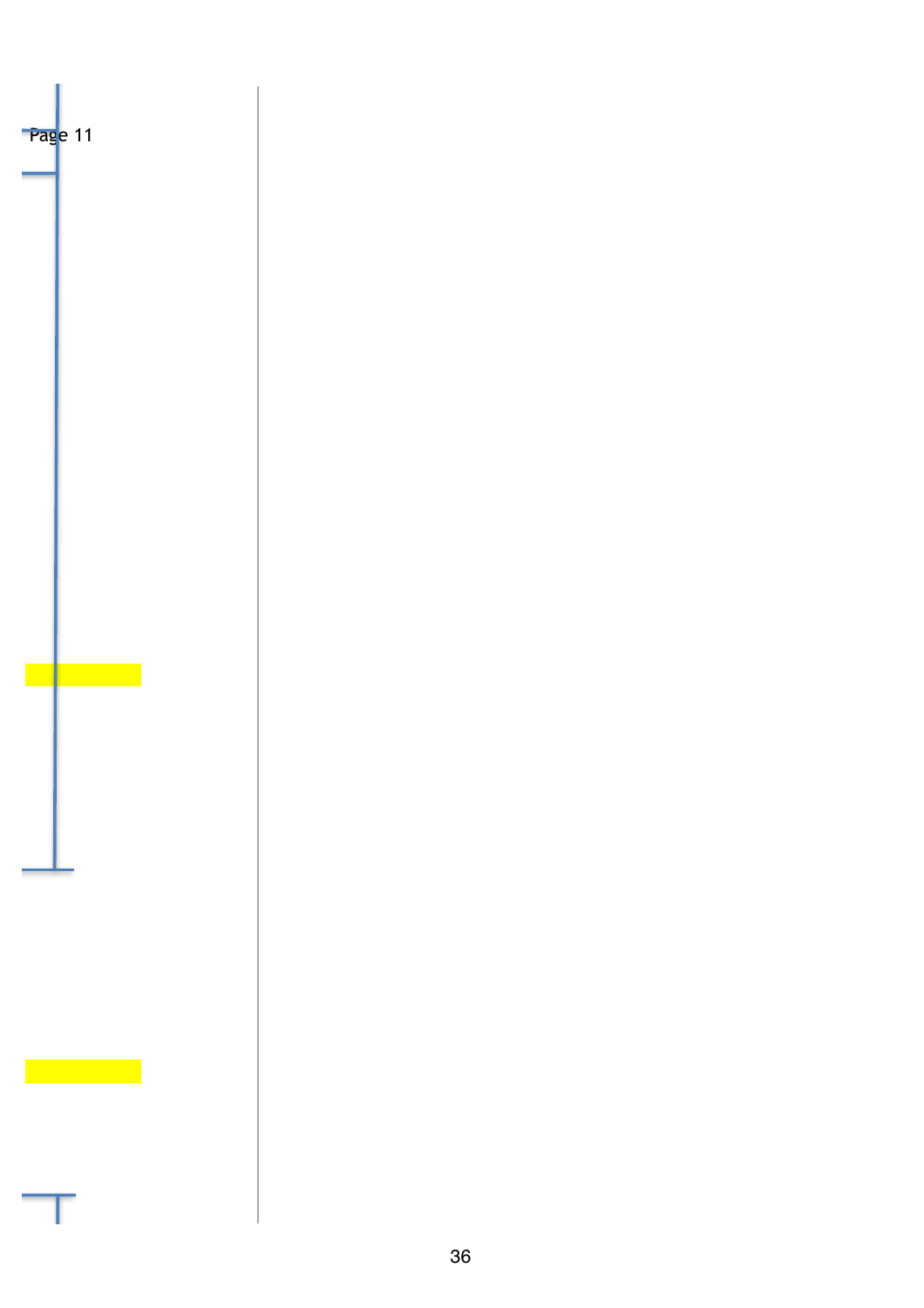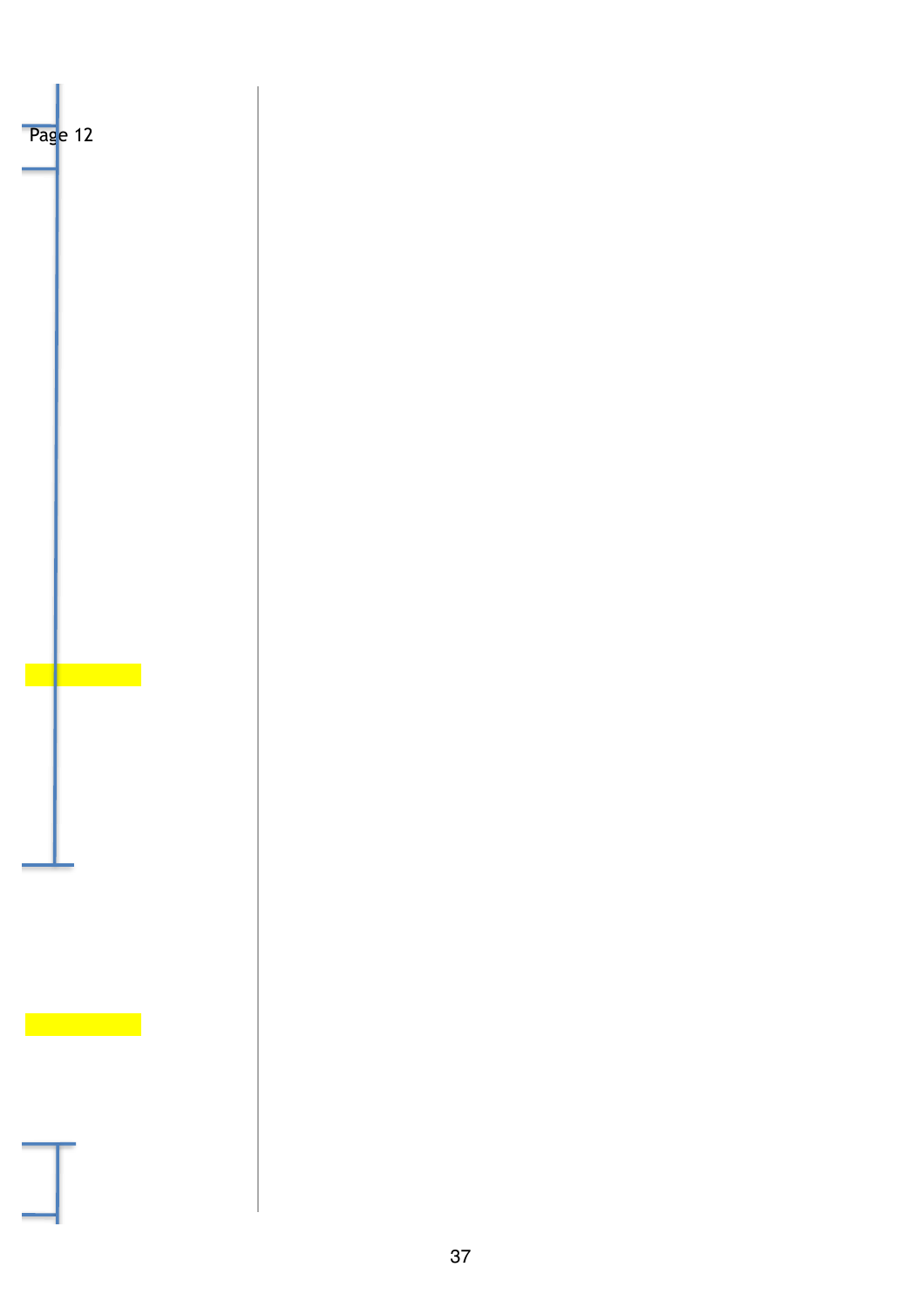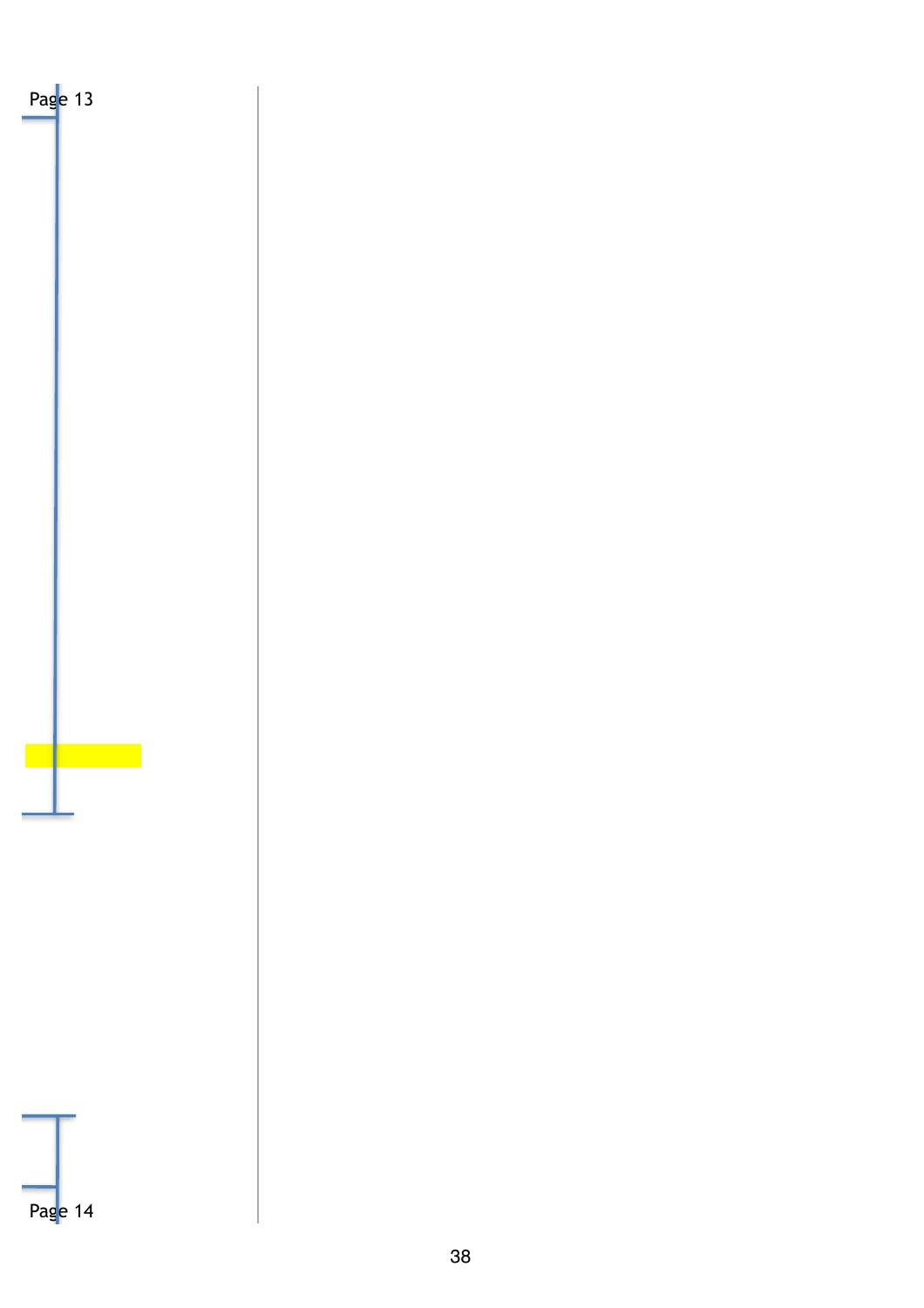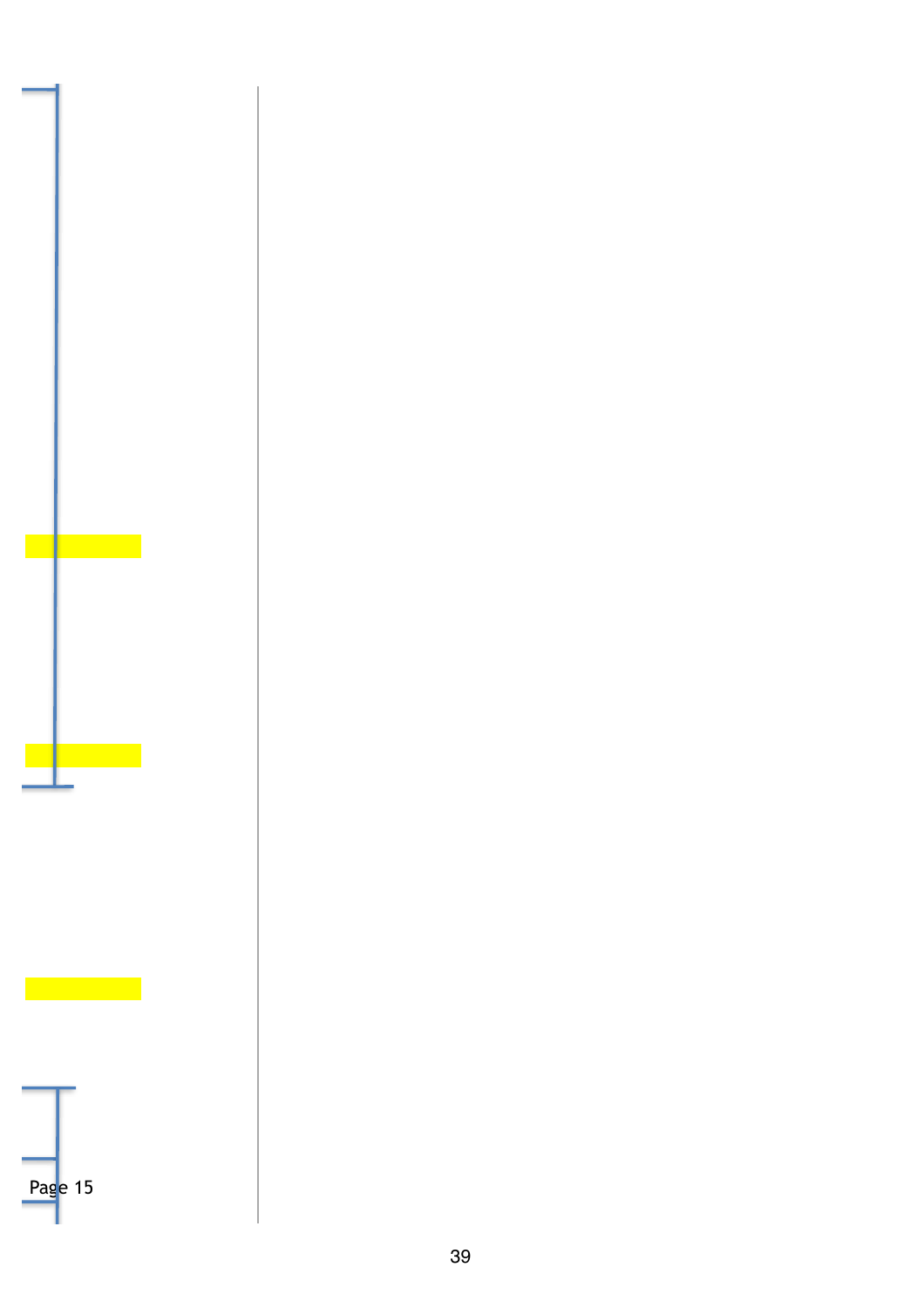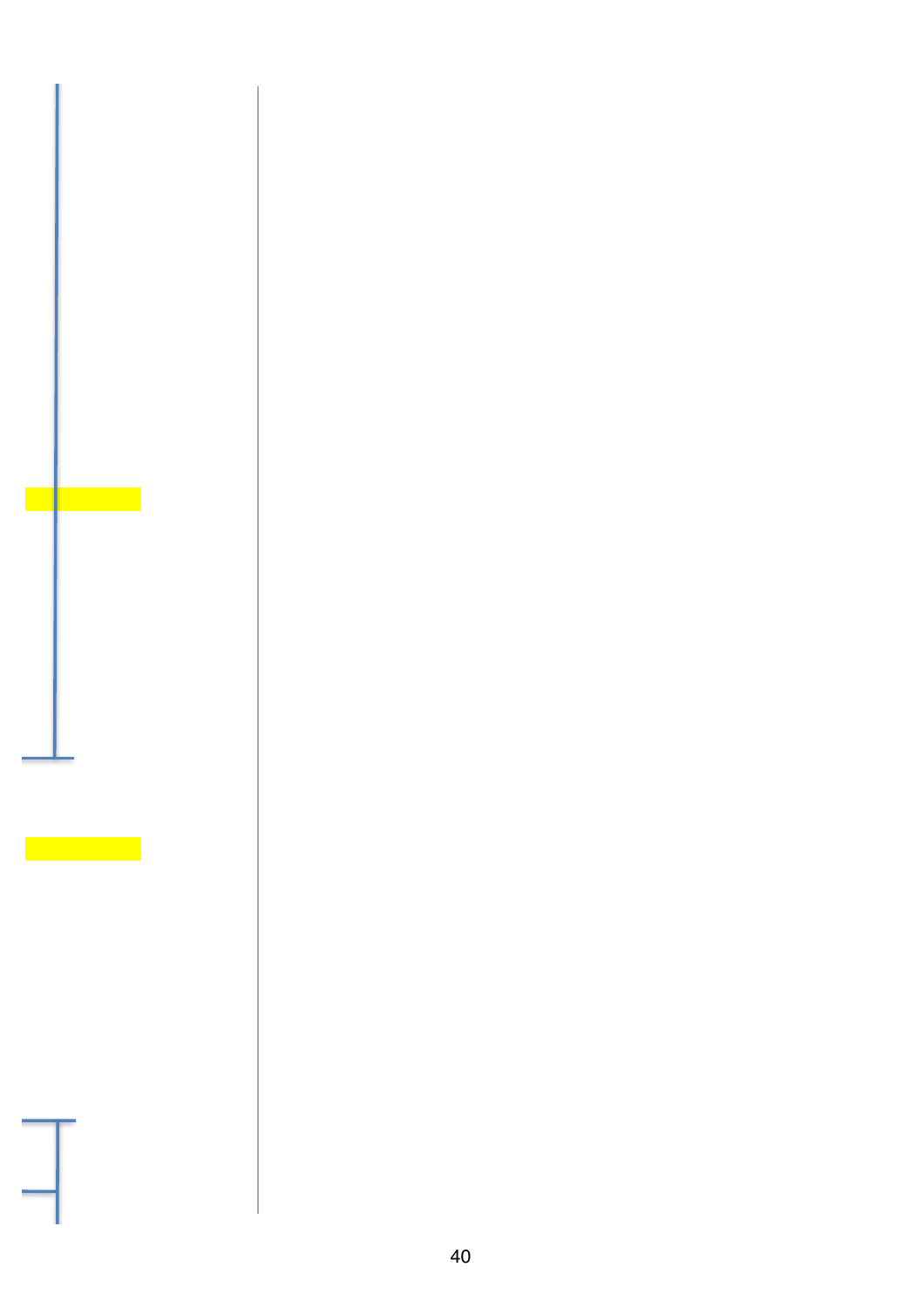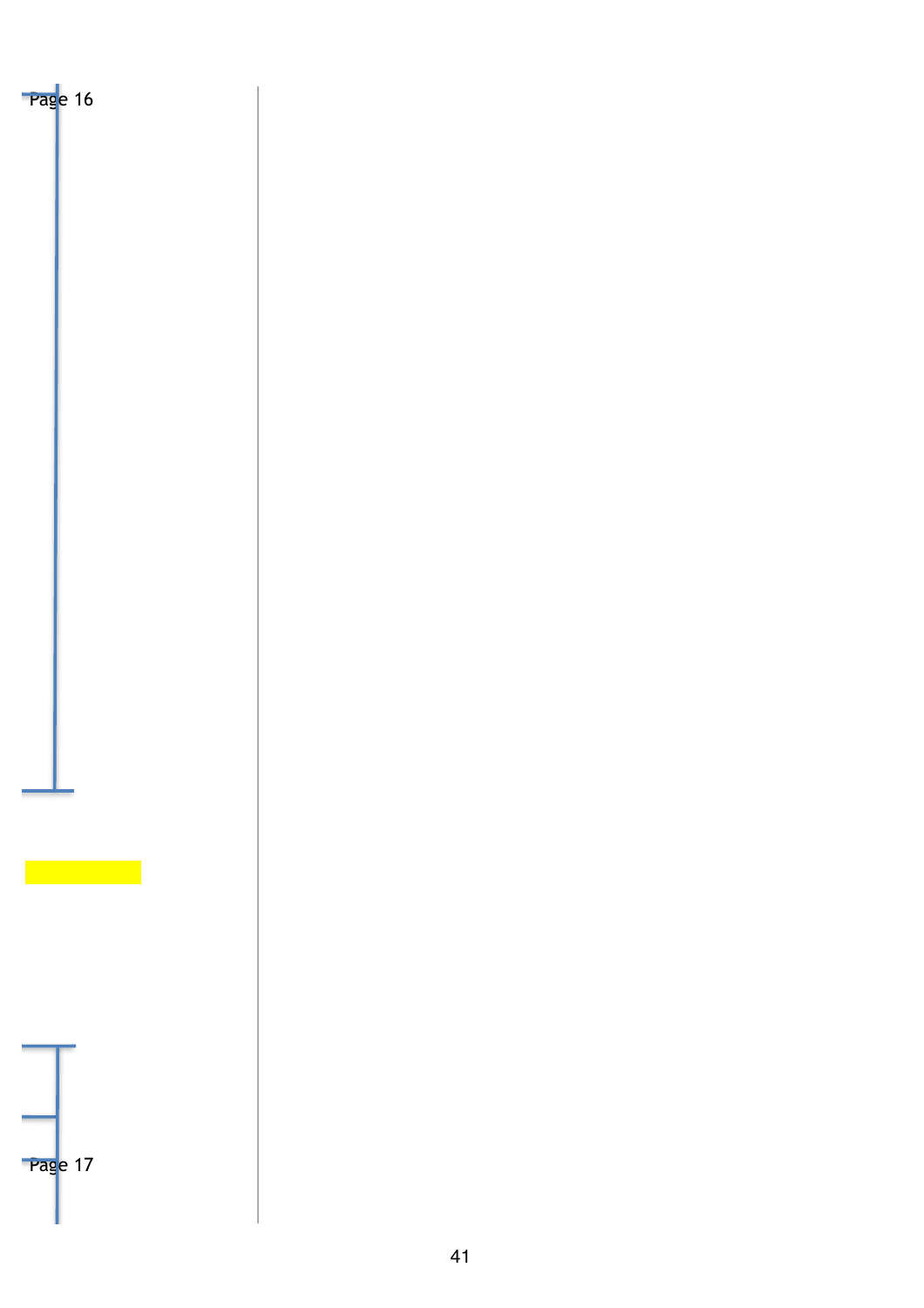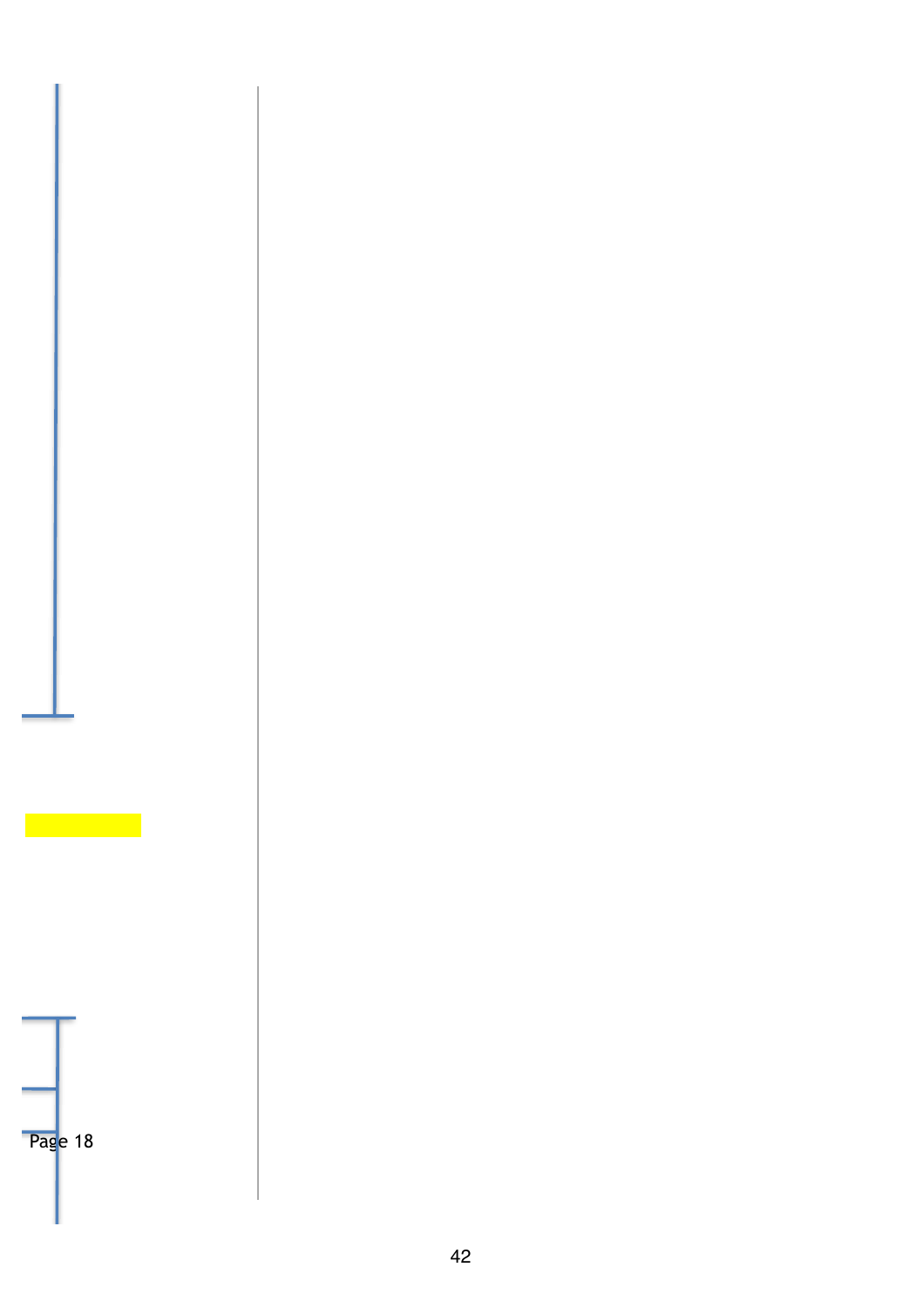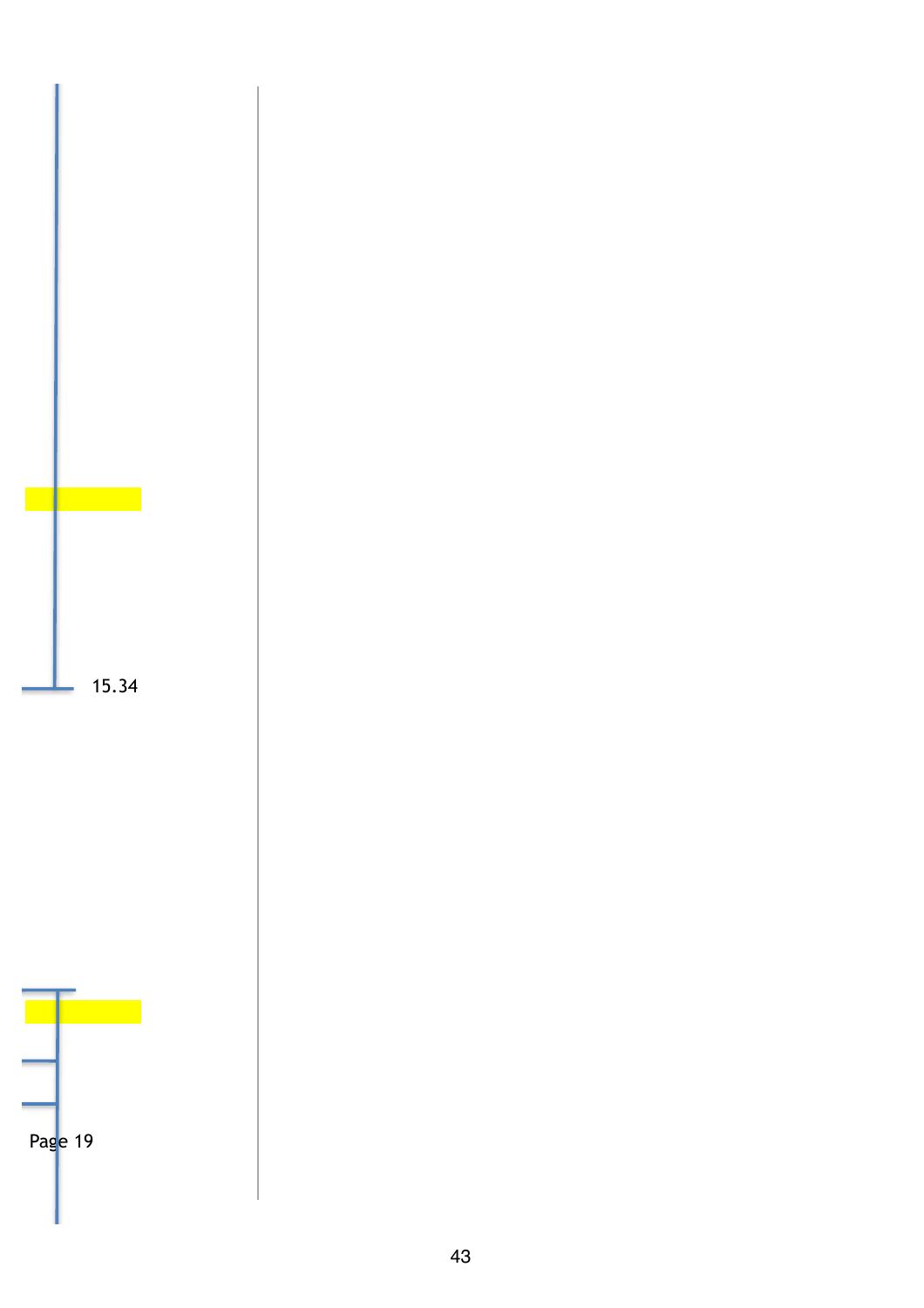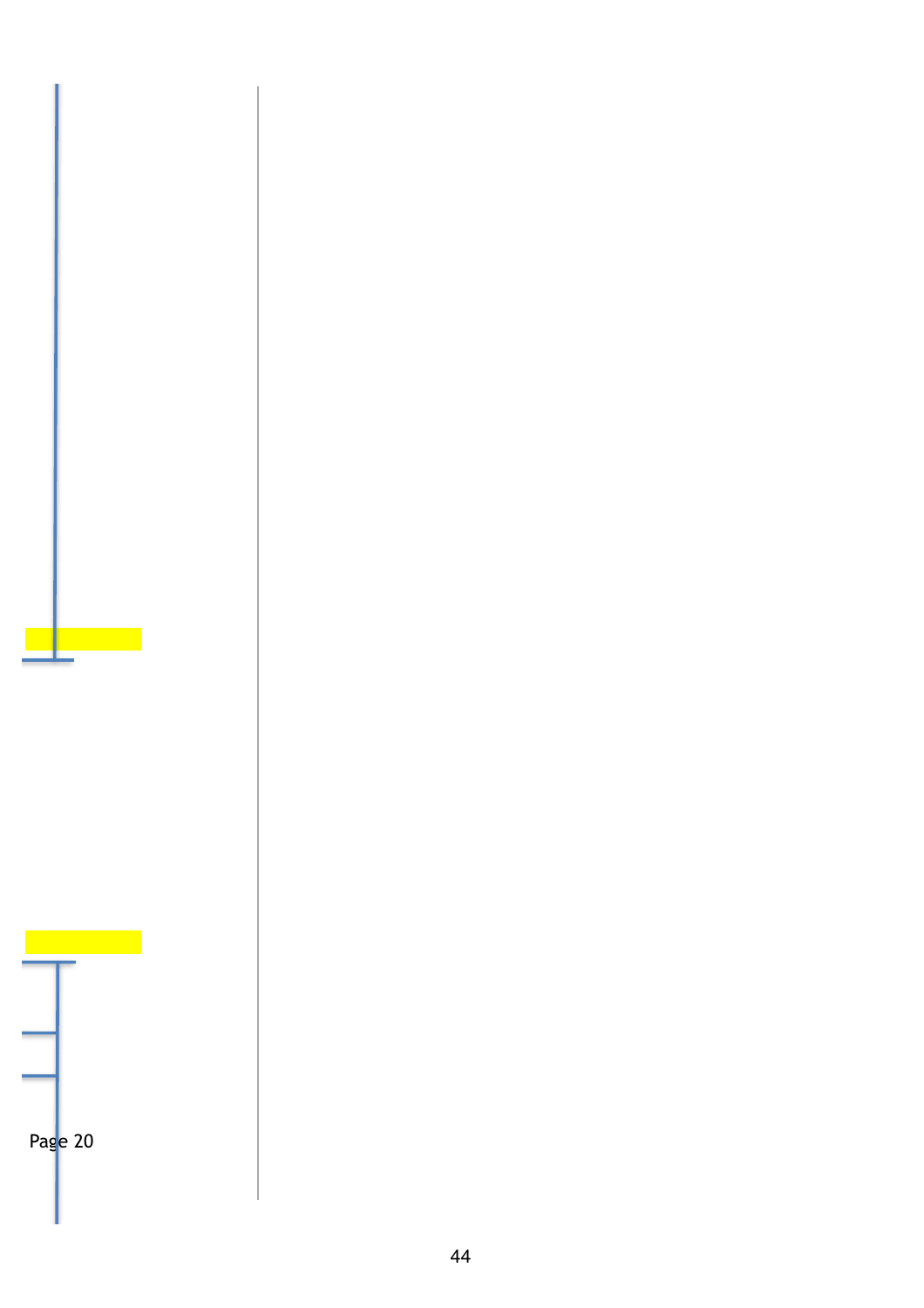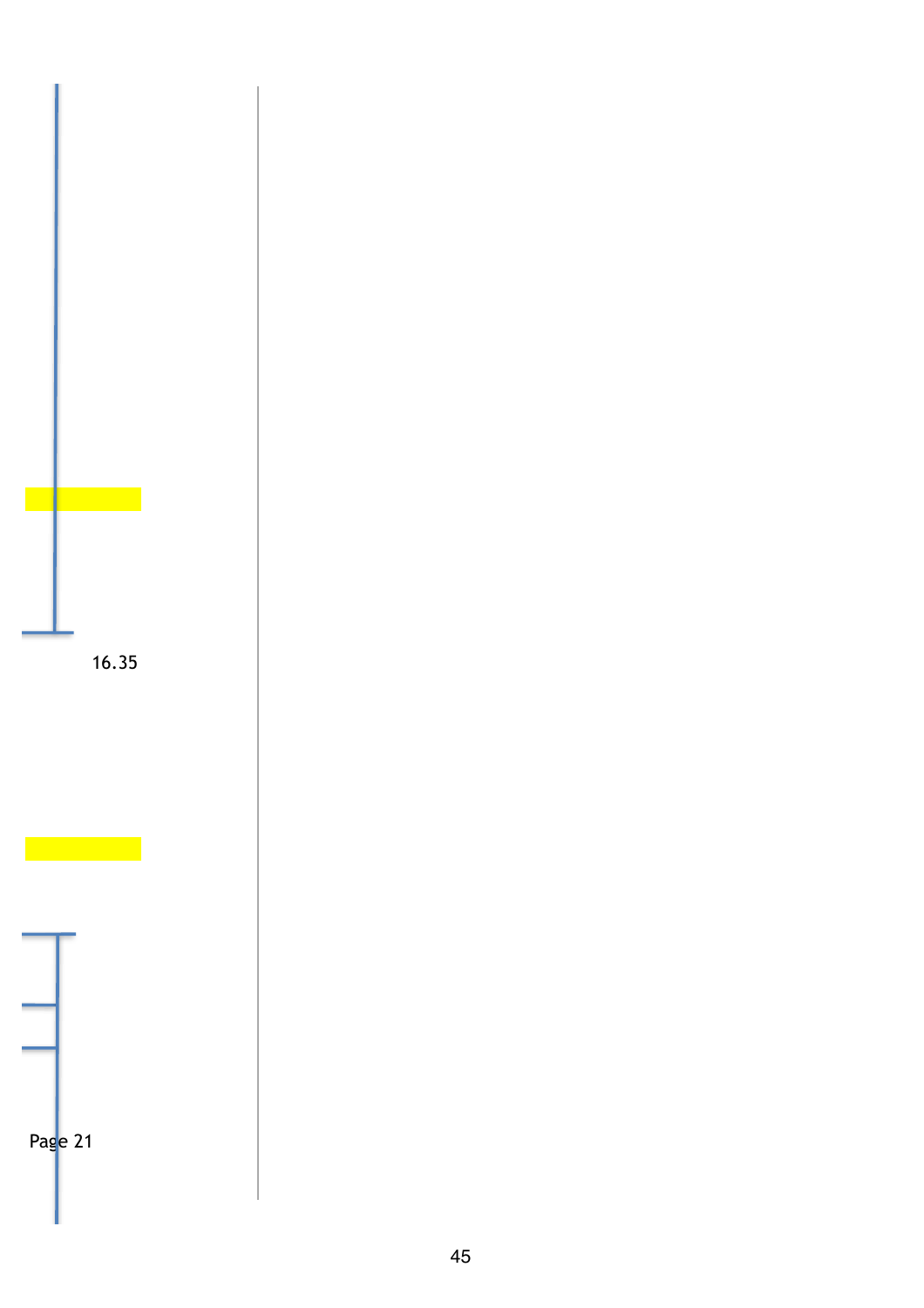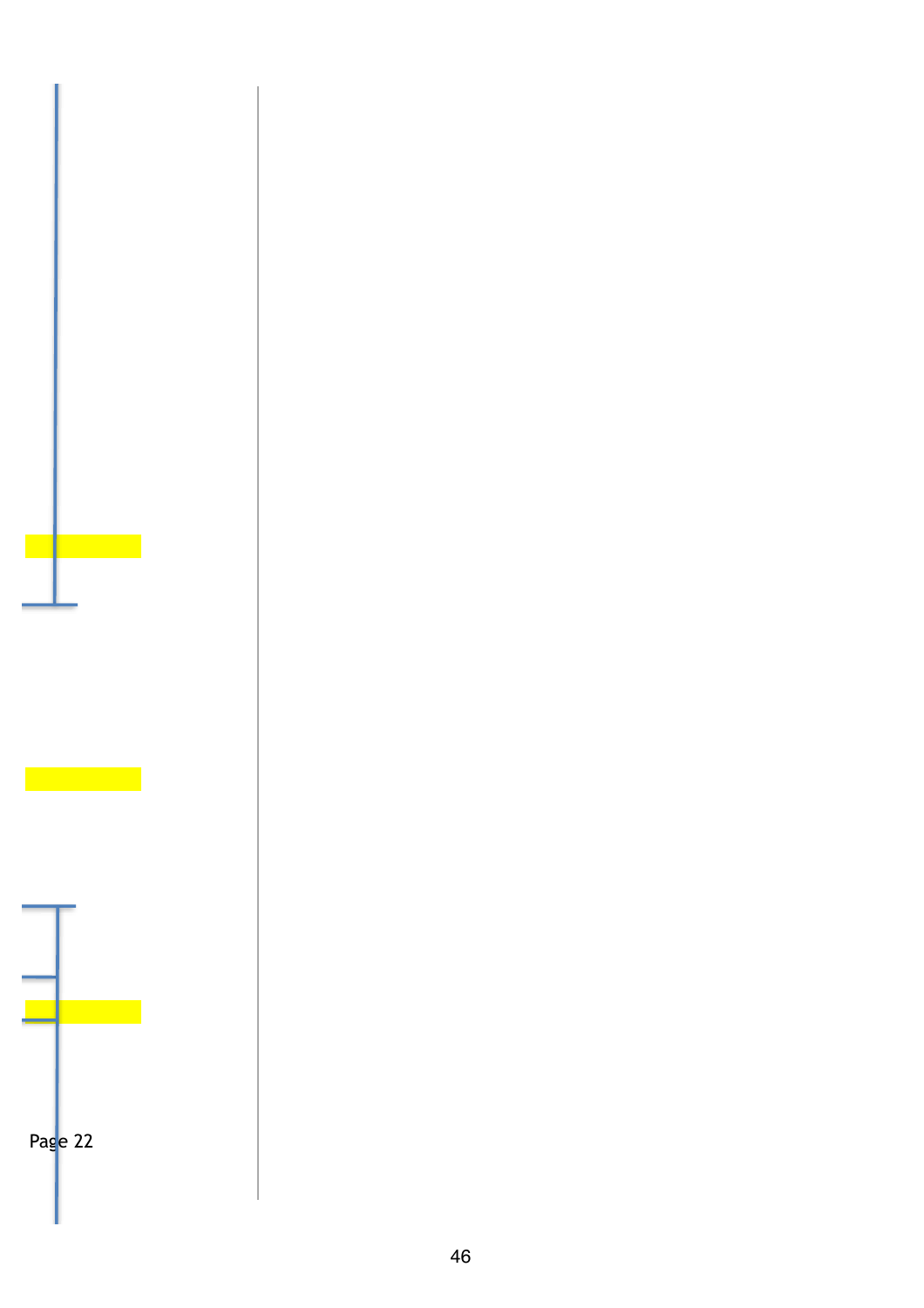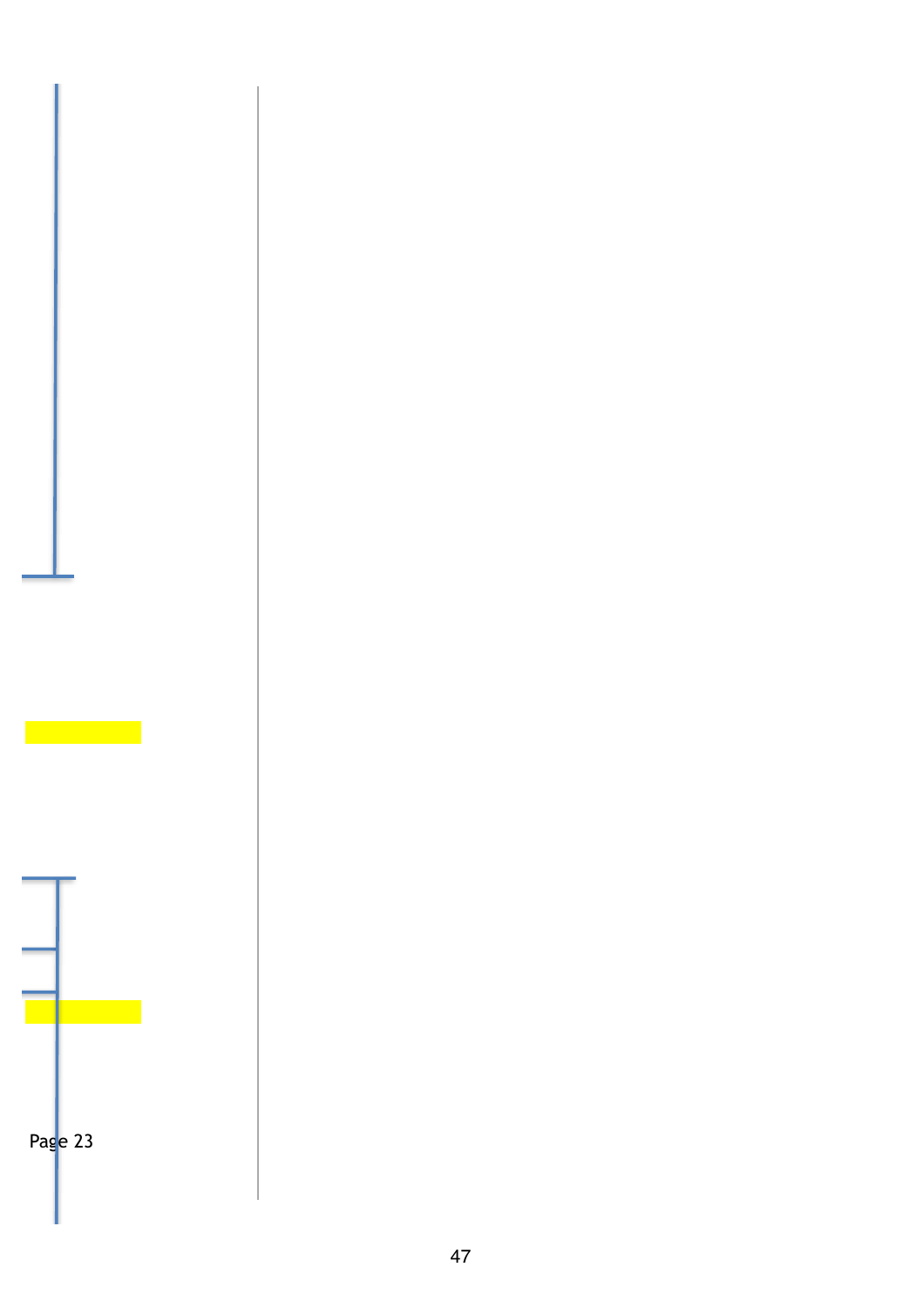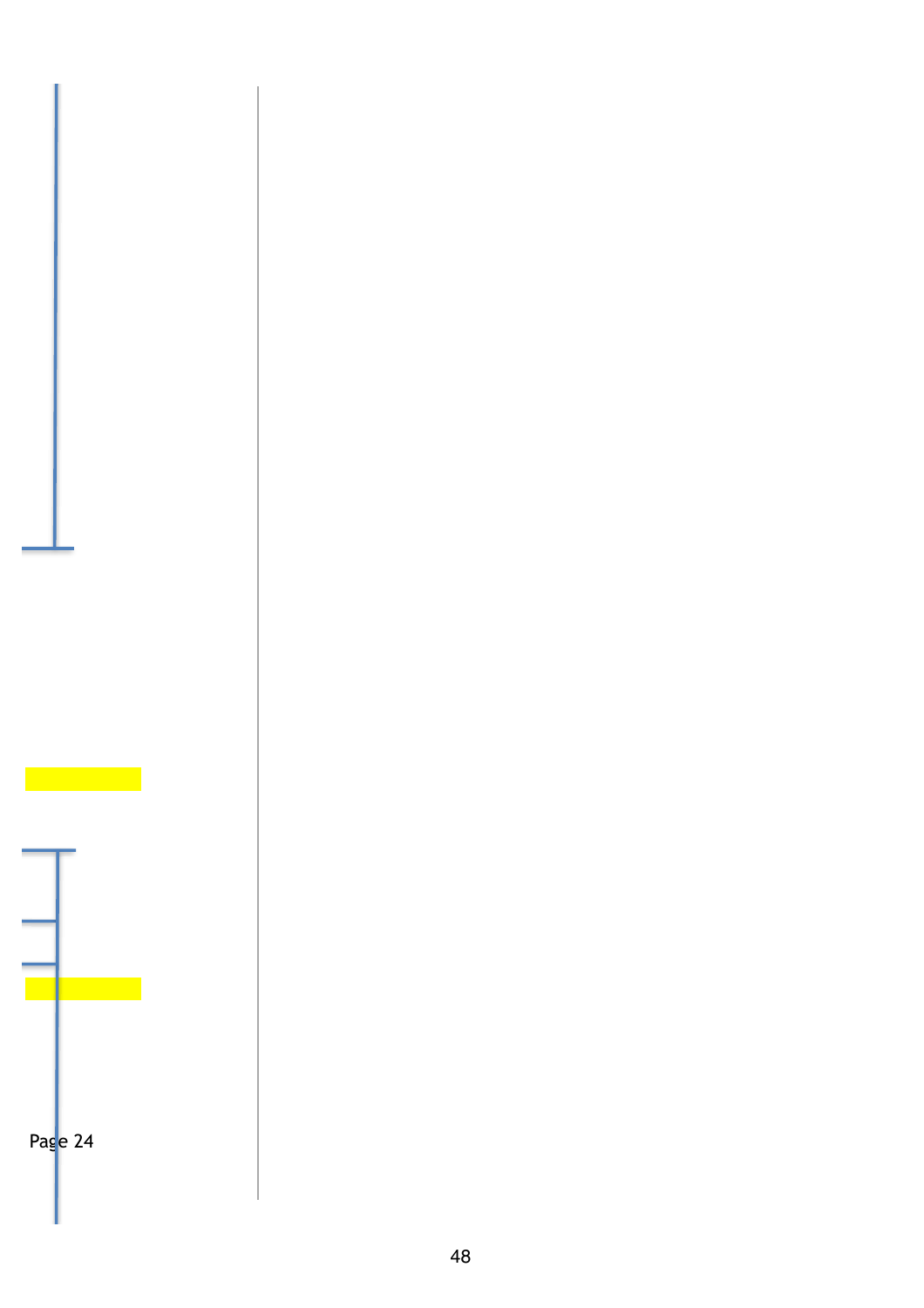![](_page_48_Figure_0.jpeg)